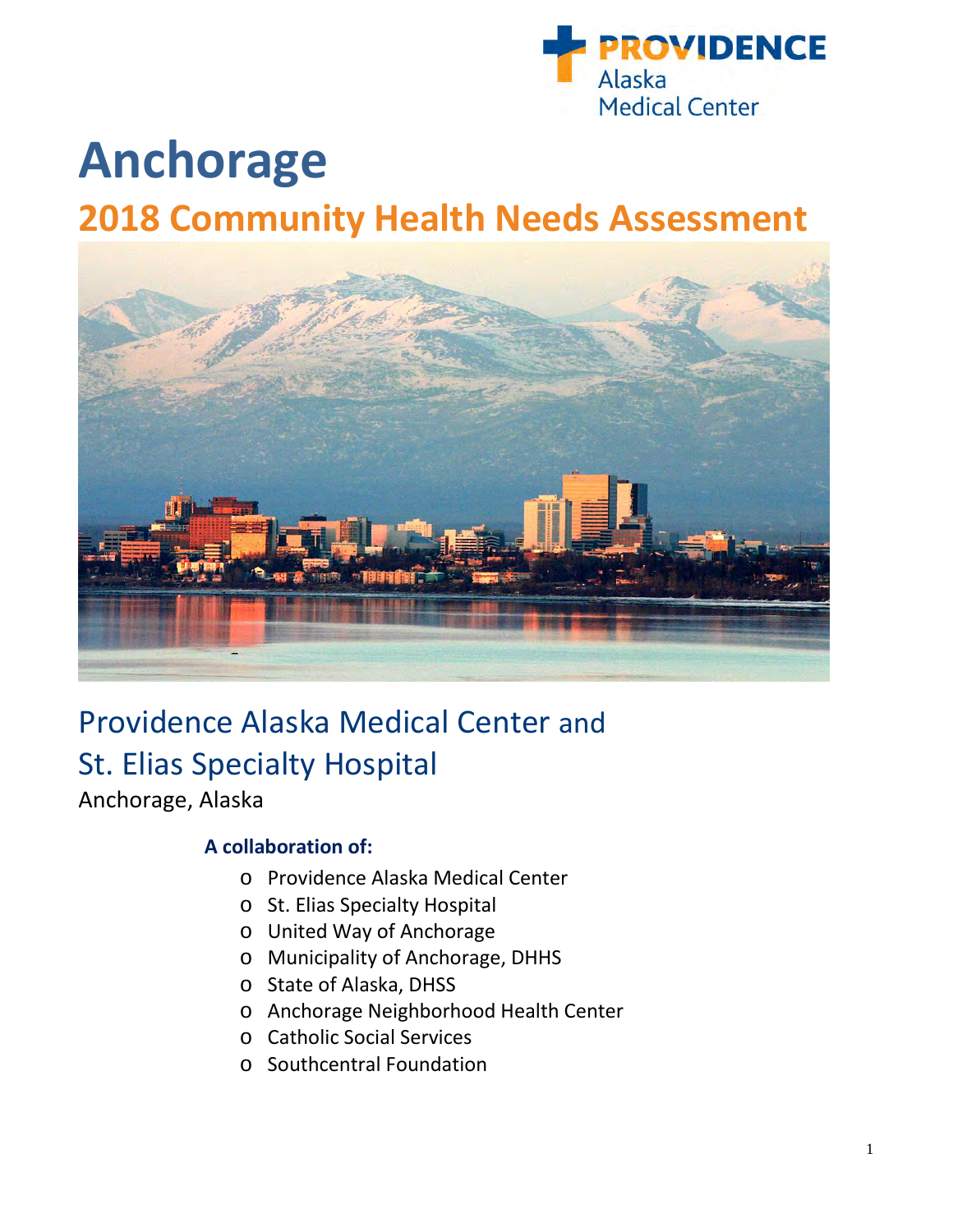# **TABLE OF CONTENTS**

|                                                                                         | PAGE(s)   |
|-----------------------------------------------------------------------------------------|-----------|
| <b>MESSAGE TO THE COMMUNITY / ACKNOWLEDGEMENTS</b>                                      | $4 - 5$   |
| <b>INTRODUCTION</b>                                                                     | $6 - 7$   |
| Who We Are                                                                              |           |
| Our Commitment to Community                                                             |           |
| Our Mission, Vision and Values                                                          |           |
| <b>OUR COMMUNITY</b>                                                                    | $8 - 10$  |
| Description of Community Served                                                         |           |
| <b>Community Profile</b>                                                                |           |
| Health Professions Shortage Area                                                        |           |
| Medical Underserved Area/Medical Professional Shortage Area                             |           |
| <b>OVERVIEW OF CHNA FRAMEWORK, PROCESS AND FINDINGS</b>                                 | $11 - 18$ |
| <b>CHNA Framework</b>                                                                   |           |
| Overview and Summary of the Health Framework guiding the CHNA                           |           |
| <b>Methodology: Data Collection, Process and Participants</b>                           |           |
| <b>Collaborative Partners</b>                                                           |           |
| CHNA secondary data                                                                     |           |
| Data Limitations and Information Gaps                                                   |           |
| Community Input                                                                         |           |
| Process for gathering comments on previous CHNA                                         |           |
| <b>CHNA Health Indicators and Trends</b>                                                |           |
| <b>Prioritization Process and Criteria</b>                                              |           |
| <b>Findings: 2018 Priority Health Needs</b>                                             |           |
| 1. Poverty / Social Determinants of Health                                              |           |
| 2. Mental Health                                                                        |           |
| 3. Healthy Behaviors                                                                    |           |
| 4. Substance Misuse                                                                     |           |
| 5. Access to Healthcare (#4 need in 2015 CHNA)<br><b>Community Assets and Resources</b> |           |
| Significant Health Needs and Assets Summary                                             |           |
| Existing Health care Facilities in the Community                                        |           |
| <b>Addressing Identified Needs</b>                                                      |           |
| 2019-2021 Community Health Improvement Planning                                         |           |
|                                                                                         |           |
|                                                                                         |           |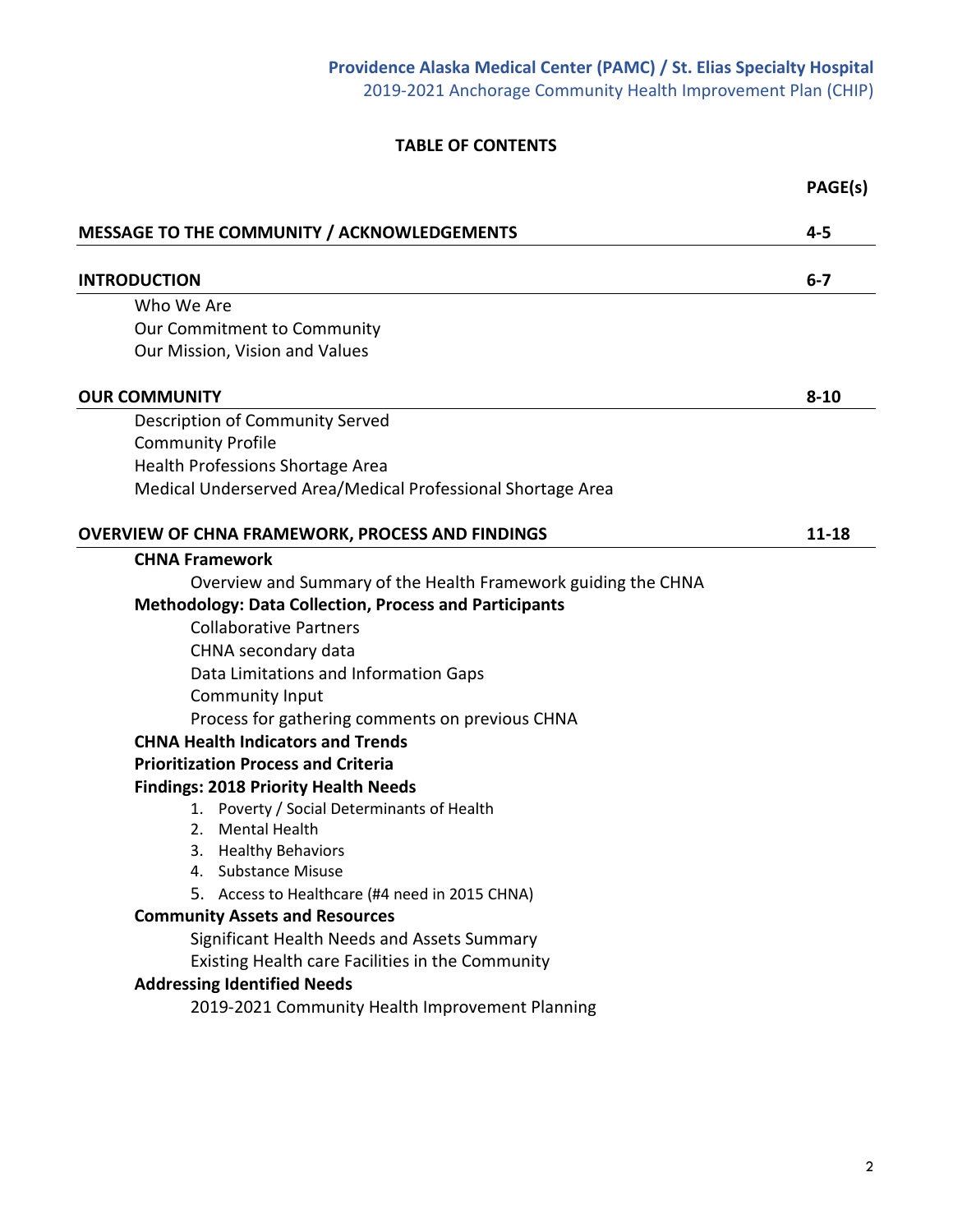# **Providence Alaska Medical Center (PAMC) / St. Elias Specialty Hospital**

2019-2021 Anchorage Community Health Improvement Plan (CHIP)

|                                                                                  | PAGE(s) |
|----------------------------------------------------------------------------------|---------|
| <b>EVALUATION of 2016-2018 COMMUNITY HEALTH IMPROVEMENT PLAN</b>                 | 19-25   |
| 2016-2018 Community Benefit <sup>1,2</sup> Program Accomplishments               |         |
| <b>2018 CHNA GOVERNANCE APPROVAL OF CHNA</b>                                     | 26      |
| Signature Page                                                                   |         |
| <b>APPENDICES</b>                                                                |         |
| <b>CHNA Data</b>                                                                 |         |
| • Appendix 1: Anchorage CHNA Data                                                | 27-44   |
| <b>CHNA Process Governance and Oversight</b>                                     |         |
| • Appendix 2: CHNA Advisory Committee                                            | 45      |
| • Appendix 3: PHSA Region Community Ministry Board                               | 46      |
| Community Resources Available / Community Health Improvement Plan                |         |
| • Appendix 4: Existing Health Care Facilities / Resources to address health need | 47-49   |
| • Appendix 5: Addressing Identified Needs                                        | 50      |
|                                                                                  |         |

o 2019-2021 Community Health Improvement Plan

 $\overline{a}$ 

<span id="page-2-0"></span> $1$  A community benefit is an initiative, program or activity that provides treatment or promotes health and healing as a response to identified community needs and meets at least one of the following community benefit objectives: a. Improves access to health services;

b. Enhances public health;

c. Advances increased general knowledge; and/or

d. Relieves government burden to improve health.

Note: Community benefit includes both services to the economically poor and broader community.

<span id="page-2-1"></span><sup>2</sup> To be reported as a community benefit initiative or program, **community need must be demonstrated**. Community need can be demonstrated through the following: 1) community health needs assessment developed by the ministry or in partnership with other community organizations; 2) documentation that demonstrates community need and/or a request from a public agency or community group was the basis for initiating or continuing the activity or program; 3) or the involvement of unrelated, collaborative tax-exempt or government organizations as partners in the community benefit initiative or program.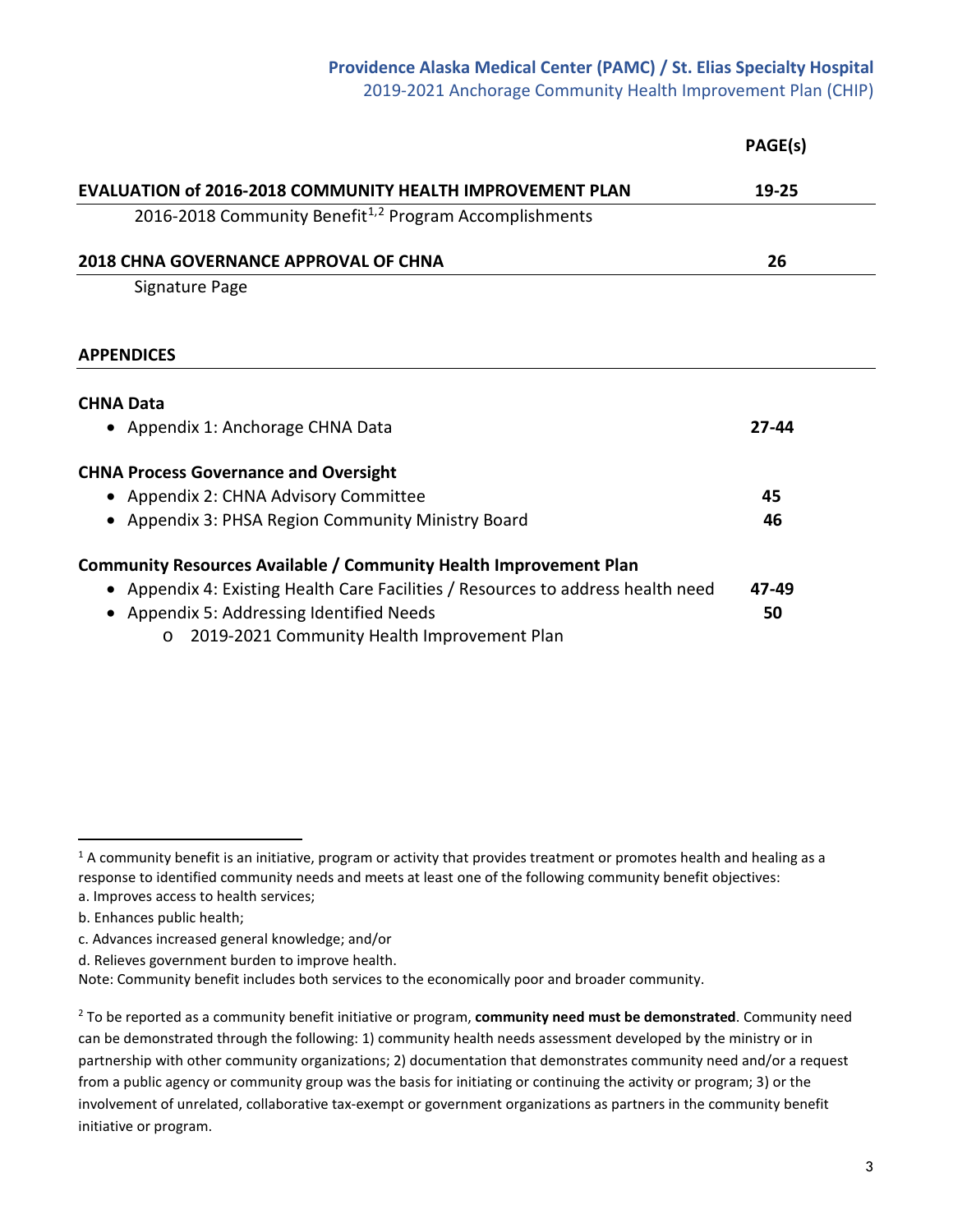# **MESSAGE TO THE COMMUNITY**

Some of the greatest challenges we face in Anchorage are related to the ongoing health of our community. It is important not only for the well-being of our families, our friends, our neighbors and ourselves, but also for the ongoing social and economic health of the Anchorage community itself.

In 2018, Providence Alaska Medical Center and St. Elias Specialty Hospital conducted a Community Health Needs Assessment (CHNA) in partnership with the Anchorage Department of Health & Human Services, United Way of Anchorage, State of Alaska Division of Public Health, Anchorage Neighborhood Health Center, Southcentral Foundation and Catholic Social Services. Providence, in its commitment to its Mission and our steadfast commitment to improve the health of communities we serve, conducts a CHNA for Anchorage at least once every three years. The goal of this collaborative effort is to help us better understand the most significant health-related needs in Anchorage and to work together with our community partners to address them.

Our CHNA findings guide Providence's ongoing commitment to community health investment and programs that touch lives in the places where relief, comfort and care are needed. These investments not only support the health and well-being of our patients, but the whole community. In 2017, Providence Alaska dedicated \$65.2 million in community benefit - which includes charity and subsidized care and many community health services - to address unmet community need and to improve the health and well-being of our community. Through programs and direct community investment, Providence's community benefit connects families with preventive and acute care services to keep them healthy, fills gaps in community services and provides opportunities that bring hope in difficult times.

We continue to collaborate with social service and government agencies, charitable foundations, community organizations, universities and many other partners to identify the greatest needs and create solutions together. The top health-related priority needs identified in the 2018 Anchorage CHNA were:

- 1. Poverty / Social Determinants of Health
- 2. Mental Health
- 3. Healthy Behaviors
- 4. Substance Misuse
- 5. Access to Healthcare

We encourage you to take this opportunity to review the information in this report and to share it with others in the community. We hope you find the Anchorage CHNA informative and that it inspires you to join us in the effort to improve health and well-being in Anchorage.

#### *Sincerely,*

**Ella Goss** Chief Executive Providence Alaska Medical Center **Micaela Jones** Chief Executive St. Elias Specialty Hospital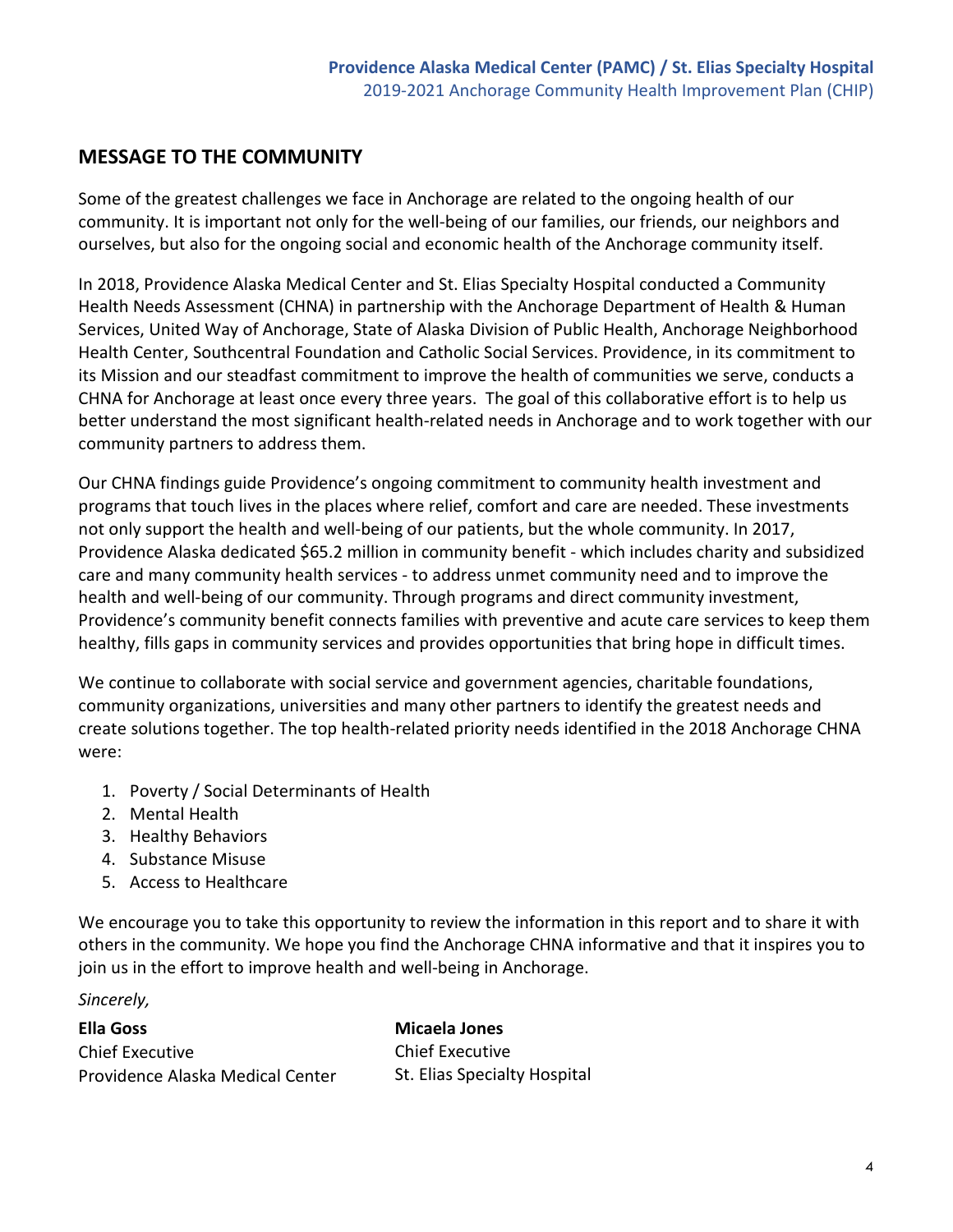# **ACKNOWLEDGEMENTS**

*Special thanks to all of the community members, leaders and organizations that collaborated to make this community health needs assessment a success.*

- 1. Dr. Dick Mandsager, Rasmuson Foundation
- 2. Lily Gadamus Southcentral Foundation
- 3. Lisa Aquino Catholic Social Services
- 4. Lisa McGuire DHSS, State of Alaska
- 5. Michelle Tierney Southcentral Foundation
- 6. Dr. Monica Gross United Way of Anchorage
- 7. Natasha Pineda DHHS, Municipality of Anchorage
- 8. Shannon Savage Anchorage Neighborhood Health Center
- 9. Tammy Green Anchorage Neighborhood Health Center
- 10. Tari O'Conner DHSS, State of Alaska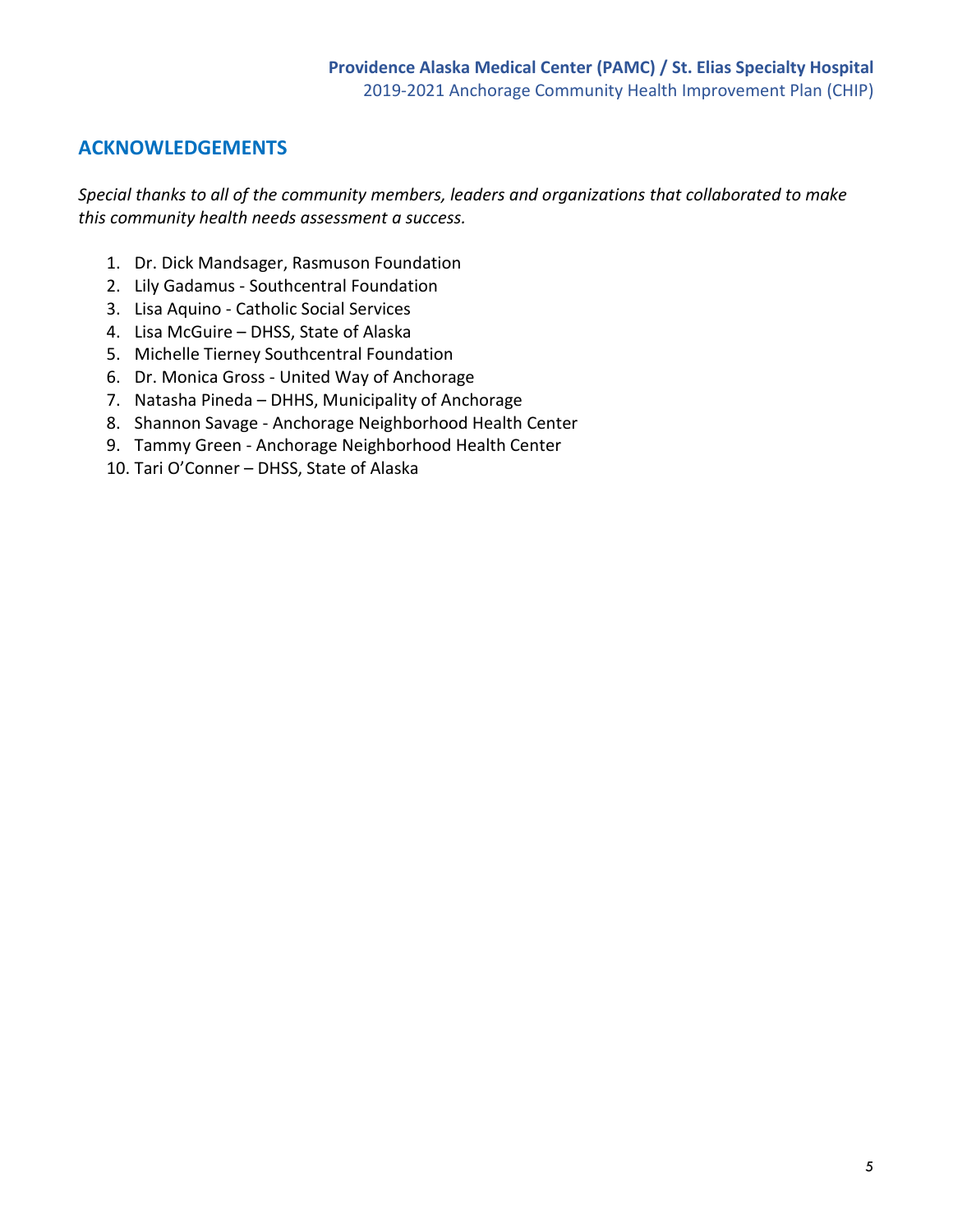# **INTRODUCTION**

As health care continues to evolve, Providence is responding with dedication to its Mission and Vision to support health in the community for a better world. Partnering with others of goodwill, we conduct a formal community health needs assessment once every three years to learn about the greatest needs and assets in our community, especially considering members of medically underserved, low-income, minority and vulnerable minority populations and individuals.

This community health needs assessment (CHNA) helps us develop collaborative solutions, through the community health improvement planning, to address unmet needs while continuing to strengthen local resources. It guides our community benefit investments, not only for our own programs but also for many community partners, in our combined effort to improve the health of our community.

# **Who We Are**

Providence Alaska Medical Center (PAMC) is an acute-care hospital located in Anchorage, Alaska. St. Elias Specialty Hospital is the only long term acute care hospital in Alaska and is located in Anchorage. Providence continues its mission of service in Providence continues its Mission of service by providing Alaskans with health care offered nowhere else in the state. Among its unique services are Alaska's only children's hospital and Level III Newborn Intensive Care Unit. Providence also provides treatments and technologies available only at Providence Alaska Medical Center (PAMC), a 401-bed acute care facility and nationally recognized trauma center. PAMC is the state's largest hospital and only comprehensive tertiary referral center serving all Alaskans. PAMC also features heart and cancer centers, the state's largest emergency department, full diagnostic, rehabilitation and surgical services as well as both inpatient and outpatient mental health and substance abuse services for adults and children. Providence's family practice residency program and primary care and specialty clinics serve the primary care, behavioral health, specialty and subspecialty needs of Anchorage and Alaska residents. Additionally, Providence's service to the community is strengthened by a continuum of senior and community services ranging from primary care at Providence Medical Group Senior Care to long-term skilled nursing care at Providence Extended Care.

# **Our Commitment to Community**

#### **Organizational Commitment**

Providence Health and Services Alaska (PHSA) including PAMC and St. Elias dedicates resources to improve the health and quality of life for the communities it serves, with special emphasis on the needs of the economically poor and vulnerable. During 2017, PHSA provided \$65.2 Million in community benefit - which includes charity and subsidized care, community health services, education and research - in response to unmet needs and to improve the health and well-being of those we serve in the Alaska region.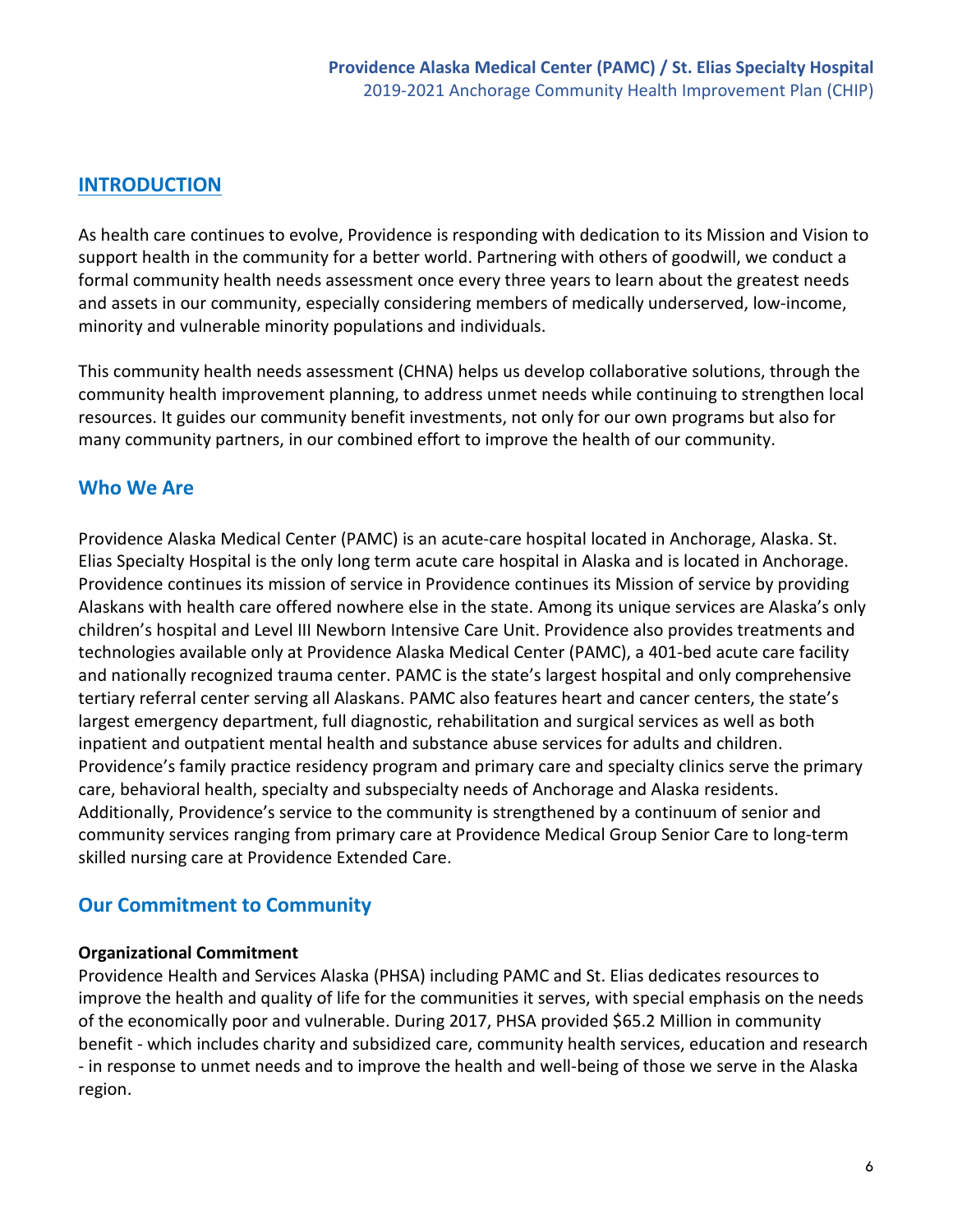#### **Providence Alaska Medical Center (PAMC) / St. Elias Specialty Hospital** 2019-2021 Anchorage Community Health Improvement Plan (CHIP)

Providence Health & Services Alaska (PHSA) as a region serves the health needs of all people across the vast state of Alaska (population of 739,795). PHSA has 16 ministries. The majority of facilities are located in the Anchorage area, but PHSA also has a presence in four other Alaska communities. Additionally, services are expanded to communities in Alaska and Oregon via connecting technologies (e.g. telestroke and eICU services). Providence Alaska Medical Center, a 401-bed acute care facility, is the only comprehensive tertiary referral center serving all Alaskans. PAMC features the Children's Hospital at Providence (the only one of its kind in Alaska), the state's only Level III NICU, Heart and Cancer Centers, the state's largest adult and pediatric Emergency Department, full diagnostic, rehab and surgical services as well as both inpatient and outpatient mental health and substance abuse services for adults and children. PHSA also has a 59 bed long-term acute care hospital. PHSA has a family practice residency program, a continuum of senior and community services, and a developing medical group. PHSA manages three critical access hospitals located in the remote communities of Kodiak, Seward and Valdez, all co-located with skilled nursing facilities. Community mental health centers are operated in Kodiak and Valdez. PHSA also partners to provide additional services through four joint ventures including: Providence Imaging Center, Imaging Associates, LifeMed Alaska (a medical transport / air ambulance service), and Creekside Surgery Center.

PHSA further demonstrates organizational commitment to the community health needs assessment (CHNA) and community health improvement plan (CHIP) process through the allocation of staff time, financial resources, participation and collaboration to address identified community need. The PAMC hospital administrator is responsible for ensuring compliance with Federal 501r requirements as well as providing the opportunity for community leaders, PHSA Region Community Ministry Board, internal hospital Executive Management Team members, physicians and other staff to work together in planning and implementing the CHIP.

#### **Our Mission, Vision, and Values**

*Our Mission - As expressions of God's healing love, witnessed through the ministry of Jesus, we are steadfast in serving all, especially those who are poor and vulnerable.*

*Our Vision - Health for a Better World.*

*Our Values - Compassion – Dignity – Justice – Excellence - Integrity*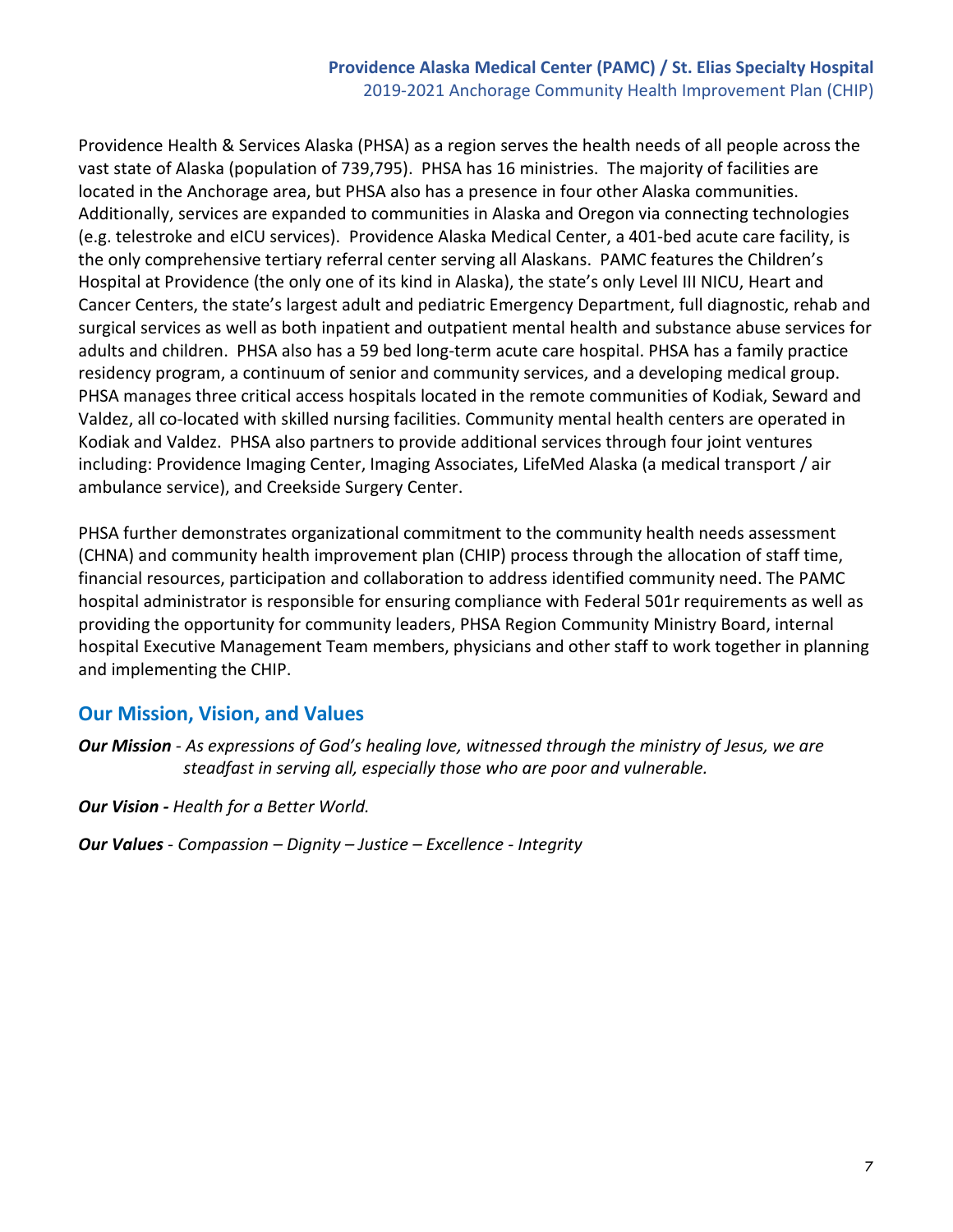# **OUR COMMUNITY**

# **Description of Community Served**

The Municipality of Anchorage is the largest community in the state of Alaska. It is located in Southcentral Alaska along Cook Inlet. Anchorage sits in a bowl with Cook Inlet on one side and Chugach State Park on the other. Home to nearly half the state's residents, Anchorage has a population of 301,010 and includes the communities of Anchorage, Chugiak, Eagle River, Girdwood, and Joint Base Elmendorf-Richardson. It is the hub of Alaska's infrastructure and business community. Ethnically and culturally diverse, three of the top 10 most diverse census tracts in the United States are within Anchorage<sup>3</sup>. Seventeen percent of Anchorage residents speak a language other than English in their homes.

The CHNA assessed the broad Anchorage community but did take a special look at a few key subpopulations: youth, and the poor and vulnerable, especially homeless and underserved residents. The purpose of this assessment was to identify the health needs in the Anchorage area, which is Providence Alaska Medical Center's primary service area<sup>4</sup>. The assessment area comprised the communities within the Municipality of Anchorage.



<span id="page-7-0"></span><sup>3</sup> McCoy, Kathleen. *Hometown U: Data show Mountain View is most diverse neighborhood in America*  [http://www.adn.com/2013/04/06/2855271/hometown-u-data-show-mountain.html,](http://www.adn.com/2013/04/06/2855271/hometown-u-data-show-mountain.html) April 6, 2013

<span id="page-7-1"></span><sup>&</sup>lt;sup>4</sup> Providence Health & Services Alaska also supports CHNAs in Kodiak, Mat-Su Valley, Seward, and Valdez.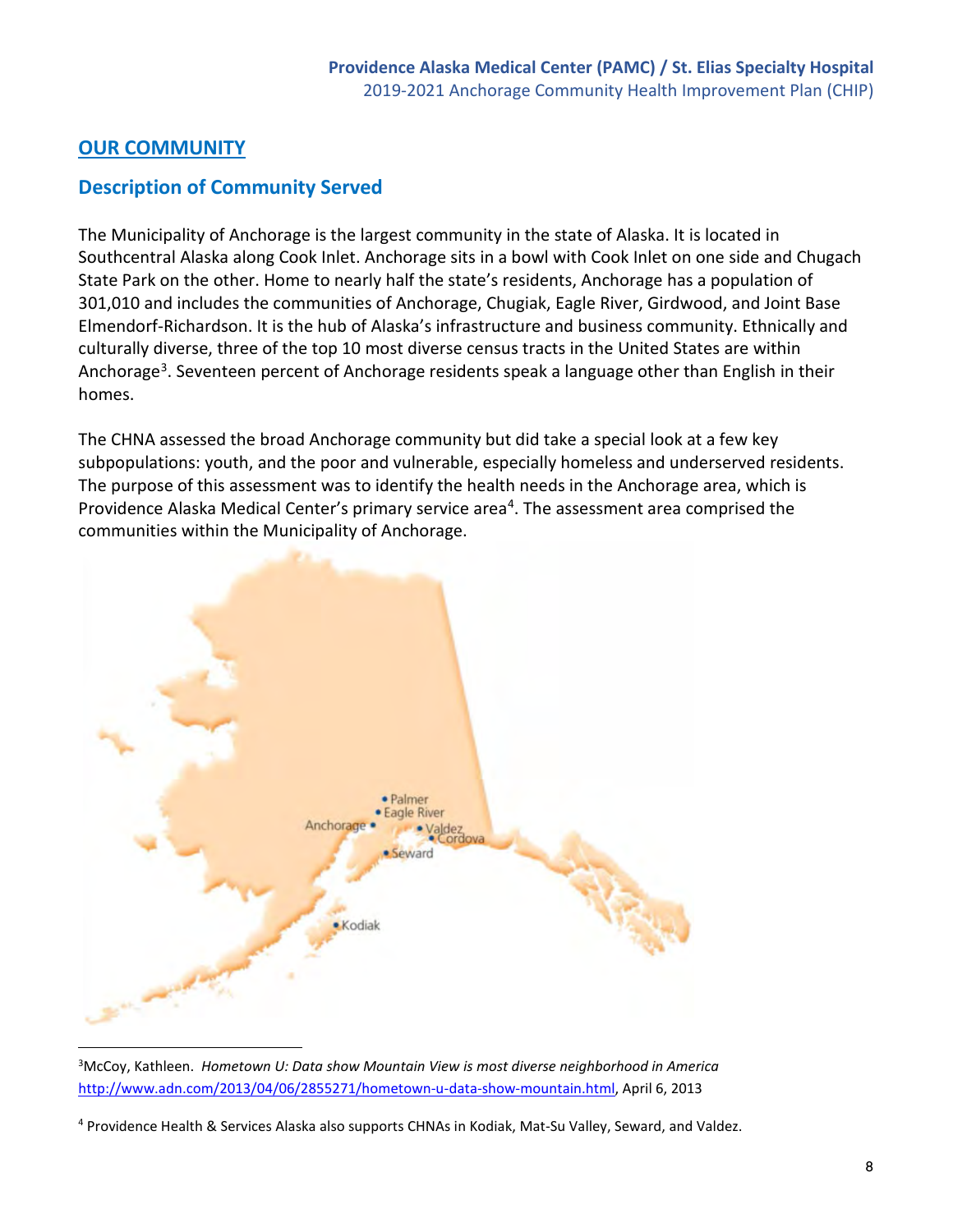# **Hospital Service Area**

PAMC is the largest acute care hospital in the state of Alaska and serves the entire state with many services not available anywhere else in the Alaska. St. Elias Specialty Hospital is the only long term acute care hospital in Alaska. PAMC's and St. Elias' primary service area is the Municipality of Anchorage, where the majority of patients seeking services reside. PAMC's and St. Elias' secondary service area is the Matanuska Borough, where the second largest population of patients seeking care reside. As the largest and most comprehensive acute care hospital and health system in Alaska, PAMC, St. Elias and Providence Health and Services Alaska are the tertiary provider for the rest of the state of Alaska.

# **COMMUNITY PROFILE**

# **Population and age demographics**

Total Anchorage population is 294,356

- $\bullet$  27.4% youth (0-19 years)
- 37.1% adults (20-44 years)
- 25.1% older adults (45-64 years)
- 10.5% seniors (65 years and older)

# **Race and Ethnicity**

- 64.5% White/Caucasian
- 9.8% Asian
- 9.2% were Hispanic or Latino
- 8.8% were Alaska Native or American Indian
- 6.0% were African American or Black
- 2.6% were Native Hawaiian or other Pacific Islander
- 8.2% were of two or more races.

# **Income and Housing**

- \$82,271 median household income
- 4.9% unemployment
- 8.1% total population below poverty
- 12.3% children less than 18 years old below poverty
- 5.5% households with public assistance income
- 4.3% homeless students served by Anchorage School District

# **Health Care and Health Access**

- 14.5% population without health insurance
- 12.4% unable to get needed health care due to cost of care
- 7.9% did not take prescribed medication because of cost
- 61.3% had routine checkup in the last year

# **Health and Wellbeing**

- 66.4% adults are overweight or obese
- 36.4% youth are overweight or obese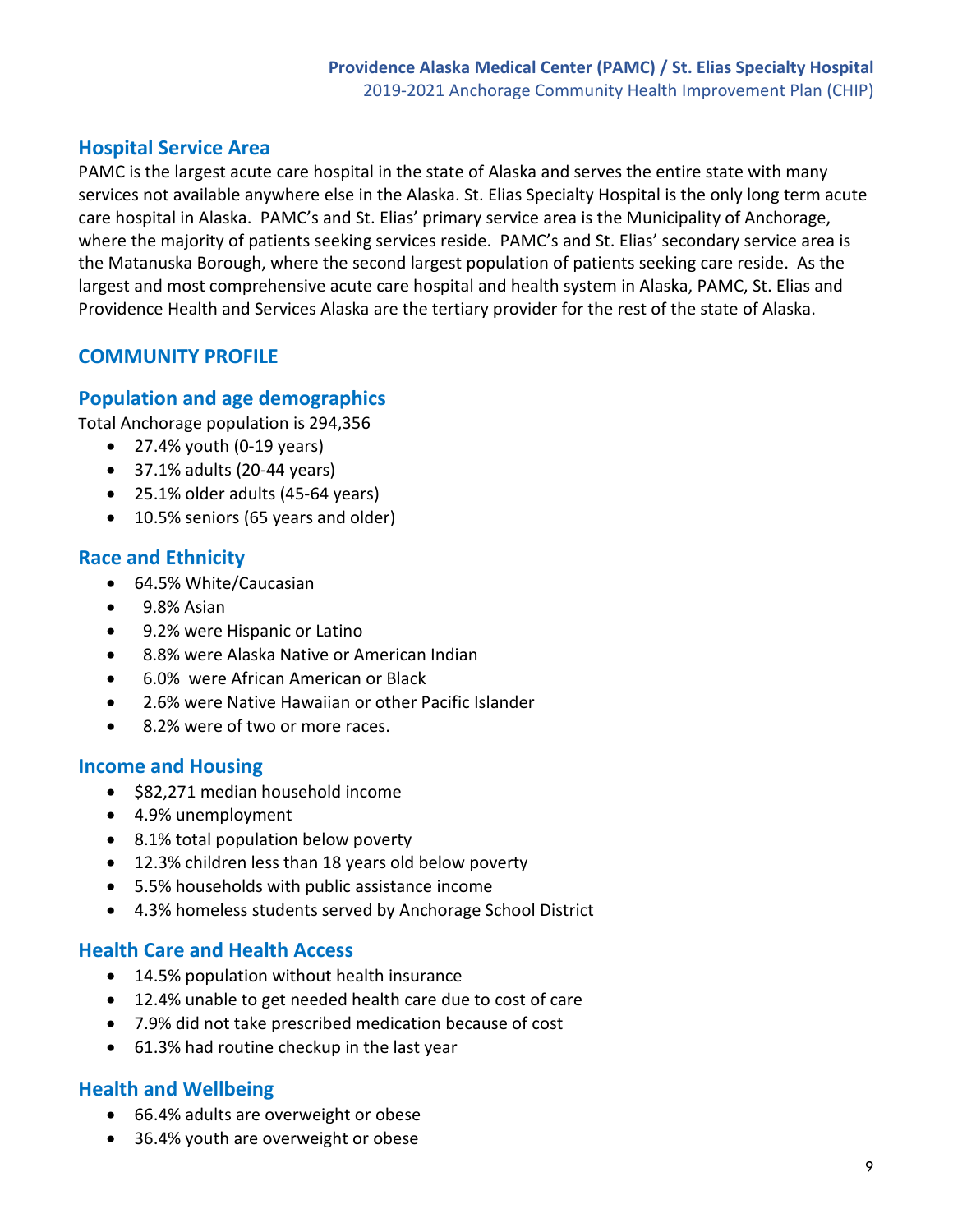- 56.4% adults that report 150 or more minutes per week of moderate-vigorous exercise
- 16.4% youth physically active for 60 minutes per day or more for last 7 days
- 16.3% adults report binge drinking in last 30 days
- 13.3% students report binge drinking in last 30 days

#### **Health Professions Shortage Area**

The Federal Health Resources and Services Administration designates Health Professional Shortage Areas as areas with a shortage of primary medical care, dental care, or mental health providers. They are designated according to geography (i.e., service area), demographics (i.e., low-income population), or institutions (i.e., comprehensive health centers). The Municipality of Anchorage service areas within it that have been identified as mental health, primary care and dental health professions shortage areas.

#### **Medical Underserved Area**

Medically Underserved Areas and Medically Underserved Populations are defined by the Federal Government to include areas or population groups that demonstrate a shortage of healthcare services. This designation process was originally established to assist the government in allocating community health center grant funds to the areas of greatest need. Medically Underserved Areas are identified by calculating a composite index of need indicators compiled and with national averages to determine an area's level of medical "under service." Medically Underserved Populations are identified based on documentation of unusual local conditions that result in access barriers to medical services. Medically Underserved Areas and Medically Underserved Populations are permanently set, and no renewal process is necessary. The Municipality of Anchorage is identified as a Medically Underserved Area.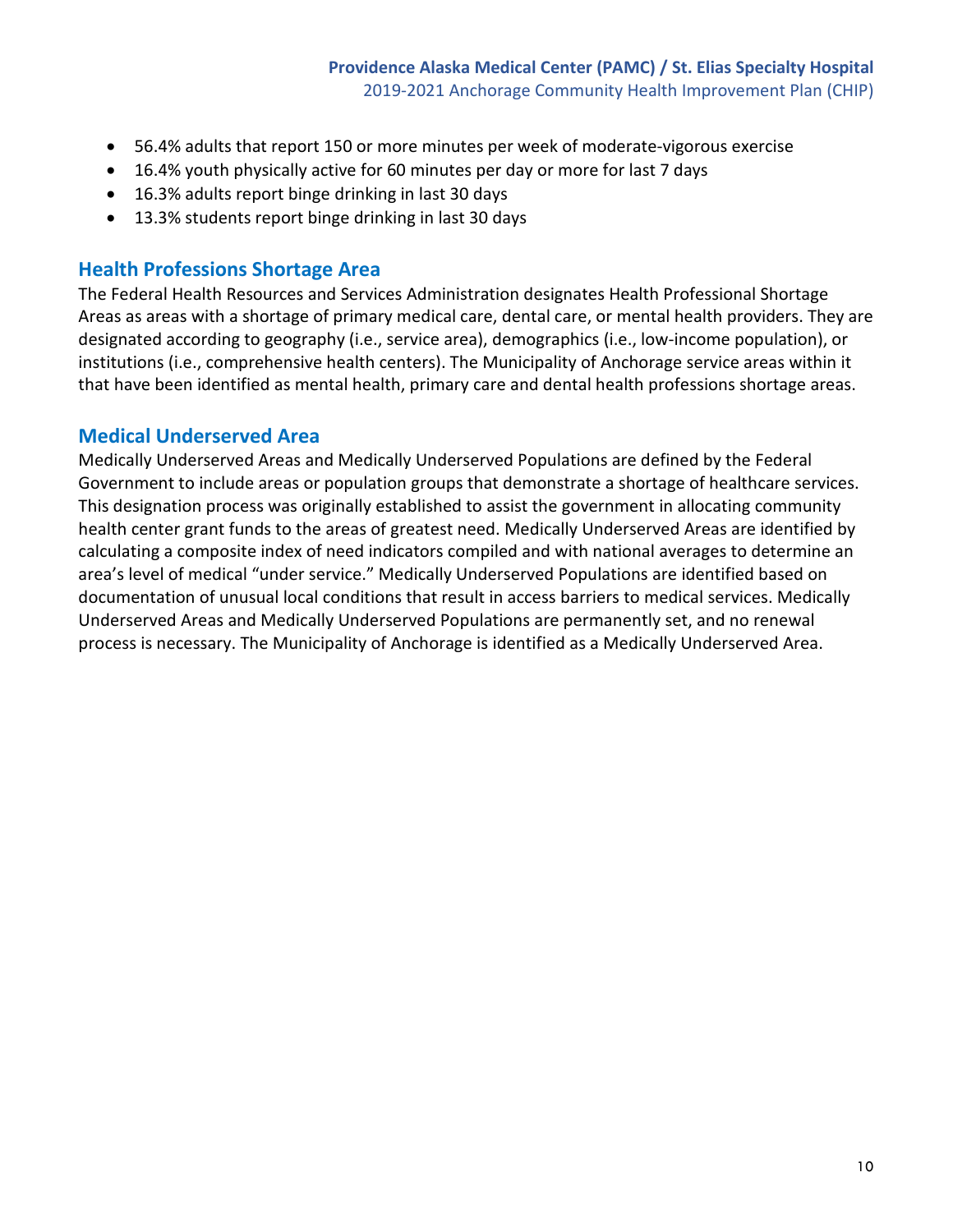# **OVERVIEW of CHNA FRAMEWORK, PROCESS AND FINDINGS**

The Community Health Needs Assessment (CHNA) process was guided by the fundamental understanding that much of a person and community's health is determined by the conditions in which they live, work, play, and pray. In gathering information on the communities served by the Providence, we looked not only at the health conditions of the population, but also at socioeconomic determinants of health, healthy behaviors, and the strength of the health system.

Examples of the types of information that was gathered, by health-related category are:

- **Socioeconomic Determinants of Health** income, poverty, education, and food insecurity
- **Healthy Behaviors and Public Health** Public health includes a community's rate of obesity, physical exercise, smoking, and substance abuse. Overall health conditions include asthma, diabetes, heart disease, cancer, and mental health.
- **Access to Healthcare** Uninsured, underinsured and access to needed services

# **METHODOLOGY: DATA COLLECTION PROCESS – COLLABORATIVE PARTNERS**

As part of the CHNA process, a CHNA Community Advisory Committee was formed by Leadership at PAMC. The committee was tasked with completing key objectives outlined by the IRS CHNA requirements, including the identification of health issues and prioritized health needs within the community. These partners were selected to ensure the assessment process was guided by community stakeholders that represent the broad interests of the community. As such, the partners represented the public health perspective and the interests of members of medically underserved, low-income, and minority populations, or individuals.

- Form and convene CHNA advisory committee comprised of an array of community members and leaders that represent the broad interests of the community (Appendix 2)
- Secondary data collection and Analysis
- Engage the CHNA advisory Committee in the analysis of data and engage them in a prioritization process to identify the top community health needs based on that information.

The Committee was comprised of a wide variety of Anchorage community leaders from the United Way, Southcentral Foundation, Rasmuson Foundation, Providence Health and Services Alaska, Anchorage Neighborhood Health Center, State of Alaska Department of Health and Social Services – Division of Public Health, the Municipality of Anchorage Department of Health and Human Services and Catholic Social Services. A list of the collaborative partners who were part of the CHNA data collection and prioritization process can be found below and in Appendix 2 – CHNA Community Advisory Committee.

The members of the CHNA Community Advisory Committee were tasked with providing input on the development, implementation and prioritization of the CHNA process and findings and will play a key role in the development of the CHIP.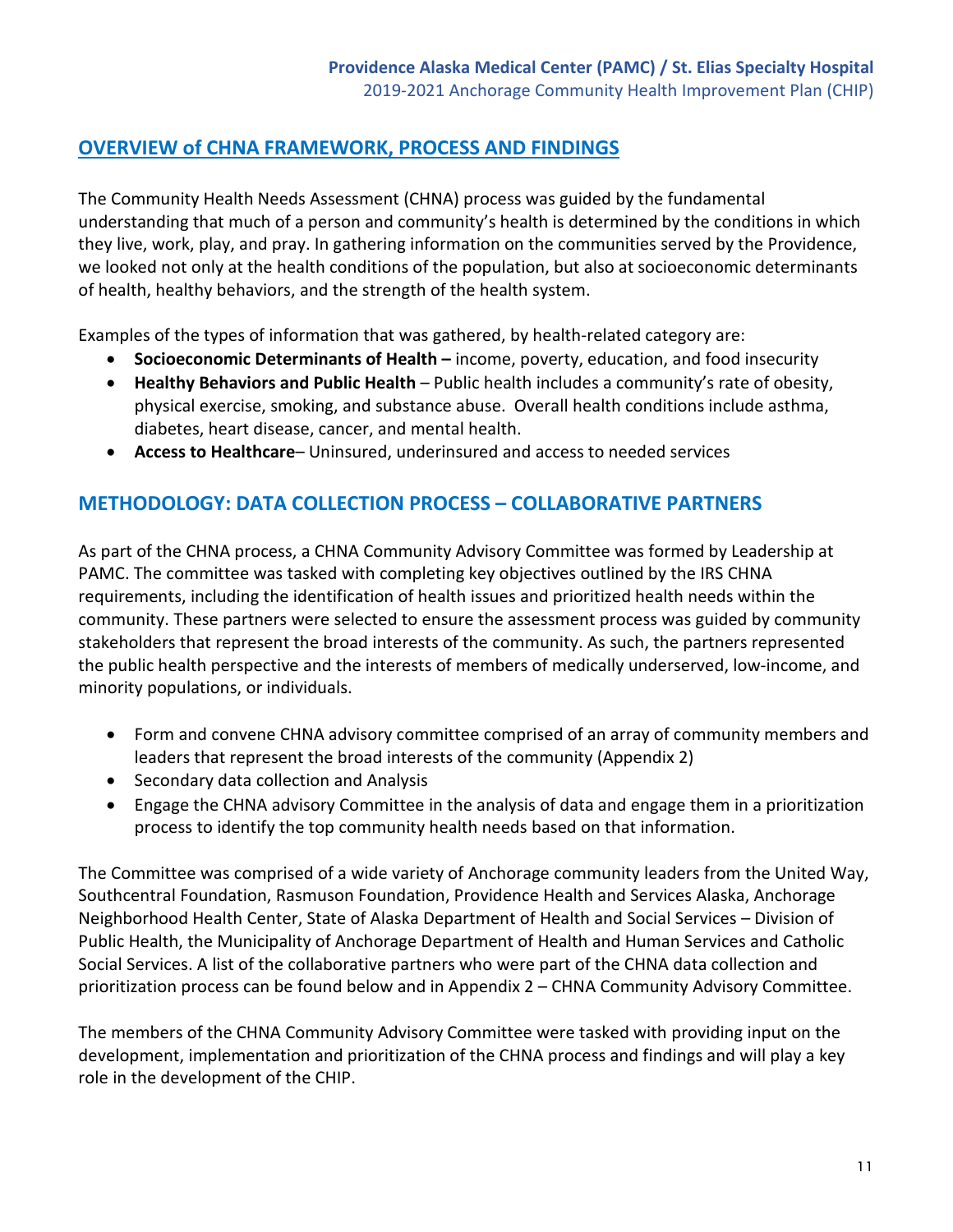# **Alaska Department of Health and Social Services**

# **Representative: Teresa O'Conner, Section Chief - Chronic Disease Prevention and Health Promotion; Lisa McGuire, Program Manager - Healthy Alaskans 2020**

The mission of the Department of Health and Social Services is to promote the health and well-being of all Alaskans through the wide array of services and programs which include – assisted living, psychiatric acute care, behavioral health, juvenile justice, children's protective services, substance misuse and prevention, public assistance, public health and senior and disability services.

# **Anchorage Department of Health and Human Services – Municipality of Anchorage**

# **Representative: Natasha Pineda, Director**

DHHS enhances the quality of life for the people of Anchorage by promoting good physical and mental health, preventing illness and injury, protecting the environment, and providing helping services to people in need. (See List below) DHHS provides sliding fee scale for its clinic services as well as free services for a broad array of the most at-risk populations in Anchorage. In the CHNA process, DHHS represented the public health perspective and the interests of members of medically underserved, lowincome, and vulnerable populations of Anchorage.

- Reproductive health
- Food safety and sanitation
- Disease prevention and control
- Air, water and food safety/ sanitation
- Women Infants and Children Program
- Child care licensure
- homeless services
- Senior services/aging-disability resource center
- Community safety/domestic violence prevention
- Animal care and control

# **Anchorage Neighborhood Health Center**

# **Representative: Tammy Green, Executive Director and Shannon Savage, Development and Marketing Director**

The mission of ANHC is to improve wellness by providing high quality, compassionate healthcare regardless of ability to pay. ANHC is a Federally Qualified Health Center. It was Alaska's first community health center and remains the state's largest, serving over 12,000 individual patients through over 40,000 visits per year. ANHC represented the interests of members of medically underserved, lowincome, and minority populations and individuals in the CHNA process. Their services include:

- Primary care
- Behavioral health
- Laboratory and X-ray • Women's services
- Children and family care
- Clinical program support

# **Catholic Social Services**

# **Representative: Lisa Aquino, Executive Director**

Catholic Social Services serves those most in need by working to end poverty, create opportunity and advocate for just communities. They provide shelter, meals, employment assistance and medical care to those experiencing homelessness. They offer assistance to children and their families, help immigrants and refugees adjust to life in Alaska, and serve people with disabilities. CSS represented the broad

#### • Dental • Pharmacy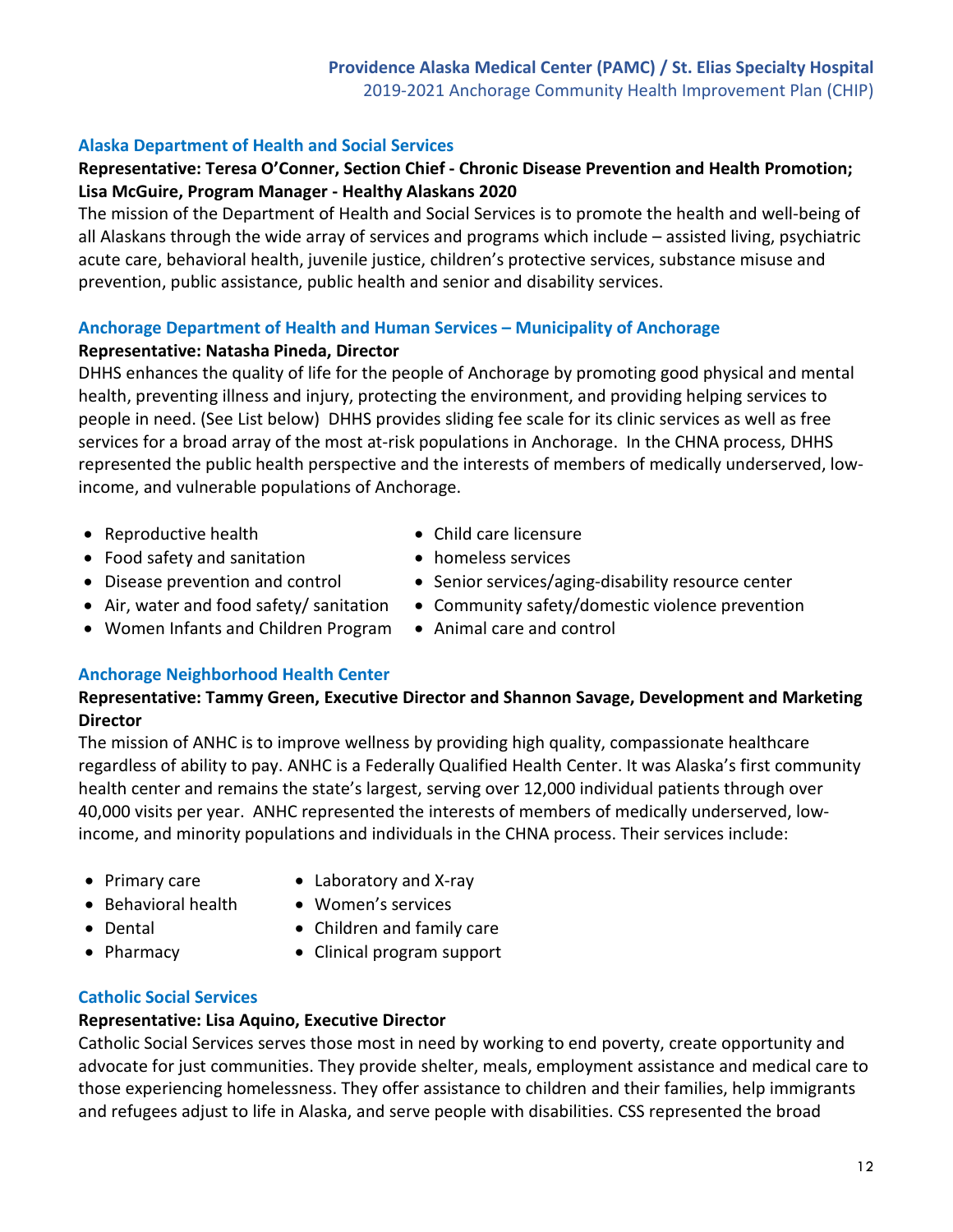interests of the community based on its history of serving, feeding, housing and advocating for the most vulnerable members of the Anchorage community.

#### **Providence Health and Services, Alaska**

**Representatives: Ella Goss, M.D., Chief Executive; Cindy Gough, Area Operations Administrator; Kathleen Hollis, Director of Mission Services; Nathan Johnson, Regional Director – Community health investment; Lindsie Mills, Grants Manager – Providence Alaska Foundation**

Providence Health and Services Alaska is the largest private health system with the largest hospital (Providence Alaska Medical Center) and broadest continuum of care in Anchorage and Alaska. The services it provides includes, but not limited to:

• Acute care

- Long-term care /assisted living
- Primary care
- Laboratory/imaging services
- Behavioral health
- Pediatric specialty care
- Pharmacy
- Home health

As a not-for-profit Catholic health system, Providence's Mission includes a special emphasis on serving those who are poor and vulnerable. This enduring commitment results in Providence investing a significant amount of community benefit and charity care to the community.

#### **Rasmuson Foundation**

#### **Representatives: Dick Mandsager, MD, Senior Fellow (Homelessness)**

Rasmuson Foundation is a private family foundation working to promote a better life for Alaskans and is one of the largest and most influential foundations in Alaska. The Rasmuson Foundation recently brought Dr. Dick Mandsager (retired CEO of Providence Alaska Medical Center) on as their first Senior Fellow to work closely with the Mayor and the Anchorage Homelessness Leadership Council to address the persistent problem of homelessness in Anchorage.

#### **Southcentral Foundation**

#### **Representatives: Michelle Tierney, Vice President – Organization Development and Innovation; Lily Gadamus, Health Program Analyst**

Southcentral Foundation (SCF) is an Alaska Native nonprofit 501c(3) health care system, which provides health care and related services to Alaska Native and American Indian people. SCF provides a wide range of programs to address the physical, mental, emotional, and spiritual wellness for about 65,000 Alaska Native and American Indian people. SCF uses a wide range of delivery mechanisms to provide health care service offerings, including ambulatory office visits, home visits, learning circles, email and telephone visits, health information and education, outpatient services, behavioral services, and day and residential treatment. Southcentral Foundation, with 33 facilities in and around Anchorage, also provides care to 55 remote village sites, many of which are accessible only by plane. It employs 2,200 employees, of whom 54 percent are Alaska Native or American Indian people.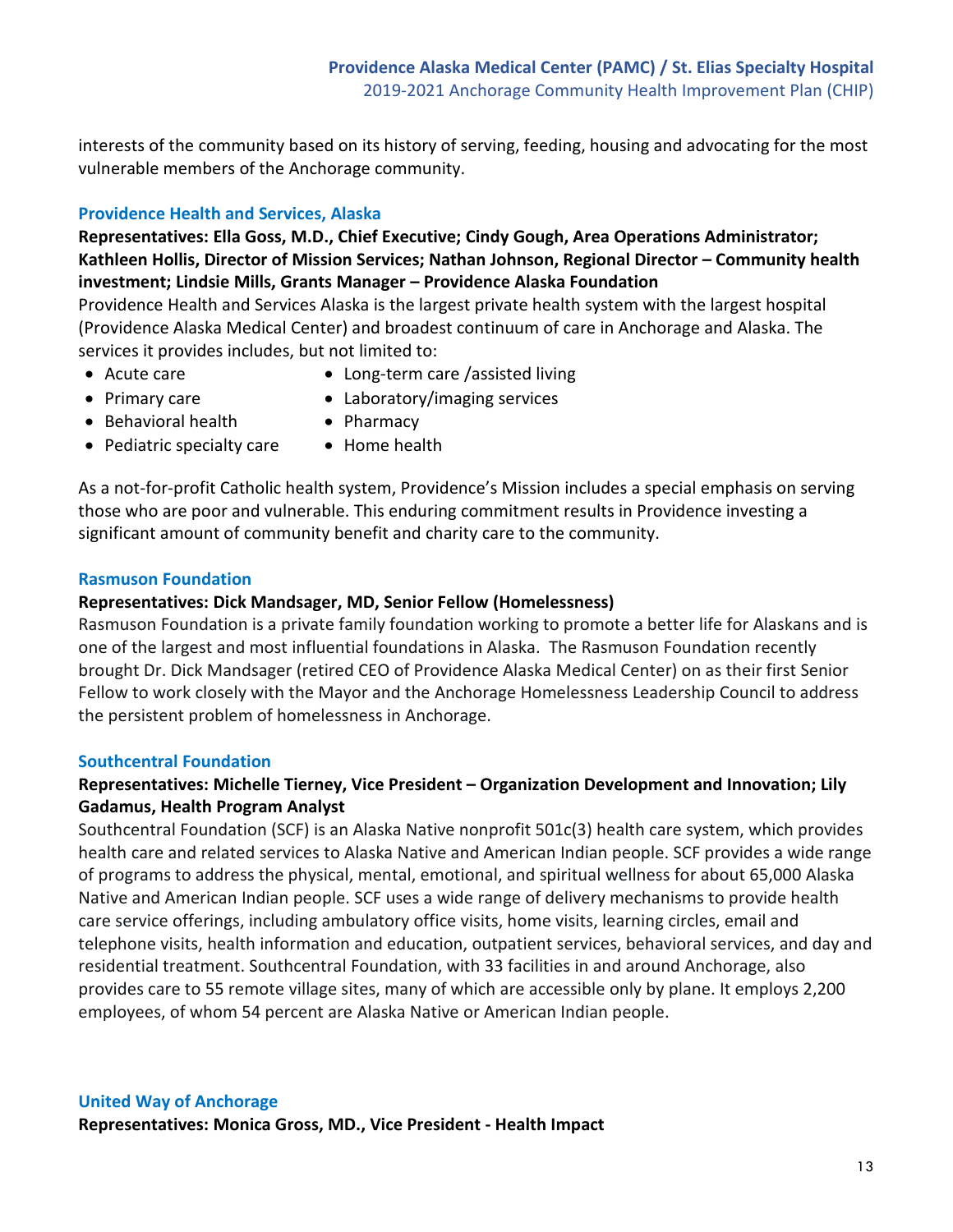Achieving shared common goals by working together is the core of what United Way of Anchorage works to do. United Way's focus is to identify and resolve pressing community issues, and to make measurable changes in communities through partnerships with schools, government agencies, businesses, organized labor, financial institutions, community development corporations, voluntary and neighborhood associations, the faith community, and others.

#### **Secondary Data Sources:**

The advisory group selected the key indicators that would comprise the data set for the 2018 Anchorage CNHA. In the process of selecting the final indicators, the advisory group gave consideration to a number of guiding principles for data characteristics, which included:

- Integrity of data source
- Multi-year availability of data to better understand past and future trends
- Broad community representation, especially to ensure inclusion of poor, vulnerable and underserved populations
- Continuity with prior assessment and resulting priorities
- Alignment with Healthy Alaskans 2020 initiative to the extent possible

The data was collected from local, state and federal data sources including:

- Alaska Bureau of Vital Statistics
- Alaska DHSS Obesity Prevention and Control Program
- Anchorage Homeless Point in Time Survey
- Anchorage School District
- Behavioral Risk Factor Surveillance Survey (BRFSS)
- Community Commons
- Providence Alaska Medical Center Emergency Department utilization data
- United States Census Bureau
- U.S. Department of Labor
- Youth Risk Behavioral Survey (YRBS)
- Health Alaskans 2020

#### **Data Limitations and Information Gaps**

While care was taken to select and gather data that would tell the story of the hospital's service area, it is important to recognize the limitations and gaps in information that naturally occur. While healthrelated data exists for the Municipality of Anchorage as a whole, sample sizes do not permit further statistically valid subdivision of the community into neighborhood profiles. Where possible this report reflects community health status indicators at the population level, at and above 200 percent of the poverty level and at and below 199 percent of poverty level to help better understand and demonstrate the relationship and impact of income on health disparities.

#### **Community Input**

To better understand the community's perspective, opinions, experiences, expertise and knowledge regarding the health-related needs in the Anchorage community, Providence leadership elected to use a multi-pronged approach. In addition to giving the community the opportunity to provide input through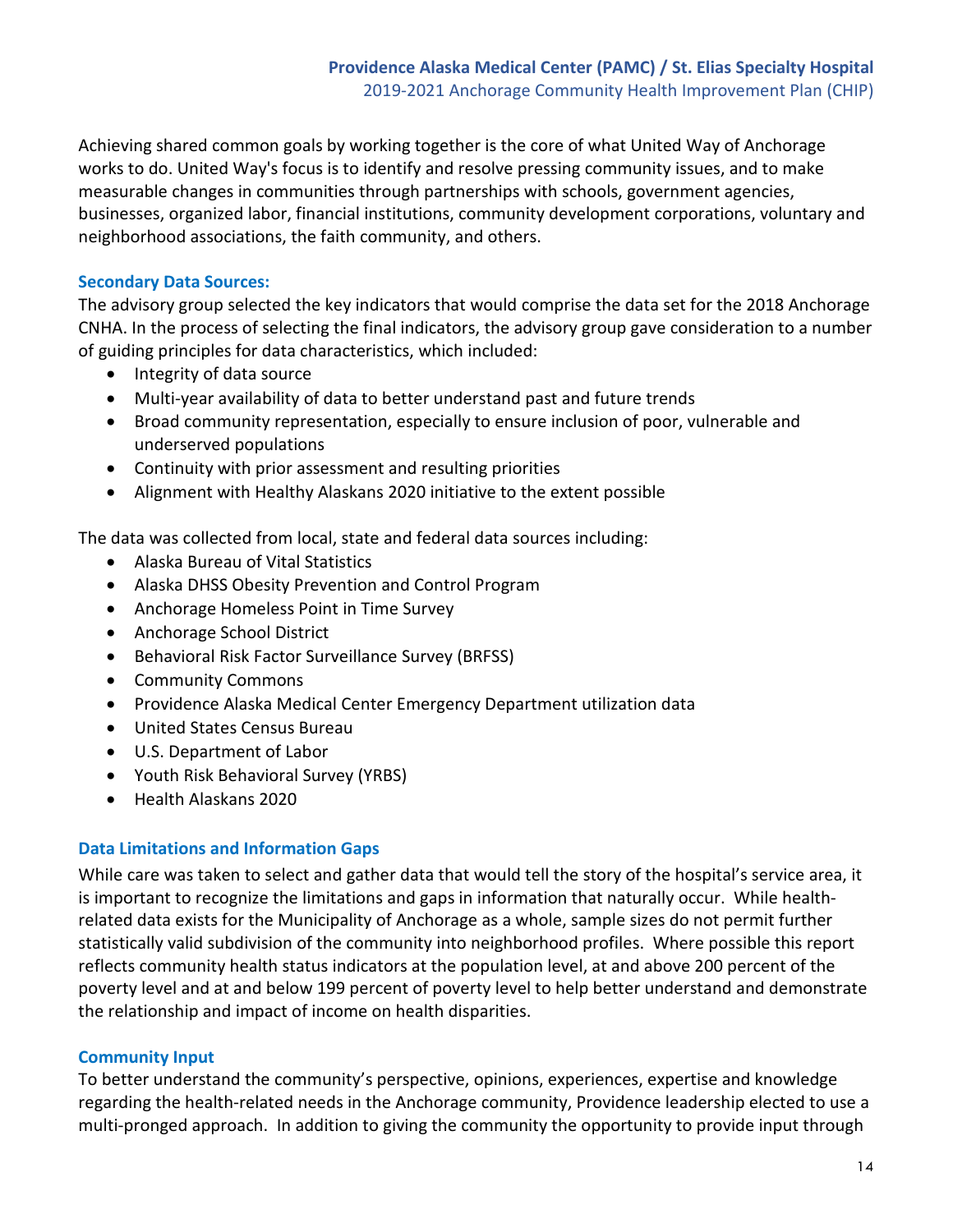our online CHNA website, Providence leadership selected the Community Health Needs Assessment Advisory Committee with great care to ensure that the members represented the broad interests of the community and had direct line of site to the needs of the poor, vulnerable and underserved populations. The CHNA Advisory Committee provided guidance and input in every element of the process, from design, implementation, analysis and prioritization of identified community needs and will be further engaged to provide input and collaborative support to the development and implementation of the Community Health Improvement Plan to be finalized by May 15, 2019.

#### **Process for Gathering and Summary of Comments on Previous CHNA**

Comments were solicited throughout the 2015 community health needs assessment and community health improvement planning process. Once posted online, our website offered the community the opportunity to provide further comments and provided email and phone contact numbers.

No comments were received specifically regarding the prior CHNA following its publication. The primary focus of subsequent community input was in regards to the CHIP and opportunities to further address identified needs with our community partners.

# **HEALTH INDICATORS AND TRENDS DATA**

The CHNA data set was too lengthy to include in the summary portion of the CHNA, but can be found in the following appendices.

• Appendix 1: CHNA Data (Secondary Data Sources)

# **PRIORITIZATION PROCESS AND CRITERIA**

The prioritization process is conducted as follows:

- 1. **Aggregate Data and Identifying Key Health Issues** Local community health-survey responses, state and national data and local qualitative stakeholder-interview responses are aggregated and analyzed by PHSA strategic-planning staff and the CHNA data-collection contractor. High-level issues and themes are identified and result in the identification of key issues or broad areas of need for the community (i.e. behavioral health, prevention, health care access, healthy behaviors, social determinants of health, etc…)
- 2. **CHNA Advisory Committee Provides Preliminary Prioritization Input** The aggregated data and stakeholder interview responses are then provided to the local CHNA advisory Committee for review and analysis. An online prioritization survey, based on the key issues (areas of need), is provided to help ensure the voice and input of each of the local CHNA Advisory Committee members is represented in the prioritization results. The survey has two elements:
	- **Criteria Based Ranking** The CHNA Advisory Committee members are asked to complete a survey to rank each issue (area of need). The members score each issue on a Likert-type scale based on the following criteria prior to the in-person health needs prioritization meeting:
		- $\checkmark$  SIZE = How significant is the scope of the health issue number of people affected?
		- $\checkmark$  SERIOUSNESS = How severe are the negative impacts of this issue on individuals, families, and the community?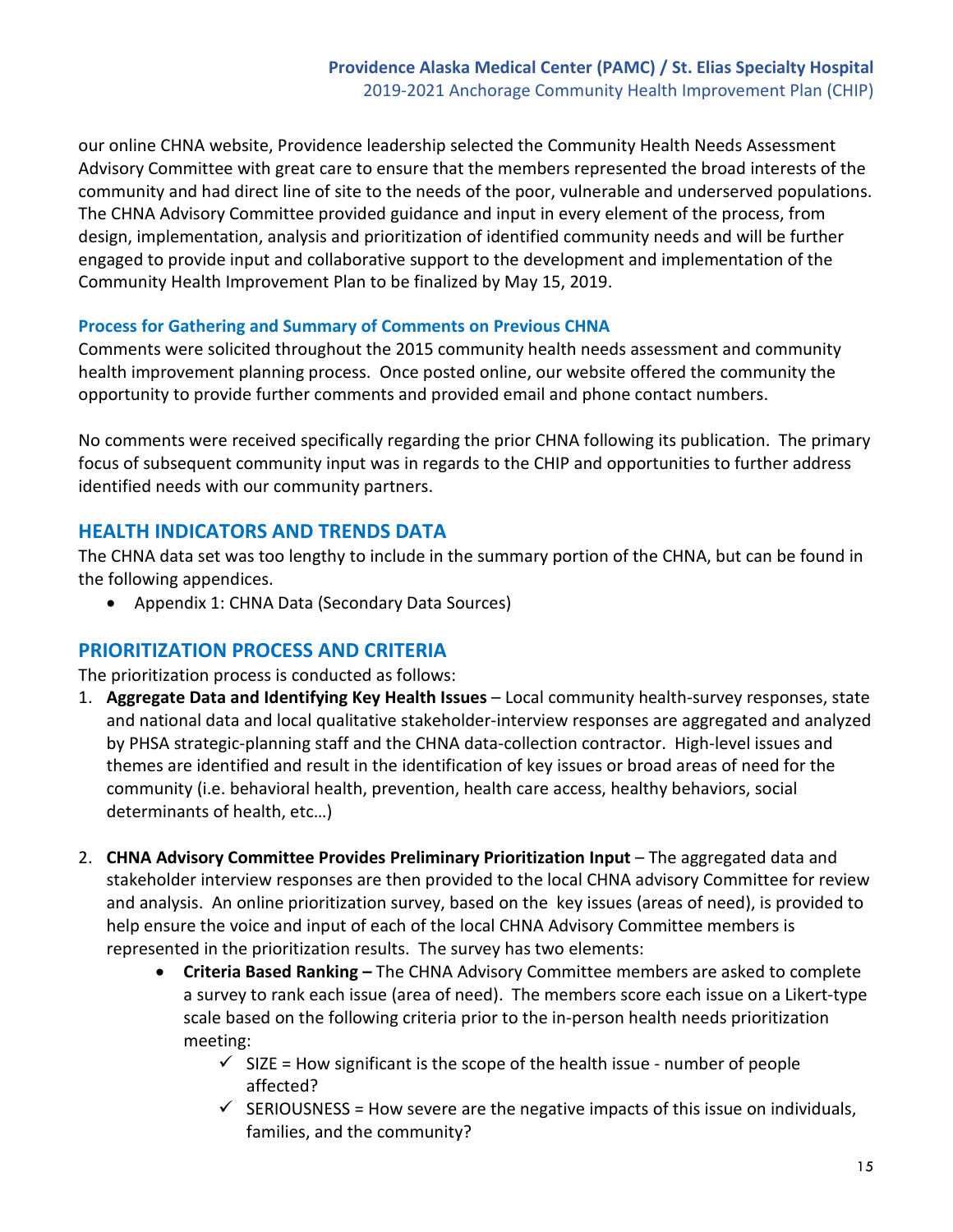- $\checkmark$  ABILITY TO IMPACT = What is the probability that the community could succeed in addressing this health issue? (Consider community resources, whether there are known interventions, community commitment, etc…)
- **Qualitative Community Experience Ranking** As a check step, the CHNA Advisory Committee members are then each asked to identify and prioritize which of the key issues they themselves view as the top health needs for their community
- 3. **CHNA Advisory Committee Identifies Top Health Needs** –The results of the online Likert-type scale, criteria-based ranking and the qualitative-community experience ranking are presented to the CHNA Advisory Committee in a face-to-face meeting as a starting point for identifying the CHNA priorities for their community.
	- The top 4-5 health needs issues identified in the CHNA Advisory Committee survey are discussed, confirmed and/or modified based on the discussion and local knowledge of the CHNA Advisory Committee
	- Then members of the Committee are asked to give specifics as to what in particular made them select each of the top 4-5 needs to fully capture the unique aspects of the 'highlevel' issues (areas of need) for their community.
	- The top 4-5 needs and detailed input of the CHNA Advisory Committee members are then captured and summarized to give greater specificity to the intent of the Committee and their collective understanding of the nature of each priority to help drive the subsequent community health improvement planning effort
- 4. **Governance Board Validation of CHNA Community Priorities** PHSA Community Ministry Board (CMB) validates the CHNA Advisory Committee priority findings.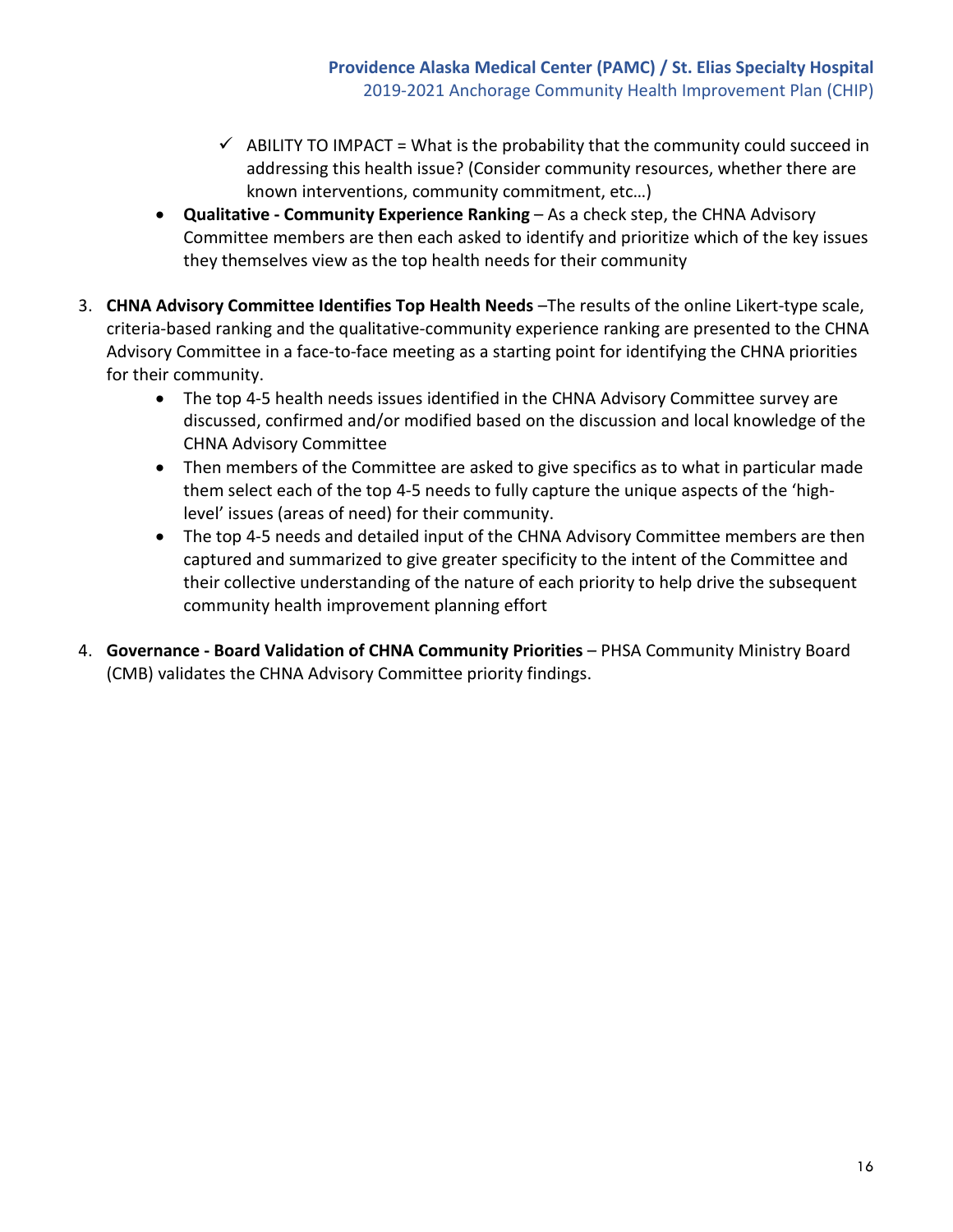2019-2021 Anchorage Community Health Improvement Plan (CHIP)

#### **PRIORITY HEALTH NEEDS - 2018 Anchorage Community Health Needs Assessment Findings Overview**

#### **Prioritized Need #1 Poverty / Social Determinants of health**

There is substantial and increasing evidence that socio-economic factors play as large a role in an individual's health across the life span as genetics and health care.

| <b>Data Point</b>                                                         | <b>2015 CHNA</b> | <b>2018 CHNA</b> |
|---------------------------------------------------------------------------|------------------|------------------|
| Percent of Anchorage population that live below the poverty level         | 7.9%             | 8.1%             |
| Homelessness community point-in-time count                                | 1208             | 1094             |
| Percent of students served by Anchorage School District that are homeless | 4.6%             | 4.3%             |
| Percent annual unemployment                                               | 5.0%             | 5.6%             |

#### **Prioritized Need #2 Mental Health**

Mental health is foundational to quality of life, physical health and the health of the community.

| <b>Data Point</b>                                                                                                                                           | <b>2015 CHNA</b> | <b>2018 CHNA</b> |
|-------------------------------------------------------------------------------------------------------------------------------------------------------------|------------------|------------------|
| Suicide rate per 100,000                                                                                                                                    | 17.9             | 30.7             |
| Percentage of students who felt so sad or hopeless almost every day for two weeks or<br>more in a row that they stopped doing usual activities in last year | 28.2%            | 35.7%            |
| Students who would feel comfortable seeking help from at least 3 adults besides their                                                                       | 38.9%            | 48.3%            |
| parents if they had an important question affecting their life                                                                                              |                  |                  |

#### **Prioritized Need #3 Healthy Behaviors**

Roughly fifty percent of the determinants of an individual's health are due to their behaviors, with environmental, genetic, and health care related factors combined making up the remaining fifty percent.

| <b>Data Point</b>                                                               | <b>2015 CHNA</b> | <b>2018 CHNA</b> |
|---------------------------------------------------------------------------------|------------------|------------------|
| Percentage of adults who do NOT currently smoke cigarettes                      | 82.3%            | 84.1%            |
| Percentage of students who had NOT smoked cigarettes, cigars, or used smokeless | 88.7%            | 88.9%            |
| tobacco on one or more days of the past 30 days                                 |                  |                  |
| Adults who are overweight or obese                                              | 65.2%            | 66.4%            |
| Youths who are overweight or obese                                              | 36.3%            | 36.5%            |

#### **Prioritized Need #4 Substance Misuse**

Alcohol and substance misuse have significant health and social impacts on individuals and the community.

| <b>Data Point</b>                                                                      | <b>2015 CHNA</b> | <b>2018 CHNA</b> |
|----------------------------------------------------------------------------------------|------------------|------------------|
| Percentage of students who had five or more drinks of alcohol in a row within a        | 10.8%            | $13.3\%*$        |
| couple of hours, during the past 30 days*                                              |                  |                  |
| Percentage of adults (age 18 years and older) who report binge drinking in the last 30 | 20.7%            | 16.3%            |
| days based on the following criteria:                                                  |                  |                  |

\**The 2017 YRBS question was modified to differentiate between male and female levels of consumption. As a result the 2017 response indicates the 'Percentage of students who had 4 or more drinks of alcohol in a row (if they were female) or 5 or more drinks of alcohol in a row (if they were male), during the past 30 days'*

#### **Prioritized Need #5 Access to Healthcare**

| <b>Data Point</b>                                                        | 2015 CHNA 2018 CHNA |       |
|--------------------------------------------------------------------------|---------------------|-------|
| Needed Health care in the last 12 months and were NOT able to receive it | 13.8%               | 12.4% |
| Percentage of population without health insurance                        | 18.5%               | 14.5% |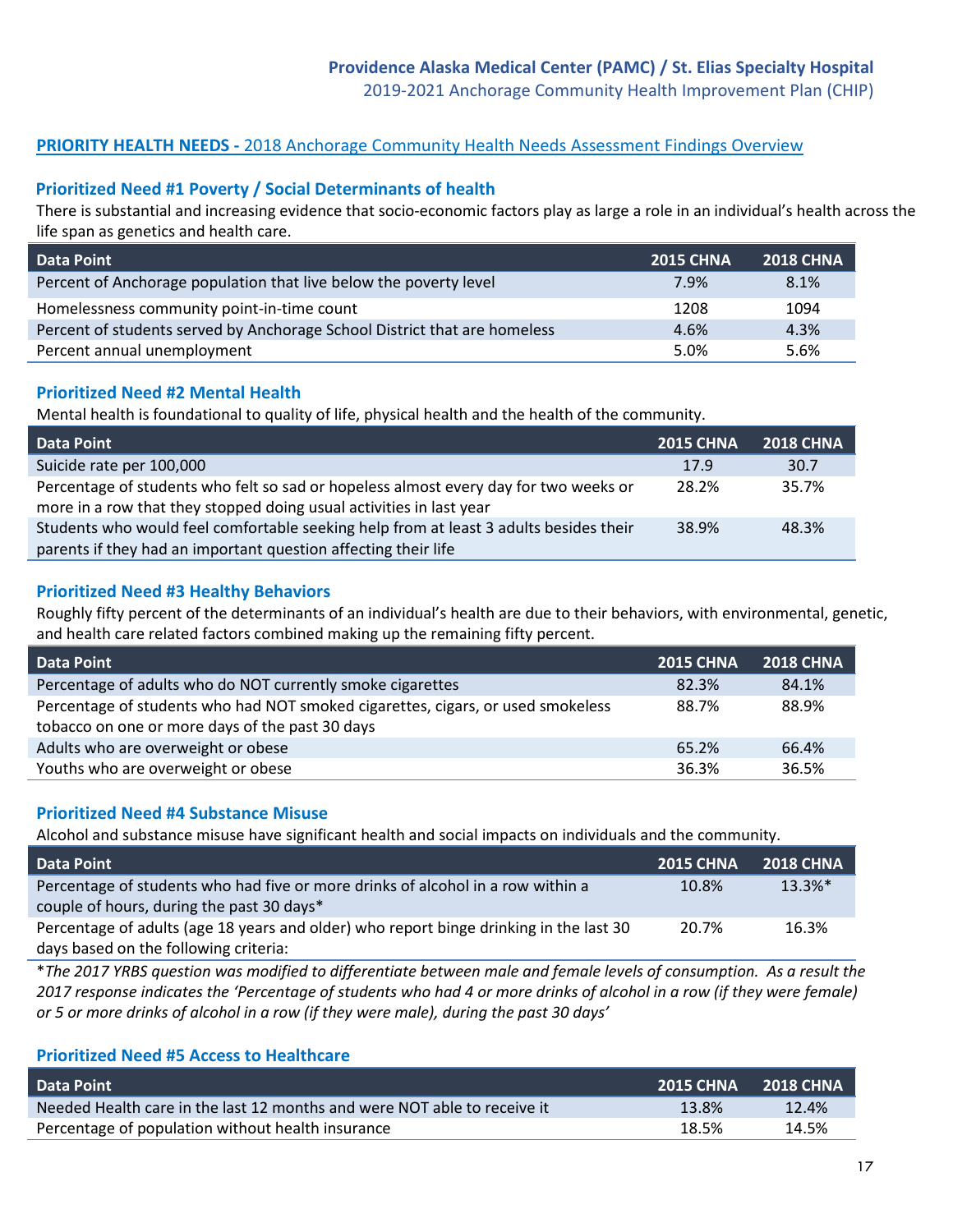# **Providence Alaska Medical Center (PAMC) / St. Elias Specialty Hospital**

2019-2021 Anchorage Community Health Improvement Plan (CHIP)

| Percentage of population without a routine check-up in the last 12 months | 44.1% | 38.7% |
|---------------------------------------------------------------------------|-------|-------|
| <b>COMMUNITY ASSETS AND RESOURCES</b>                                     |       |       |

A list of existing health care facilities and resources available in Seward to address significant health needs can be found in Appendix 4.

#### **See Appendix 4: Existing Health care Facilities and Community Resources available to address significant health needs**

#### **Addressing identified needs**

This section describes how PAMC will develop and adopt an implementation strategy (i.e. community health improvement plan) to address the prioritized community needs.

PAMC and PHSA leadership will consider the prioritized health needs identified through this community health needs assessment and develop strategies to address needs considering resources, community capacity and core competencies. The CHNA community partners will be engaged in planning to establish strategies that will respond to identified community need.

Those strategies will be documented in a community health improvement plan that describes how PAMC plans to address the health needs. If PAMC does not intend to address a need or have limited response to the identified need, the CHIP will explain why. The CHIP will not only describe the actions PAMC intends to take but also the anticipated impact of these actions and the resources the hospital plans to commit to address the health need. Because partnership is important to addressing health needs, the CHIP will describe any planned collaboration between PAMC and other community organizations in addressing the health need. The improvement plan will be approved by the Providence community ministry board by May 15, 2019. When approved, the CHIP will be attached to this community health needs assessment report in Appendix 5.

#### **See Appendix 5: Addressing Identified Needs through the 2019-2021 Community Health Improvement Plan**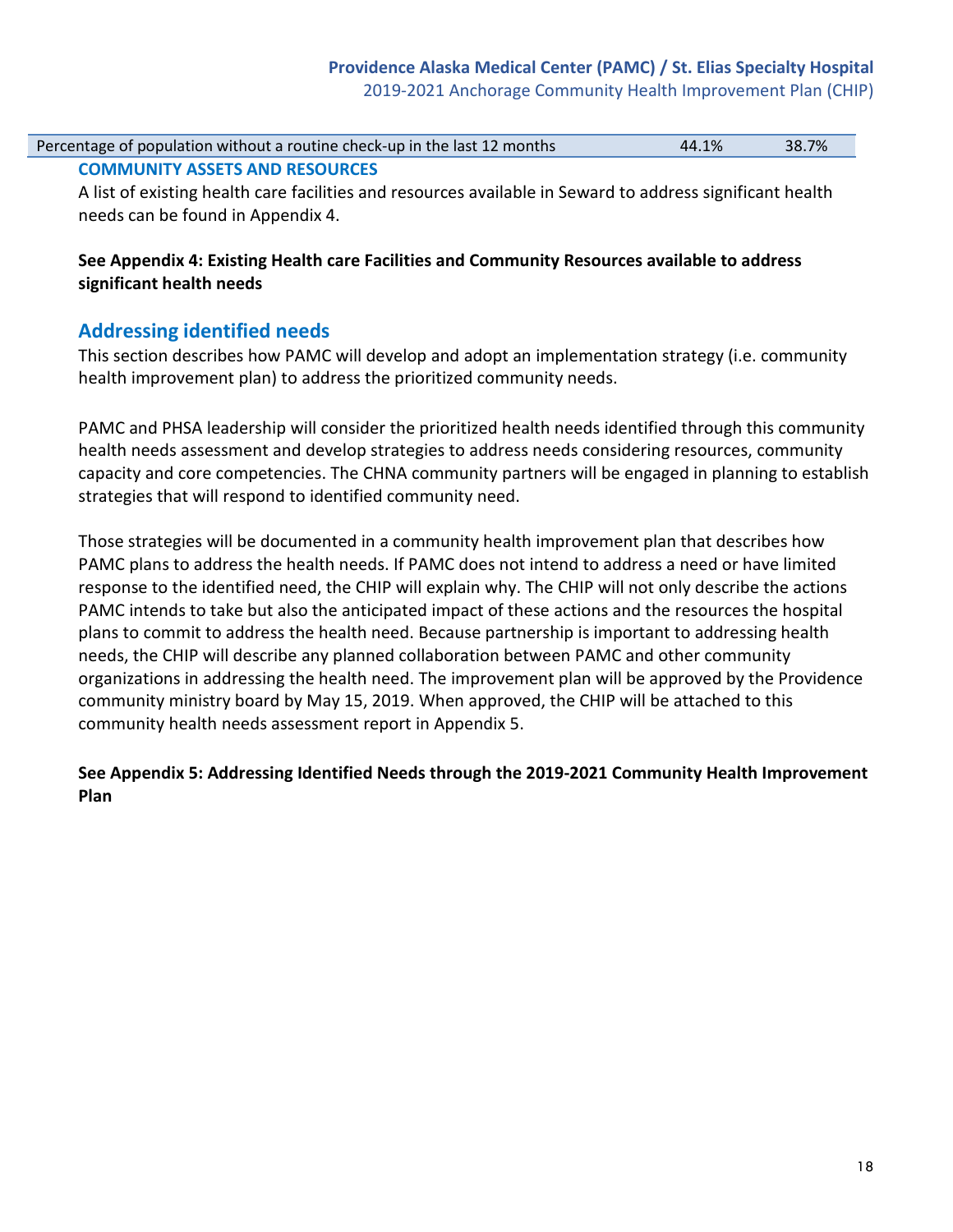# **EVALUATION OF IMPACT ON 2015-2017 COMMUNITY HEALTH IMPROVEMENT PLAN: 2016-2018 ACCOMPLISHMENTS**

Community Benefit<sup>[5,](#page-18-0)[6](#page-18-1)</sup> Program Accomplishments

This section evaluates the impact of actions that were taken to address the significant health needs identified in the prior community health needs assessment and associated implementation strategy (i.e. community health improvement plan - CHIP).

The top health issues identified and addressed in the 2015 CHNA/CHIP were:

- 1. Poverty
- 2. Healthy Behaviors
- 3. Substance Abuse
- 4. Access to Affordable Care

# **Priority health need 1: Poverty**

#### *Goal(s)*

• Our goal is an Anchorage community where all people have consistent access to needed food and safe shelter.

| <b>Data Point</b>                                                            | <b>2015 CHNA</b> | <b>2018 CHNA</b> |
|------------------------------------------------------------------------------|------------------|------------------|
| Percent of Anchorage population that live below the poverty level            | 7.9%             | 8.1%             |
| Homelessness community point-in-time count                                   | 1208             | 1094             |
| Percent of students served by Anchorage School District that are<br>homeless | 4.6%             | 4.3%             |
| Percent annual unemployment                                                  | 5.0%             | 5.6%             |

#### *Providence Activities*

Serving the poor and vulnerable is core to Providence's Mission. However, providing the basic food and shelter needs of the community directly is not within the core competencies or services of Providence. To address this issue, Providence collaborates with, and provides community investment funding

<span id="page-18-0"></span><sup>5</sup> A community benefit is an initiative, program or activity that provides treatment or promotes health and healing as a response to identified community needs and meets at least one of the following community benefit objectives:

 $\overline{a}$ 

a. Improves access to health services;

b. Enhances public health;

c. Advances increased general knowledge; and/or

d. Relieves government burden to improve health.

Note: Community benefit includes both services to the economically poor and broader community.

<span id="page-18-1"></span><sup>6</sup> To be reported as a community benefit initiative or program, **community need must be demonstrated**. Community need can be demonstrated through the following: 1) community health needs assessment developed by the ministry or in partnership with other community organizations; 2) documentation that demonstrates community need and/or a request from a public agency or community group was the basis for initiating or continuing the activity or program; 3) or the involvement of unrelated, collaborative tax-exempt or government organizations as partners in the community benefit initiative or program.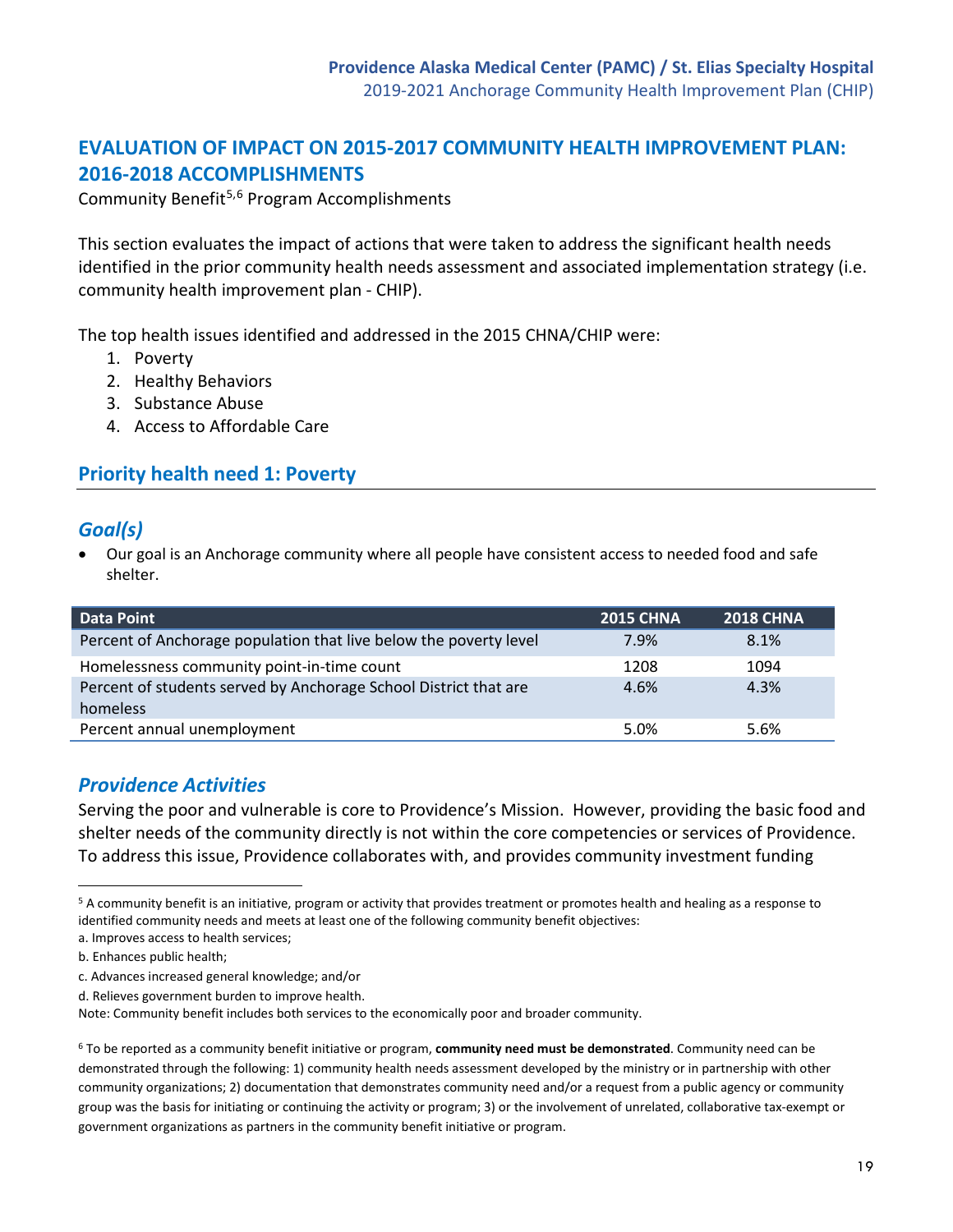support to sister agencies and organizations that directly address the causes and impacts of poverty. (See collaboration below)

• **Respite Care** – In 2015 Providence initiated a 2 bed respite care pilot project with Brother Francis Shelter (Catholic Social Services) to provide necessary respite care to homeless patients in the shelter - with Providence home health care nurses, social workers and other health care professionals who will visit as needed. Inspired by a similar program in Spokane that partners with Catholic Charities there – Providence brought the idea to the Anchorage community and sat at the table in a historic partnership of all of the hospitals in Anchorage around healthcare and homelessness. As a result of that partnership, in 2017 the pilot was converted into a 10 bed program run by Catholic Social Services with funding coming from Providence Health and Services Alaska (50%), Alaska Regional Hospital (25%) and Alaska Native Medical Center (25%). Providence has provided \$287,500 in community health investment funding support from 2016-2018. The program served 132 individuals from March 2017 to March 2018 for 2,626 bed nights. Serving these individuals at Brother Francis Shelter respite instead of in an acute care hospital setting for those 2,626 bed nights allowed for a savings of roughly \$7.2M. To date 61% of the homeless respite patients were successfully discharged to long term stable housing.

# *Collaboration/Community Investment Support*

- **Providence Homelessness Convener Fund** In 2015 Providence convened community partners to seek collaborative solutions to address poverty and homelessness-related needs in Anchorage. It has also designated \$1.1M in one-time pilot community-investment funding to help fund client-centric, collaborative initiatives that address poverty and homelessness. PHSA has since invested \$3.15M over the course of 2016-2018, roughly \$1M annually. The intent of the investment was to drive systems change to enable more effective interagency coordination a through the build out of the Homeless Management Information System and establishment of the coordinated entry system. From January through November of 2018, 60 single adults, 39 families representing 118 individuals and 22 transitional aged youth were housed through the coordinated entry system
- **Catholic Social Services** Providence provided community investment funding of \$3.3M. support to CSS to address the issues of homelessness and food security through provision of services to vulnerable populations, including homeless men, women and children, respite care:
	- o Shelter, daily meals, basic care clinic services, showers, laundry, and housing case management services at Brother Francis Shelter; - 309,601 bed nights were provided to those seeking shelter from 2016-2018.
	- o Food for individuals and families at St. Francis House Food Pantry, including seniors, children and veterans;
	- o Meals and food staples at Clare House, a shelter for women with children;
	- o Temporary housing, food and case management services to a small number of refugees to the US through the Refugee Assistance and Immigration Program.
- **Covenant House** Providence provided \$1.3M funding support for Covenant House's comprehensive services for homeless teens – specifically in providing shelter, basic care clinic and mental health services at Covenant House 2016-2017.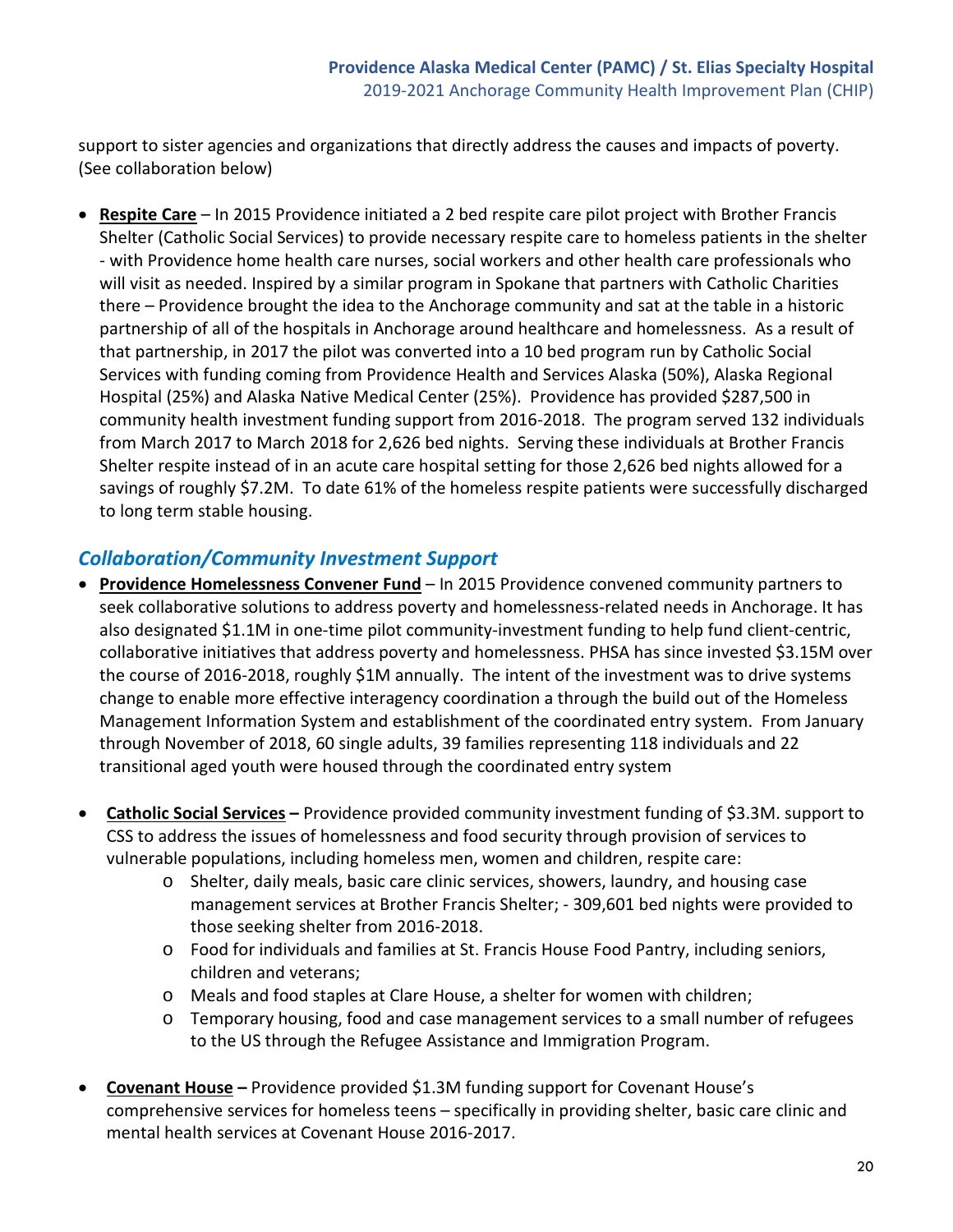- **Food Security** Providence provided community investment funding support to the following organizations to address the need for food security for low-income individuals and families from 2016-2018.
	- o Bean's Café (Including Children's Lunch Box) \$185,800
	- o Lutheran Social Services \$90,000
	- o Food Bank of Alaska \$150,000

# **Priority health need 2: Healthy Behaviors**

#### *Goal(s)*

• Our goal is an Anchorage community where adults and school-age children are healthy and are of a healthy weight.

| <b>Data Point</b>                                                                                                                  | <b>2015 CHNA</b> | <b>2018 CHNA</b> |
|------------------------------------------------------------------------------------------------------------------------------------|------------------|------------------|
| Percentage of adults who do NOT currently smoke cigarettes                                                                         | 82.3%            | 84.1%            |
| Percentage of students who had NOT smoked cigarettes, cigars, or<br>used smokeless tobacco on one or more days of the past 30 days | 88.7%            | 88.9%            |
| Adults who are overweight or obese                                                                                                 | 65.2%            | 66.4%            |
| Youths who are overweight or obese                                                                                                 | 36.3%            | 36.5%            |

# *Providence Activities*

• **SQORD** – Providence continue its SQORD pilot partnership with the Anchorage School District in an effort to increase physical activity and reduce overweight and obesity amongst school-age children. The Providence SQORD program leverages technology and social connectivity to create fun – a new way to inspire a life-long habit of healthy behaviors. Providence is providing 10,000 Anchorage students with a durable, 3-axis accelerometer called Boosters that convert intensity and duration of activity into points that are tracked online. In the virtual environment, individuals can customize a PowerMe avatar, check their activity tracker, earn medals and rewards by collecting points, join in friendly challenges, and communicate with others. This unique hardware-software platform is designed to make physical activity more interactive and engaging for kids.

# *Collaboration/Community Investment Support*

• **Healthy Futures** Providence has supported Healthy Futures since 2009 and continued community investment funding support (\$300,000 2016-2018) for Healthy Futures following the 2015 CHNA in order to increase opportunity and awareness of the need for children to engage in daily physical activity. Healthy Futures will work to accomplish this through partnership with the school district and other children's' programs. Their goal is to *empower Alaska's youth to build the habit of daily physical activity.*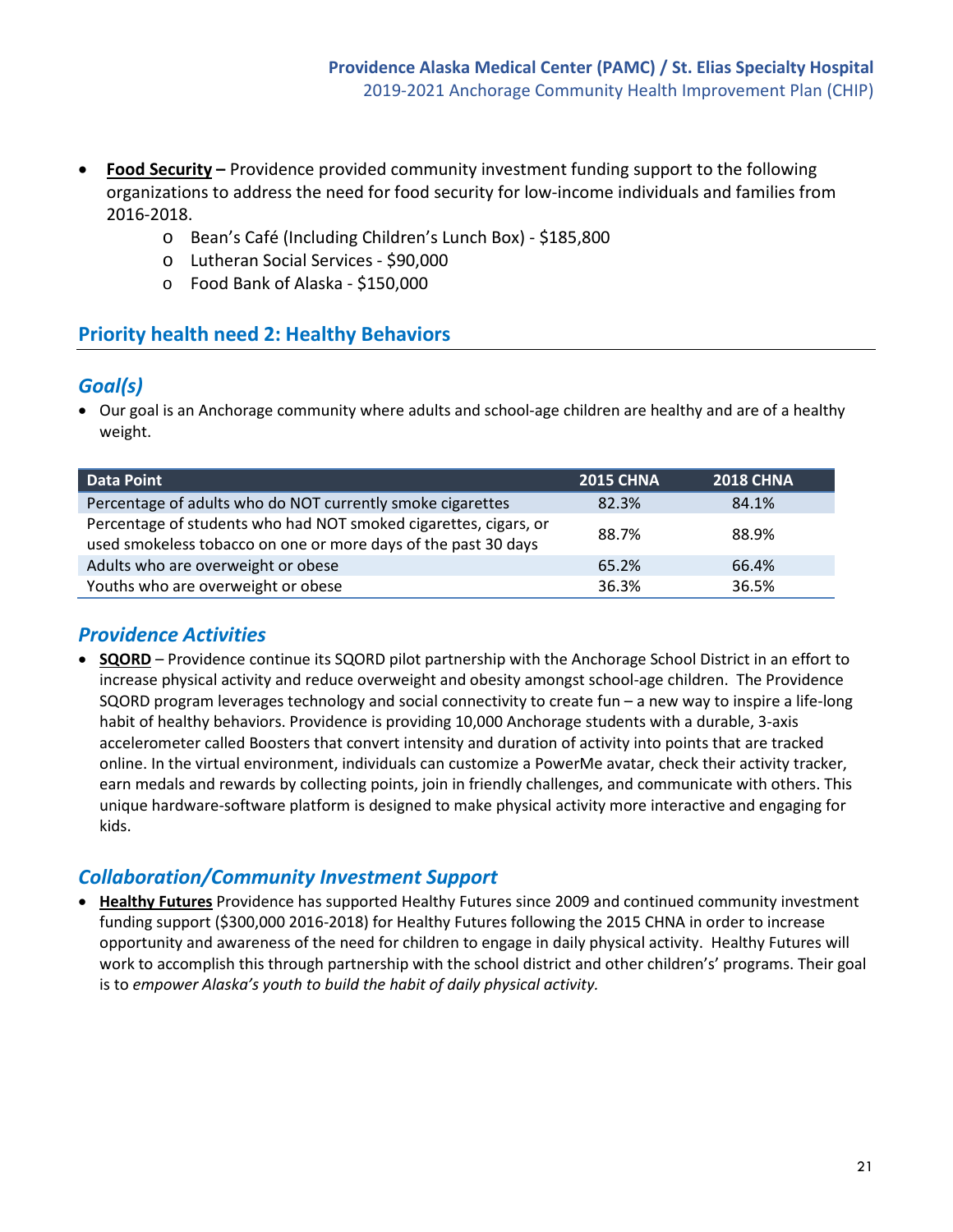#### **Priority health need 3: Substance Abuse** (\*Inclusive of related behavioral health services)

# *Goal(s)*

- Our goal is an Anchorage community:
	- $\circ$  That is aware of the impacts of substance abuse on individuals and the community;
	- o That actively works to prevent and treat substance abuse;
	- o Where everyone is able to receive the recovery and treatment services they need.

| <b>O</b> Data Point                                                                                                             | <b>2015 CHNA</b> | <b>2018 CHNA</b> |
|---------------------------------------------------------------------------------------------------------------------------------|------------------|------------------|
| Percentage of students who had five or more drinks of alcohol in a row<br>within a couple of hours, during the past 30 days*    | 10.8%            | $13.3%$ *        |
| Percentage of adults (age 18 years and older) who report binge<br>drinking in the last 30 days based on the following criteria: | 20.7%            | 16.3%            |

\**The 2017 YRBS question was modified to differentiate between male and female levels of consumption. As a result the 2017 response indicates the 'Percentage of students who had 4 or more drinks of alcohol in a row (if they were female) or 5 or more drinks of alcohol in a row (if they were male), during the past 30 days'*

# *Providence Activities*

- **Providence Crisis Recovery Center** Providence added a psychiatrist to the Crisis Recovery Center and received a designation to provide ambulatory detox. There are billing structure challenges need to be worked through with the State of Alaska to proceed with full implementation of ambulatory detox.
- **Providence Breakthrough** Providence expanded treatment to pregnant women that have Opioid Use Disorder (OUD) and are actively working with our maternity center to develop an OUD clinical pathway that is able to identify, screen and treat OUD with trauma informed evidenced based practice within the medical center and ensure referral to outpatient resources. Providence was able to increase the number of people served in the Breakthrough program by roughly 20% through successful advocacy with the State of Alaska to allow the program to bill Medicaid to serve community need in this area.
- **Telehealth** Providence is increasing remote and out-of-clinic access to care by adding Tele psychiatry to Providence Alaska Medical Center Emergency room in Anchorage, Providence Valdez Medical Center, Providence Seward Medical Center, Seward Mountain Haven long term care facility, Providence Transitional Care Center, and Providence Extended Care Center. These services help to improve care in the emergency room and help patients to receive psychiatric medications, treat psychiatric disorders and help with acute intoxication and withdrawal.
- **Providence Psychiatric Emergency Department** Providence is currently the only Anchorage facility with 24/7 emergency psychiatric and substance abuse care. Providence continued to provide this necessary community service to address emergent community need for acute psychiatric and substance abuse care, especially as there is no other provider doing so in the Anchorage community. The PAMC psychiatric emergency department has operated at - and has flexed to extend beyond capacity on a regular basis to accommodate the increased burden that has resulted from capacity challenges and setbacks at the state run Alaska Psychiatric Institute. The acuity of the patients has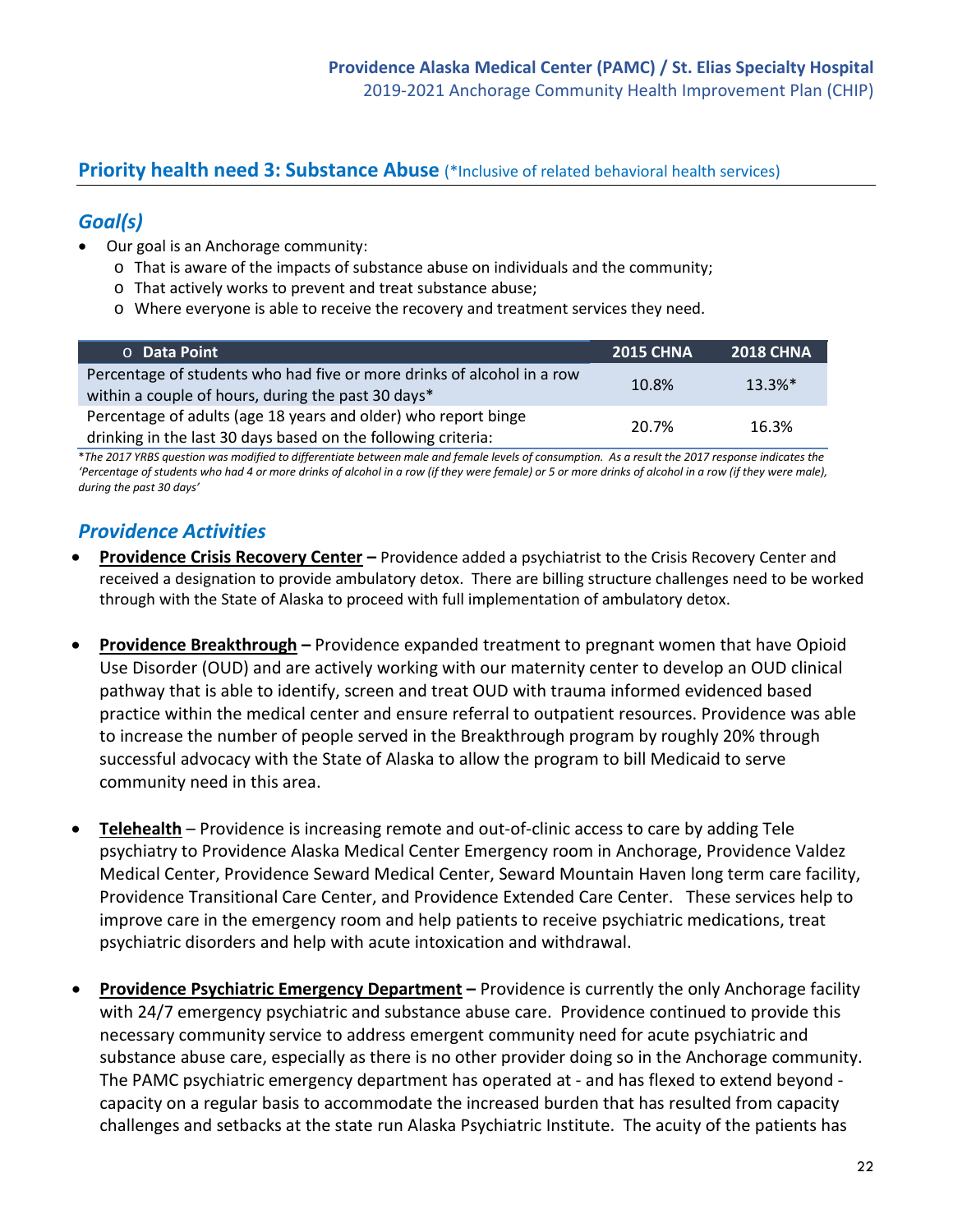increased and the lack of beds at API makes this a vital service that is being stressed by the lack of resources in our community.

# *Collaboration/Community Investment Support*

• **Recover Alaska –** Providence continued collaboration with, and provided \$200,000 in community investment support for Recover Alaska from 2016-2018. The purpose of this community investment funding is to increase awareness and substance abuse prevention efforts in the community, advocate for effective substance use related policy and increase access to substance use disorder services. Providence also maintained its commitment by continuing Providence leadership representation on the Recover Alaska Board. Our investment helped support Recover Alaska's establishment of the 211 resource line which now provides referrals for anyone seeking alcohol use disorder services through the 211 resource line. Collaborative efforts have been underway to develop and launch a statewide underage drinking prevention campaign and to establish a symposium for Alaskan providers regarding Medication Assisted Treatment for Alcohol Use Disorder.

\*While the specific health need identified was 'Substance Abuse', the Advisory Group felt that mental health issues related to, and co-occurring with, substance abuse should be included within the scope of the intervention activities.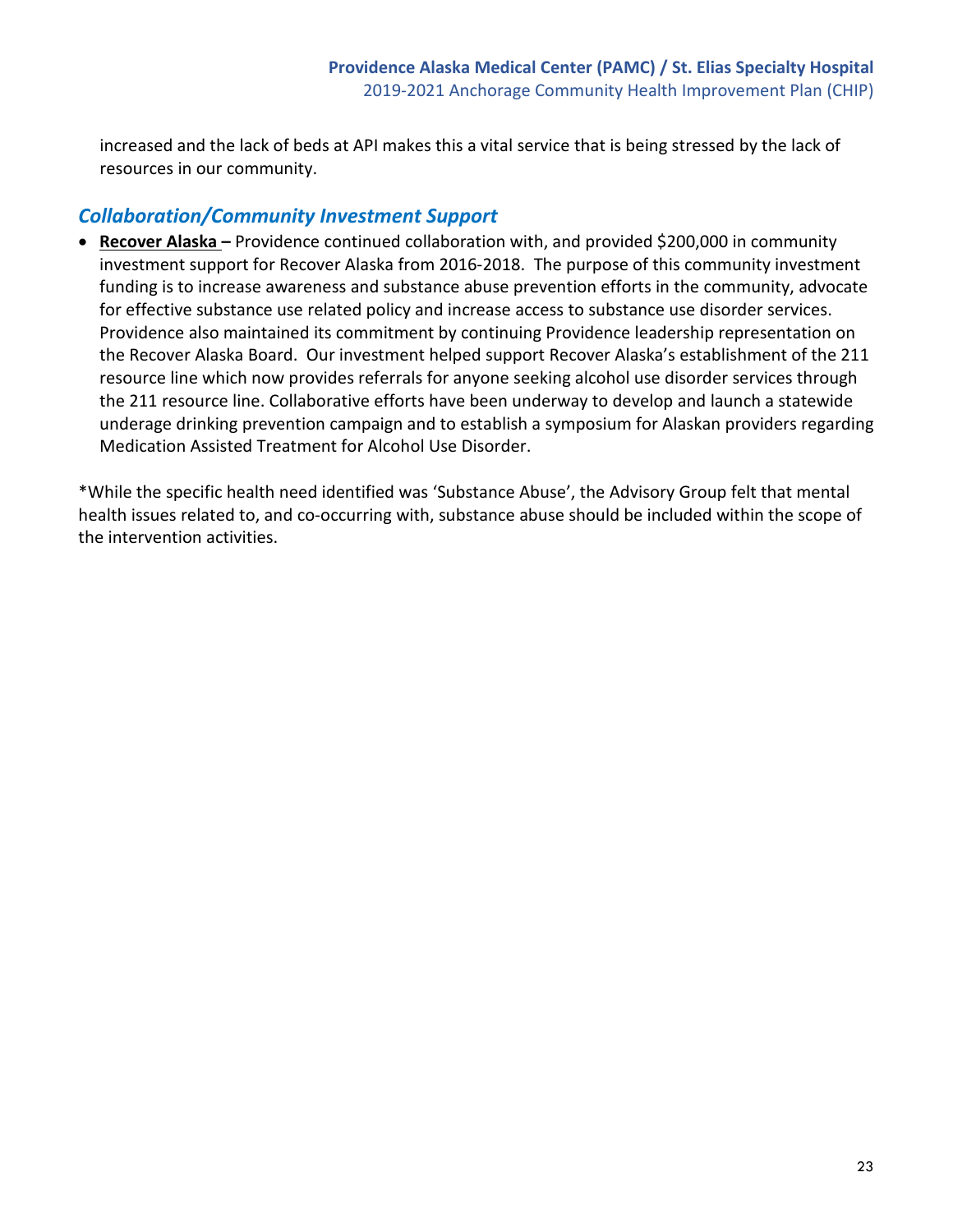# **Priority health need 4: Access to Affordable Care**

# *Goal(s)*

• Our goal is an Anchorage community where all people are able to receive needed health care services regardless of their economic status

| <b>Data Point</b>                                                         | 2015 CHNA 2018 CHNA |       |
|---------------------------------------------------------------------------|---------------------|-------|
| Needed Health care in the last 12 months and were NOT able to receive it  | 13.8%               | 12.4% |
| Percentage of population without health insurance                         | 18.5%               | 14.5% |
| Percentage of population without a routine check-up in the last 12 months | 44.1%               | 38.7% |

# *Providence Activities*

- **Charity Care/Financial Assistance** Providence continued to provide medically necessary health care services to members of the community who are unable to pay for such services. Providence Alaska has provided an annual average of \$60.5M for charity care and financial assistance from 2016 -2018.
- **Primary Care Clinic (Now includes the Senior Care Clinic)** Providence continued to address the health care needs of the aging by addressing the shortage of providers accepting Medicaid and/or Medicare in the community. The Senior Care Clinic was integrated into a larger Primary Care Clinic that serves patients of all ages. Since 2016, five doctors have been hired, two mid-level providers, and staff to create three and a half multi-disciplinary care teams, which has increased appointment availability. The clinic has expanded hours including Saturday hours to increase access and innovated with their scheduling model to ensure same day appointments are available to help patients who have minor acute symptoms that need to be addressed quickly. As of December 2018, there are no seniors on the wait list for the Primary Care Clinic (Senior Clinic).
- **Alaska Family Medicine Residency** Providence continued to provide primary care services at the Alaska Family Medicine Residency on a sliding fee scale to remove cost as a barrier to needed care with roughly 37,000 visits annually with a 50 percent Medicaid and 29 percent Medicare patient panel. FMC residents and faculty continued to support community health needs for underserved populations in a variety of ways, including:
	- o Visiting the Pioneer Home
	- o Street Medicine Program
	- o Adolescent Wellness Clinic for patients who present to the PAMC Psychiatric emergency department that do not have a current primary care provider
	- o Psychiatric Consult Clinic
	- o High Risk OB Clinic for patients in Anchorage and outside of town who are uninsured or underinsured and otherwise would struggle to find access and continuity of care.
	- o Partnership with the Refugee Assistance and Immigration Services (RAIS) program as part of Catholic Social Services to provide initial health screenings for newly resettled refugees in Anchorage.
- **Nurse Family Partnership** Providence continued support of the Nurse Family Partnership program, providing education and support services to first-time low-income mothers to improve maternal-child outcomes. The program has served 701 households between 2016 and 2018.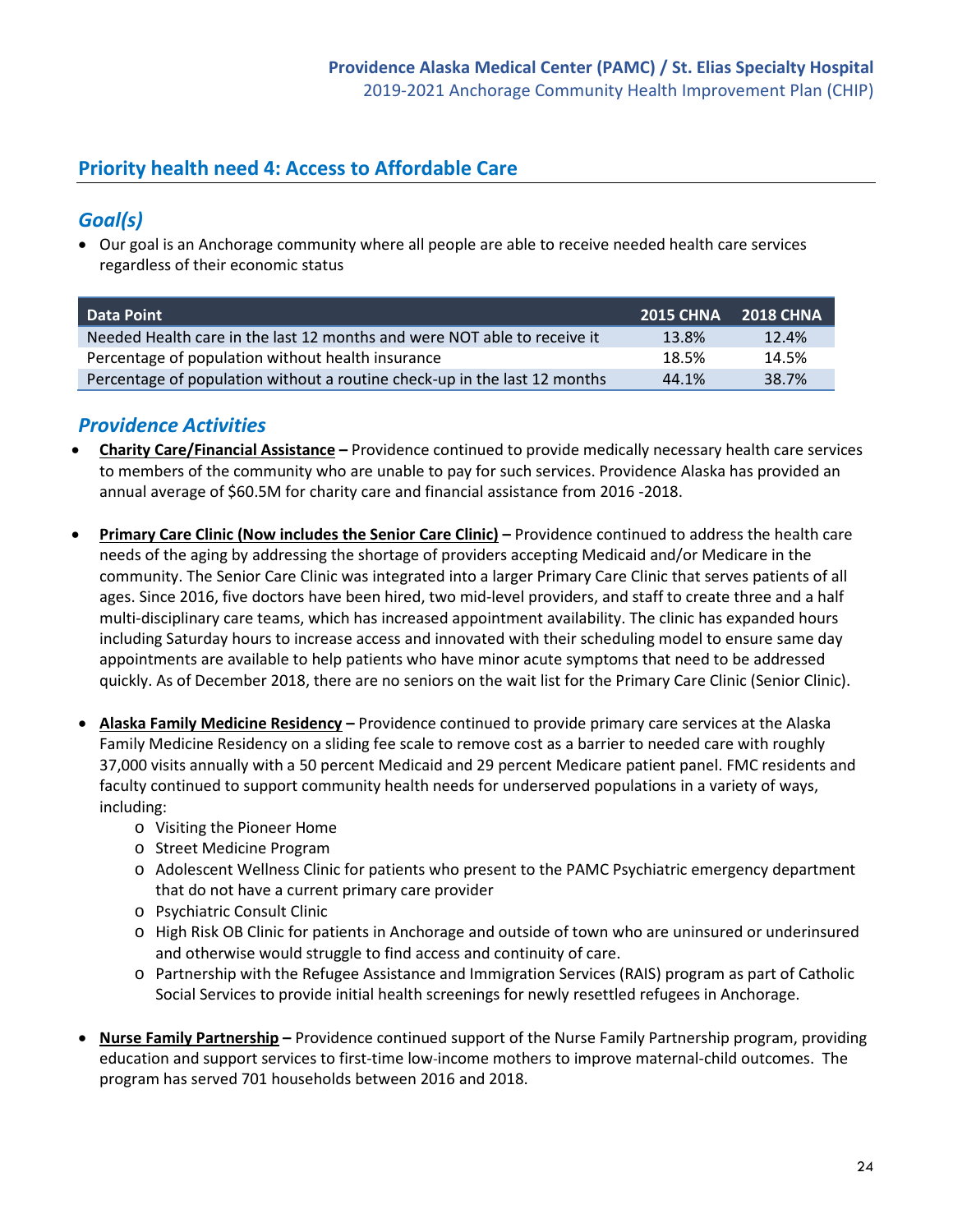# *Collaboration/Community Investment Support*

- **Anchorage Project Access** From 2016 through 2018, Providence provided \$100,000 annually in community investment funding support for Anchorage Project Access to help ensure the coordination of a volunteer network of health care providers who deliver health care to those who would not otherwise be able to access care.
- **Anchorage Neighborhood Health Center** Providence provided \$100,000 in community investment funding support for ANHC the only Federally Qualified Community Health Center in the Anchorage community to support access to primary care, dental, behavioral health and lab services to the low income population of Anchorage.
- **Alaska Dental Society** Providence provided \$50,000 in community investment funding support for the Alaska Dental Society's 'Mission of Mercy' clinic in 2016, which increases access to needed dental care for low income members of the community.
- **Anchorage School District** Providence provided two years of community investment funding in support of expansion of school based clinics in two additional high schools (\$45,000 annually 2016-2017) to increase access to affordable care for school aged children. Providence Family Medicine Center residents and faculty provided no-charge services at Anchorage School District school-based clinics on Friday mornings at Begich Middle School, Clark Middle School, East High School, and Bartlett High School. These clinics occur approximately twice per month when school in session and at other times as providers are available.
- **Brother Francis Shelter Clinic** Providence continued providing faculty and residency physician support to the Brother Francis Shelter Clinic in order to provide needed health care services to the homeless population through May of 2018 when a permanent solution was found with Southcentral Foundation opening up a Medicaid clinic within the Brother Francis Shelter.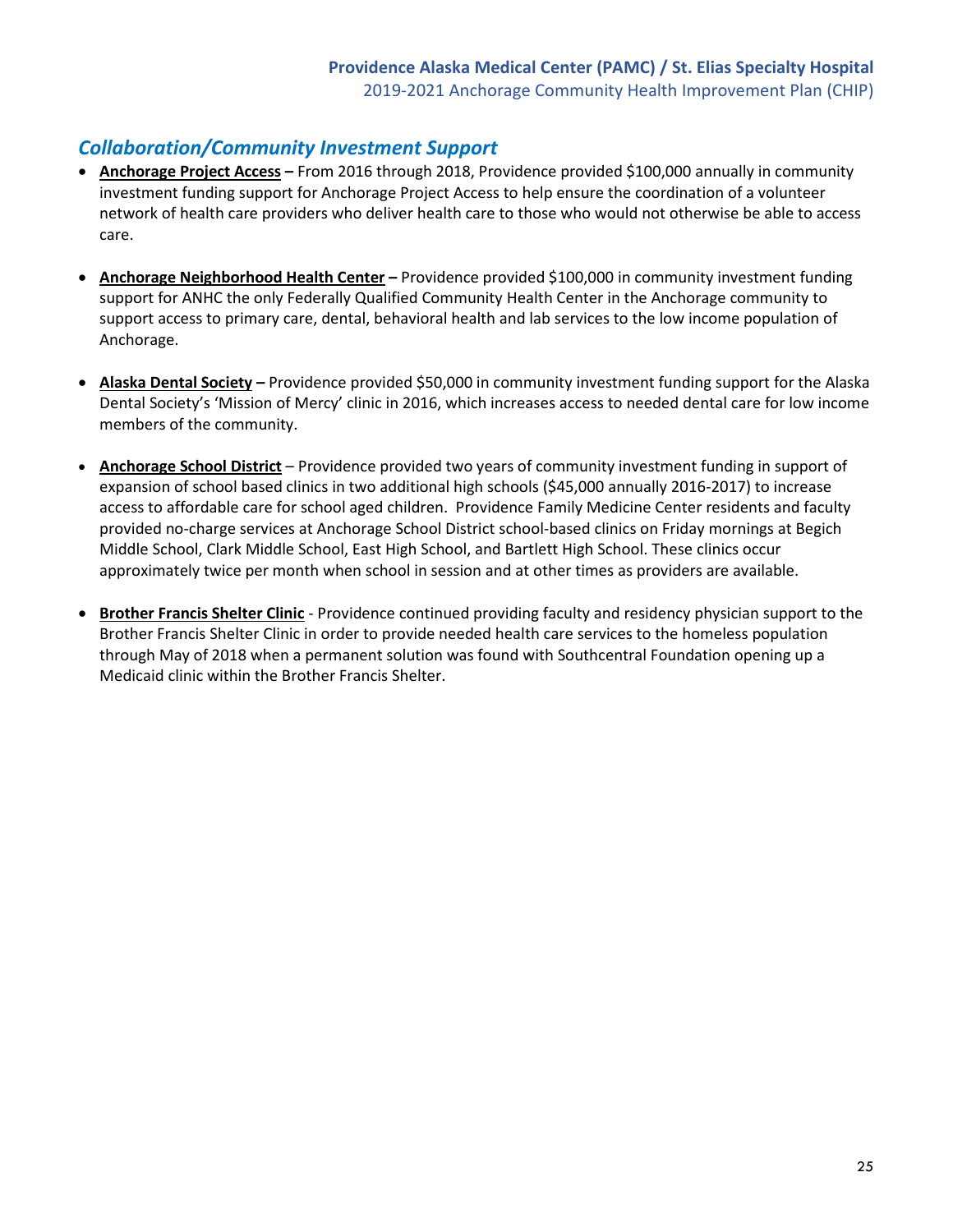# **2018 CHNA GOVERNANCE APPROVAL**

This community health needs assessment was adopted and approved on November 13, 2018 by the Providence Health and Services Alaska Community Ministry Board.

**Bruce Lamoureux** Date: 11/13/2018 Senior Vice President Regional Chief Executive, Alaska Region

**Sarah Barton** Date: 11/13/2018

Chair Providence Health and Services Alaska Community Ministry Board

**Joel Gilbertson** Date: 12/20/18 Senior Vice President, Community Partnerships

Providence St. Joseph Health *CHNA/CHIP contact:*

Nathan D. Johnson Alaska Regional Director, Community Health Investment Providence St. Joseph Health 3760 Piper Street, 3051 Anchorage, AK 99508 Nathan.Johnson@Providence.org Request a copy, provide comments or view electronic copies of current and previous community health needs assessments: <https://alaska.providence.org/about-us/community-health-needs-assessments>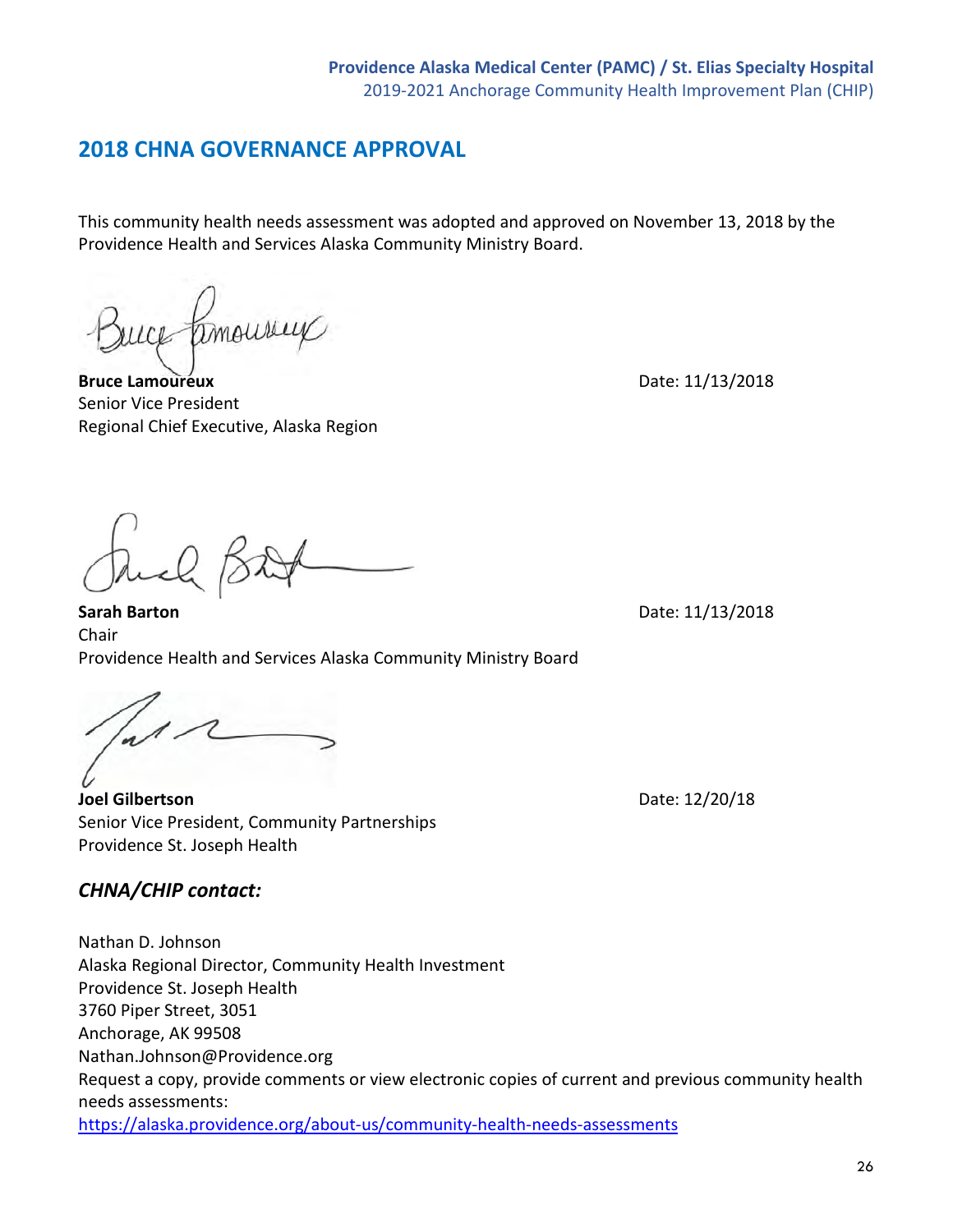# Appendix 1

# **Anchorage CHNA Data**

#### **Demographics: Anchorage Population Figure 1: Table of Anchorage population**

| Figure 1: Table of Anchorage population |             |                             |      |                   |  |  |
|-----------------------------------------|-------------|-----------------------------|------|-------------------|--|--|
| Anchorage                               |             | <b>2017 Census Estimate</b> |      |                   |  |  |
| <b>Population</b>                       | <b>Male</b> | <b>Female</b>               | %    | <b>Population</b> |  |  |
| Under 5 years                           | 7.1%        | 7.0%                        | 7.1% | 20,974            |  |  |
| 5 to 9 years                            | 7.2%        | 7.0%                        | 7.1% | 21,046            |  |  |
| 10 to 14 years                          | 6.9%        | 6.6%                        | 6.8% | 20,148            |  |  |
| 15 to 19 years                          | 6.6%        | 6.3%                        | 6.4% | 19,074            |  |  |
| 20 to 24 years                          | 7.8%        | 7.0%                        | 7.4% | 22,016            |  |  |
| 25 to 29 years                          | 8.6%        | 8.3%                        | 8.5% | 25,148            |  |  |
| 30 to 34 years                          | 8.3%        | 8.2%                        | 8.3% | 24,600            |  |  |
| 35 to 39 years                          | 7.1%        | 7.2%                        | 7.1% | 21,241            |  |  |
| 40 to 44 years                          | 5.8%        | 5.9%                        | 5.8% | 17,345            |  |  |
| 45 to 49 years                          | 6.0%        | 6.1%                        | 6.1% | 18,080            |  |  |
| 50 to 54 years                          | 6.3%        | 6.4%                        | 6.3% | 18,876            |  |  |
| 55 to 59 years                          | 6.6%        | 6.7%                        | 6.7% | 19,869            |  |  |
| 60 to 64 years                          | 5.9%        | 6.0%                        | 6.0% | 17,794            |  |  |
| 65 to 69 years                          | 4.2%        | 4.3%                        | 4.3% | 12,715            |  |  |
| 70 to 74 years                          | 2.7%        | 2.7%                        | 2.7% | 8,033             |  |  |
| 75 to 79 years                          | 1.4%        | 1.8%                        | 1.6% | 4,755             |  |  |
| 80 to 84 years                          | 0.9%        | 1.2%                        | 1.0% | 3,049             |  |  |
| 85 years and over                       | 0.7%        | 1.2%                        | 0.9% | 2,720             |  |  |
| <b>Total</b>                            | 50.2%       | 49.80%                      | 100% | 297,483           |  |  |
| Population                              | <b>Male</b> | <b>Female</b>               |      |                   |  |  |
| <b>Total</b>                            | 50.2%       | 49.8%                       |      |                   |  |  |

*Data Source: US Census Bureau*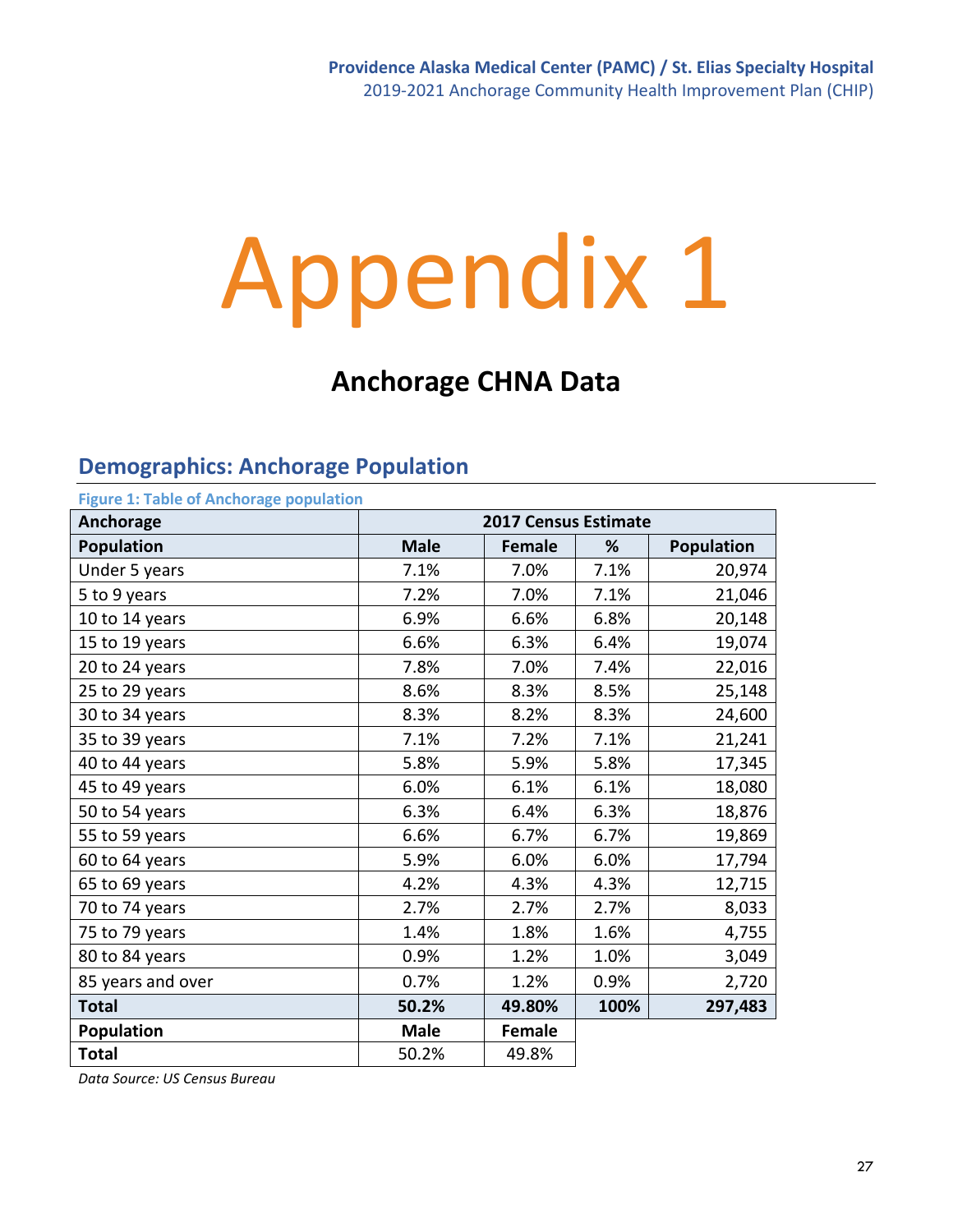**Figure 2: Anchorage age distribution**



#### *Data Source: U.S. Census Bureau*

#### **Figure 3: Anchorage gender distribution**



*Data Source: U.S. Census Bureau*

#### **Anchorage households**

#### **Figure 4: Table of Anchorage households**

|           |             |                     |               |                |                | Families with           |
|-----------|-------------|---------------------|---------------|----------------|----------------|-------------------------|
|           |             |                     |               |                | Families with  | Children (Under         |
|           | Total       | <b>Total Family</b> | Non-family    | Family         | Children       | 18 yrs), % of           |
|           | Households  | Households          | Households[2] | Households [1] | (Under 18 yrs) | <b>Total Households</b> |
| Anchorage | 104,969     | 69,876              | 33.4%         | 66.6%          | 36,407         | 34.7%                   |
| Alaska    | 250,235     | 166,629             | 33.4%         | 66.6%          | 87,209         | 34.9%                   |
| U.S.      | 117,716,237 | 77,608,829          | 34.1%         | 65.9%          | 37,299,113     | 31.7%                   |

Data Source: US Census Bureau, American Community Survey (2012-2016)

#### *Data Source: U.S. Census Bureau*

*[1] A household that has at least one member of the household related to the householder by birth, marriage, or adoption is a "Family household." Same-sex couple households are included in the family households category if there is at least one additional person related to the householder by birth or adoption. Same-sex couple households with no relatives of the householder present are tabulated in nonfamily households, even if the marriage was performed in a state issuing marriage certificates for same-sex couples. Responses of "same-sex spouse" were edited during processing to "unmarried partner."*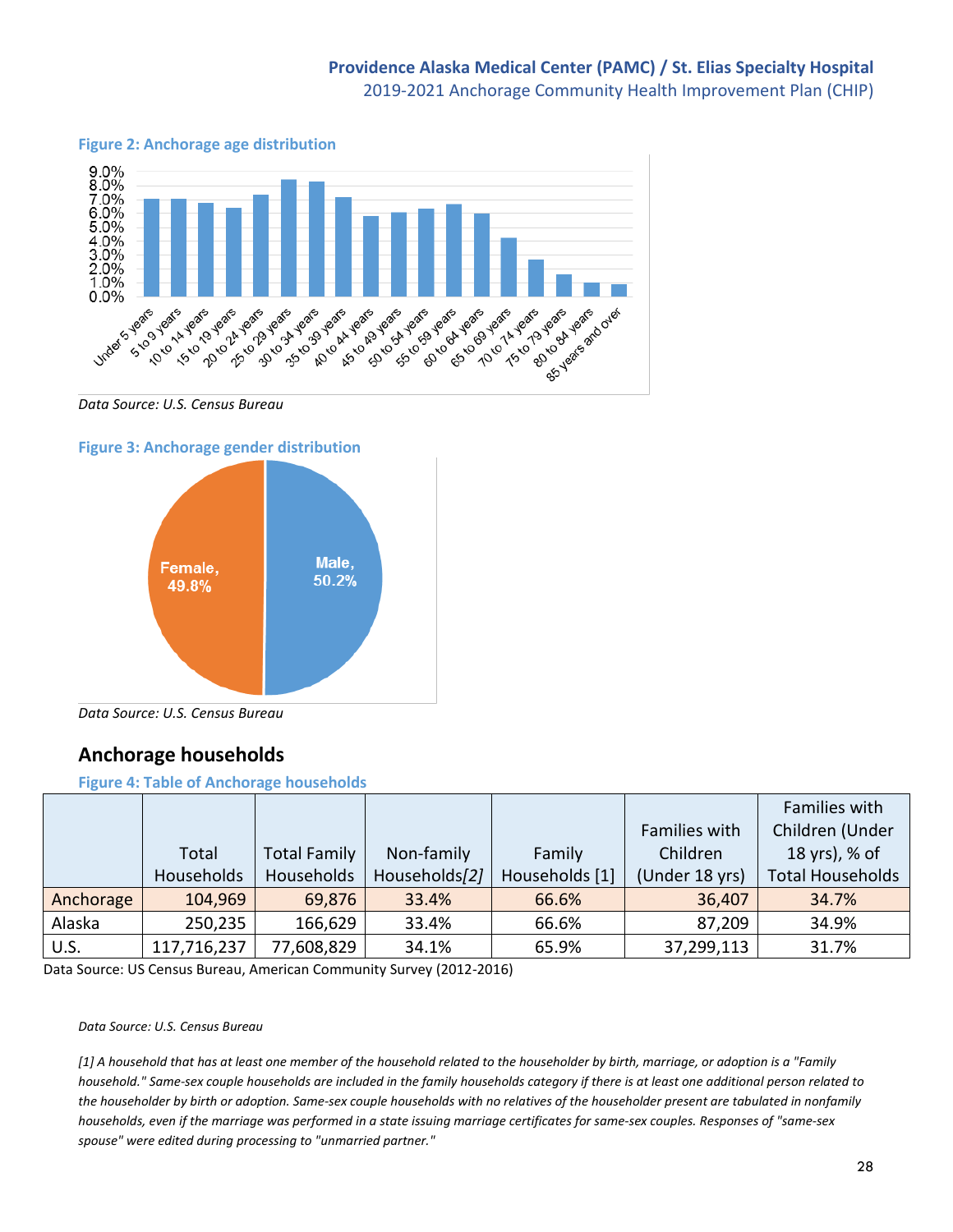#### **Providence Alaska Medical Center (PAMC) / St. Elias Specialty Hospital** 2019-2021 Anchorage Community Health Improvement Plan (CHIP)

*[2] "Nonfamily households" consist of people living alone and households which do not have any members related to the householder.*



#### **Figure 5: Family versus nonfamily households**

*Data Source: U.S. Census Bureau*

# **Diversity Characteristics**

#### **Figure 6: Table of race and ethnicity**

| Anchorage | <b>Alaska</b> | U.S.  |
|-----------|---------------|-------|
| 64.5%     | 65.8%         | 76.6% |
| 6.0%      | 3.7%          | 13.4% |
| 8.8%      | 15.3%         | 1.3%  |
| 9.8%      | 6.5%          | 5.8%  |
| 2.6%      | 1.4%          | 0.2%  |
| 8.2%      | 7.4%          | 2.7%  |
| 9.2%      | 7.1%          | 18.1% |
|           |               |       |

*Data Source: U.S. Census Bureau*

#### **Figure 7: Table of percent of population with language other than English spoken at home**

| Percent of population with language other than English spoken at home           | % of Population |
|---------------------------------------------------------------------------------|-----------------|
| Anchorage                                                                       | 17.5            |
| Alaska                                                                          | 16.2            |
| <b>United States</b>                                                            | 21.1            |
| $\mathbf{a}$<br>$    -$<br>$\cdots$<br>$\sim$<br>$\sim$<br>$\sim$ $\sim$ $\sim$ |                 |

Data Source: US Census Bureau, American Community Survey (2012-2016)

#### **Figure 8: Table of percent of population with any disability**

| Percent of Population with any disability | % Population |
|-------------------------------------------|--------------|
| Anchorage                                 | 10.6         |
| Alaska                                    | 11.3         |
| <b>United States</b>                      | 12.5         |

Data Source: US Census Bureau, American Community Survey (2012-2016)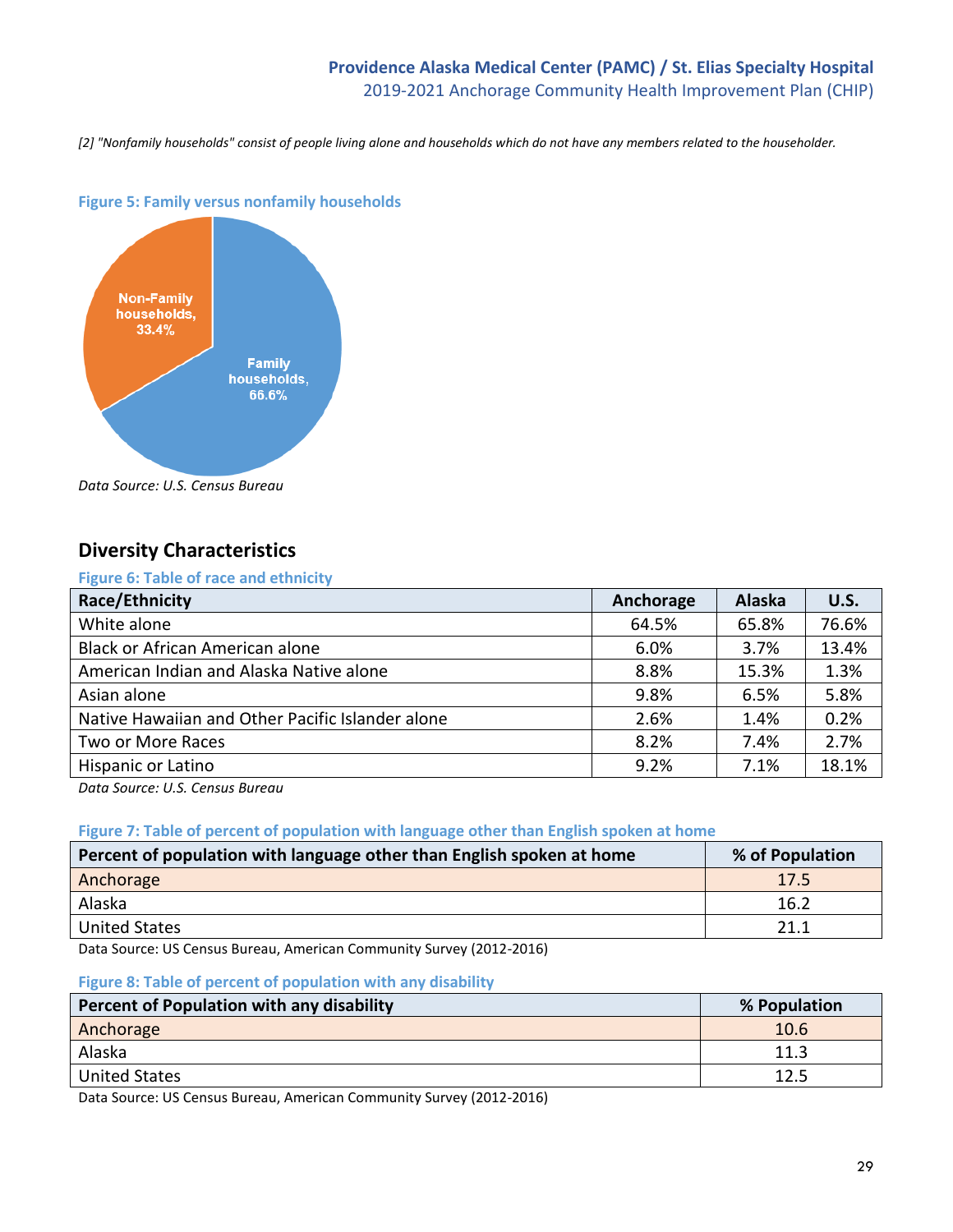#### **Figure 9: Table of veterans as percent of population**

| <b>Veterans as Percent of Population</b> | % Population |
|------------------------------------------|--------------|
| Anchorage                                | 13.2         |
| Alaska                                   | 12.8         |
| <b>United States</b>                     | 8.1          |

Data Source: US Census Bureau, American Community Survey (2012-2016)

#### **Figure 10: Table of foreign born persons as % of population**

| Foreign born persons as percent of Population | % Population |
|-----------------------------------------------|--------------|
| Anchorage                                     | 10.3         |
| Alaska                                        | 7.5          |
| United States                                 | 13.2         |

Data Source: US Census Bureau, American Community Survey (2012-2016)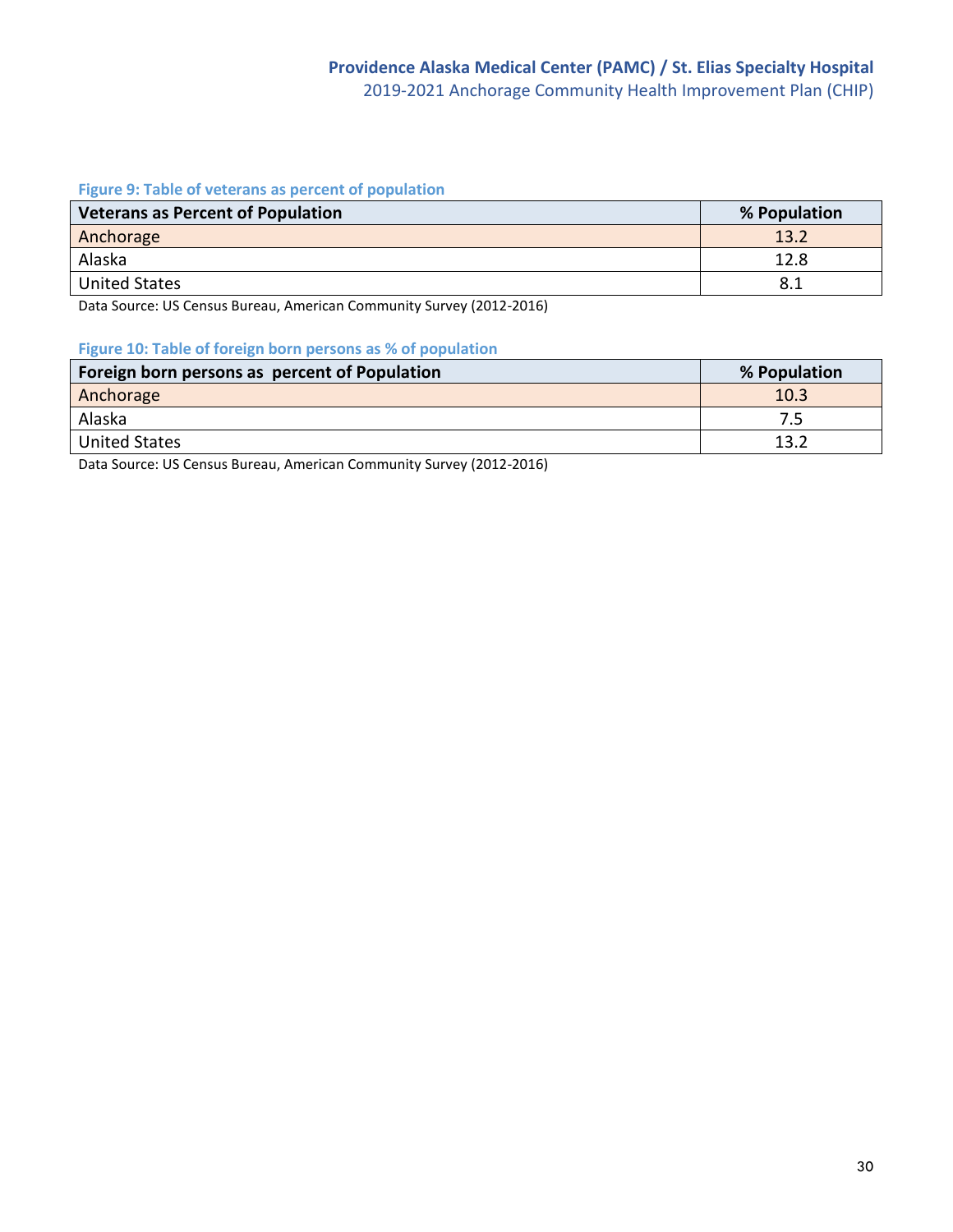# **Poverty / Social Determinants of Health**

#### **Figure 11: Table of households with public assistance**

| <b>Households with Public Assistance Income</b> | % Households |
|-------------------------------------------------|--------------|
| Anchorage                                       | 5.5          |
| Alaska                                          | 6.5          |
| <b>United States</b>                            |              |

Data Source: US Census Bureau, American Community Survey (2012-2016)

#### **Figure 10: Table of median household income by family composition**

| <b>Median Family</b><br><b>Income by Family</b><br><b>Composition</b> | Married-<br>Couple<br><b>Families</b><br>without<br>Children | Married-<br>Couple<br><b>Families</b><br>with<br>Children | Single-<br><b>Males</b><br>without<br>Children | Single-<br><b>Males</b><br>with<br>Children | Single<br>Females<br>without<br>Children | Single<br>Females<br>with<br>Children |
|-----------------------------------------------------------------------|--------------------------------------------------------------|-----------------------------------------------------------|------------------------------------------------|---------------------------------------------|------------------------------------------|---------------------------------------|
| Anchorage                                                             | \$113,119                                                    | \$106,188                                                 | \$88,225                                       | \$61,650                                    | \$70,450                                 | \$38,888                              |
| Alaska                                                                | \$102,810                                                    | \$99,244                                                  | \$71,188                                       | \$51,931                                    | \$61,470                                 | \$34,750                              |
| U.S.                                                                  | \$78,162                                                     | \$87,757                                                  | \$53,570                                       | \$39,618                                    | \$44,636                                 | \$25,130                              |

Data Source: US Census Bureau, American Community Survey (2012-2016)

#### **Figures 11: Population and Poverty**

| <b>Federal Poverty Level (FPL)</b> |                         |                         |                  |                                 |                                 |  |  |
|------------------------------------|-------------------------|-------------------------|------------------|---------------------------------|---------------------------------|--|--|
|                                    | Children < 18 Years old | <b>Total Population</b> |                  |                                 |                                 |  |  |
|                                    | Below 100% FPL          | Below 200% FPL          | Below 50%<br>FPL | <b>Below</b><br><b>100% FPL</b> | <b>Below</b><br><b>200% FPL</b> |  |  |
| Anchorage                          | 12.3%                   | 29.5%                   | 3.6%             | 8.1%                            | 21.1%                           |  |  |
| Alaska                             | 14.4%                   | 34.0%                   | 4.5%             | 10.1%                           | 25.4%                           |  |  |
| <b>United States</b>               | 21.2%                   | 43.3%                   | 6.7%             | 15.1%                           | 33.6%                           |  |  |

Source: US Census Bureau, American Community Survey (2012-2016)

| <b>Healthy Alaskans 2020</b> |                                                                                                            | Anchorage       | <b>HA2020</b> | Anchorage |  |
|------------------------------|------------------------------------------------------------------------------------------------------------|-----------------|---------------|-----------|--|
|                              |                                                                                                            | <b>Baseline</b> | target        | Current*  |  |
| <b>LHI 24</b>                | Increase the percentage of the population living<br>above the federal poverty level (as defined for<br>AK) | 89.0%           | 89.0%         | 83.3%e    |  |

Source: Healthy Alaskans 2020 (HA2020)

\*Baseline 2010 and current data 2015 unless otherwise noted

e 2010-2015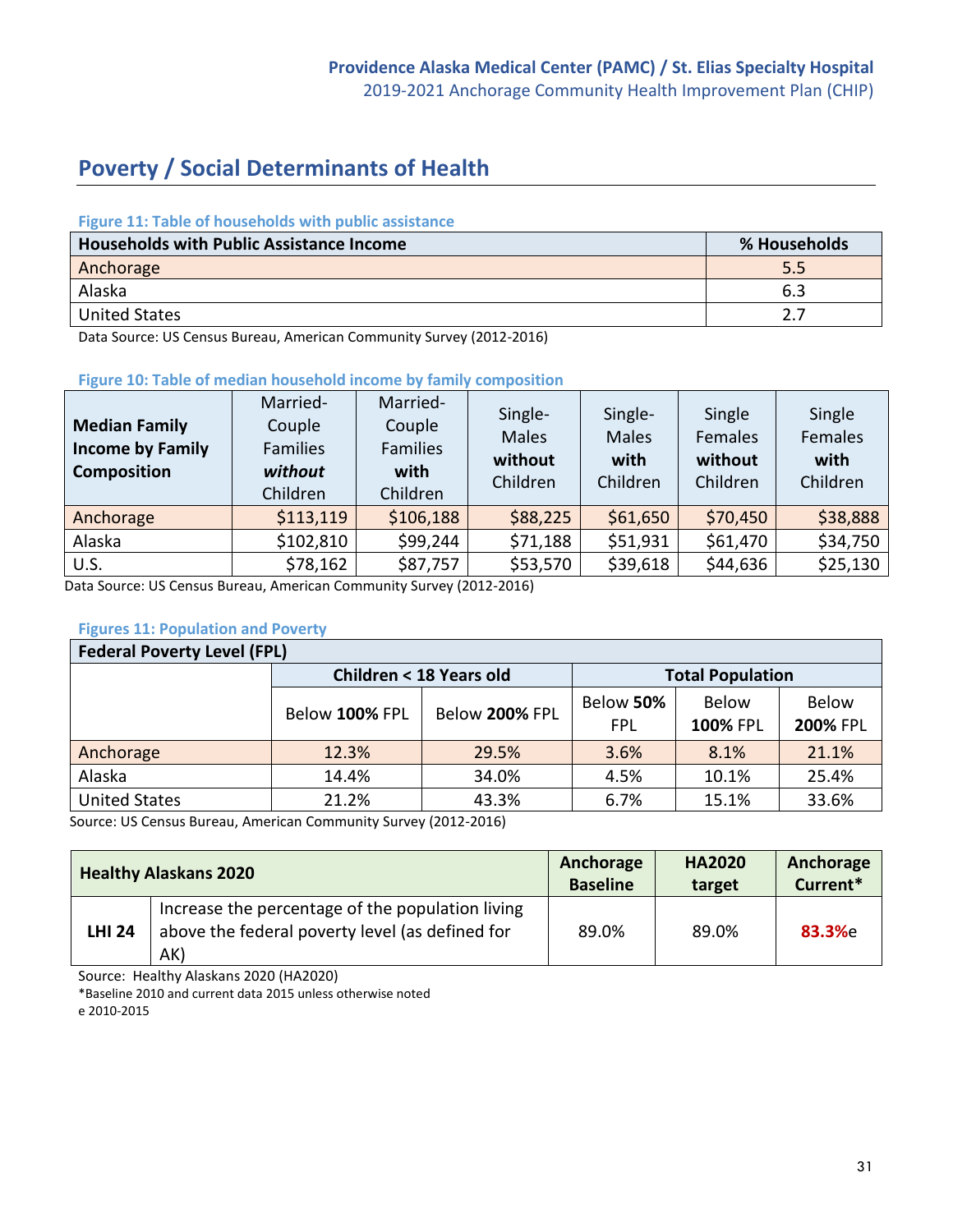# **Providence Alaska Medical Center (PAMC) / St. Elias Specialty Hospital**

2019-2021 Anchorage Community Health Improvement Plan (CHIP)

#### **Figure 12: Average annual unemployment rate**



*Source: U.S. DOL*

#### **Figure 13: Table of average annual unemployment rate**

| Percent average Annual Unemployment Rate | 2012 | 2013 | 2014 | 2015 | 2016 |
|------------------------------------------|------|------|------|------|------|
| Anchorage                                | 5.4% | 5.2% | 5.2% | 5.0% | 5.6% |
| Alaska                                   | 7.1% | 6.9% | 6.8% | 6.5% | 6.9% |
| <b>United States</b>                     | 8.1% | 7.4% | 6.2% | 5.3% | 4.9% |
| .<br>.<br>_____<br>_______               |      |      |      |      |      |

Data Source: US Department of Labor, Bureau of Labor Statistics. 2018

# **Access to housing**

#### **Figure 14: Table of homeless point in time count**

| <b>Homelessness Point in Time Count</b>  | 2015 | 2016 | 2017 | 2018 |
|------------------------------------------|------|------|------|------|
| Anchorage                                | 1208 | 1105 | 1128 | 1094 |
| Balance of the State Excluding Anchorage | 748  | 835  |      | 922  |

*Data Source: Point-in-Time Summary*

#### **Figure 15: Homeless students served by Anchorage School District by school year**

| Homelessness Students served by Anchorage | # Homeless      | <b>Total Students</b> | % Homeless      |
|-------------------------------------------|-----------------|-----------------------|-----------------|
| <b>School District by School Year</b>     | <b>Students</b> |                       | <b>Students</b> |
| 2014-2015                                 | 2195            | 48088                 | 4.6%            |
| 2015-2016                                 | 2198            | 48332                 | 4.5%            |
| 2016-2017                                 | 2537            | 48323                 | 5.3%            |
| 2017-2018                                 | 2070            | 47703                 | 4.3%            |

*Data Source: Anchorage School District*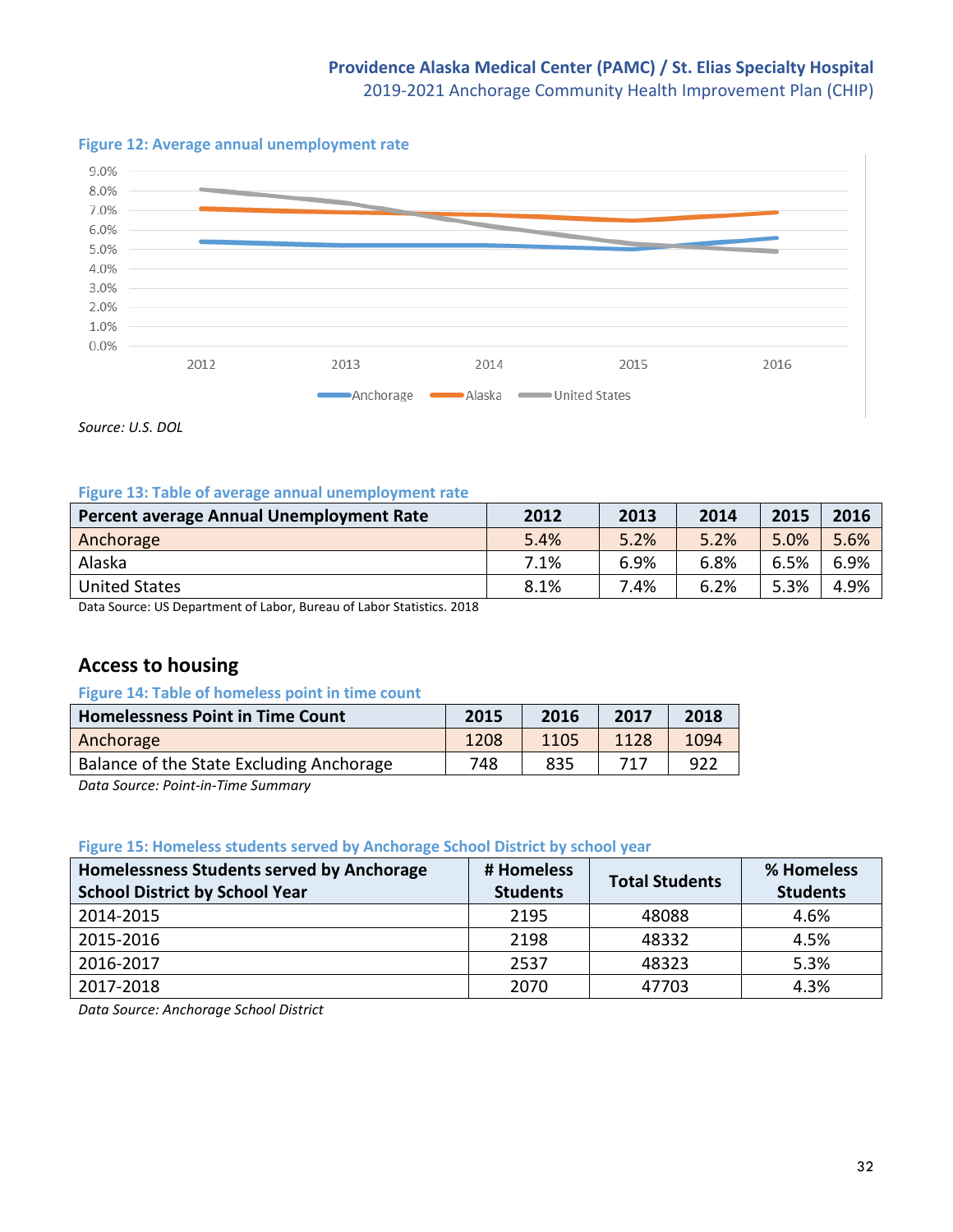# **Educational attainment**



Source: US Census Bureau, American Community Survey (2012-2016)

**Figure 17: Table of educational attainment population 25 years and over**

| <b>Educational Attainment</b>               | Anchorage | Alaska | <b>U.S.</b> |
|---------------------------------------------|-----------|--------|-------------|
| Less than 9th grade                         | 2.8%      | 2.7%   | 5.6%        |
| 9th to 12th grade, no diploma               | 3.9%      | 4.9%   | 7.4%        |
| High school graduate (includes equivalency) | 24.0%     | 27.7%  | 27.5%       |
| Some college, no degree                     | 26.5%     | 27.5%  | 21.0%       |
| Associate's degree                          | 8.5%      | 8.3%   | 8.2%        |
| Bachelor's degree                           | 21.7%     | 18.4%  | 18.8%       |
| Graduate or professional degree             | 12.6%     | 10.4%  | 11.5%       |
|                                             |           |        |             |
| Percent high school graduate or higher      | 93.3%     | 92.3%  | 87.0%       |
| Percent bachelor's degree or higher         | 34.3%     | 28.8%  | 30.3%       |

Source: US Census Bureau, American Community Survey (2012-2016)

#### **Figure 20: Educational attainment population 18-24 years**



Source: US Census Bureau, American Community Survey (2012-2016)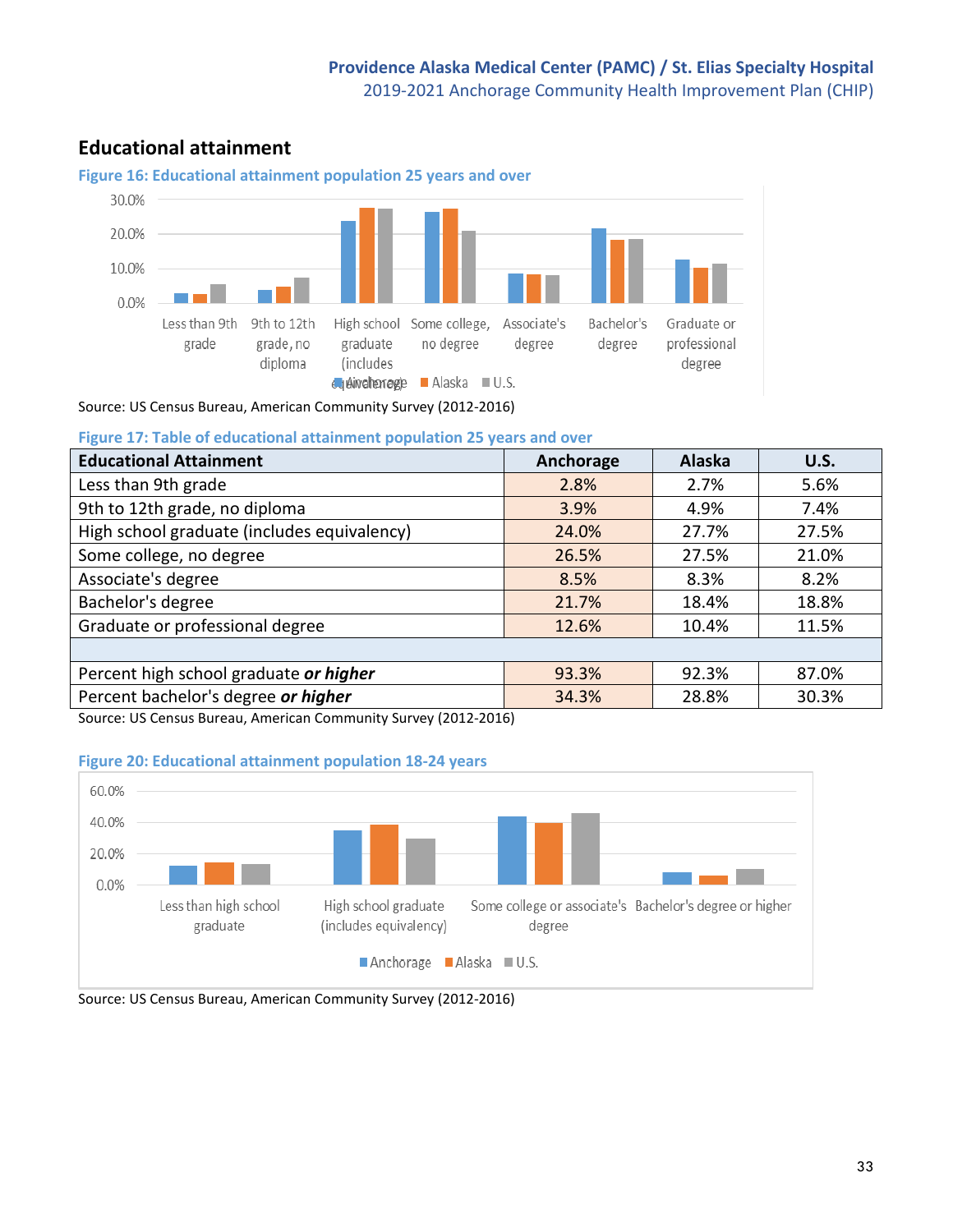#### **Providence Alaska Medical Center (PAMC) / St. Elias Specialty Hospital** 2019-2021 Anchorage Community Health Improvement Plan (CHIP)

#### **Figure21: Table of educational attainment population 18-24 years**

| <b>Educational Attainment</b>               | Anchorage | Alaska | U.S.  |
|---------------------------------------------|-----------|--------|-------|
| Less than high school graduate              | 12.7%     | 14.9%  | 13.8% |
| High school graduate (includes equivalency) | 35.3%     | 39.0%  | 30.0% |
| Some college or associate's degree          | 44.1%     | 39.8%  | 46.0% |
| Bachelor's degree or higher                 | 7.9%      | 6.4%   | 10.2% |
|                                             |           |        |       |
| Percent high school graduate or higher      | 87.3%     | 85.2%  | 86.2% |
| Percent bachelor's degree or higher         | 7.9%      | 6.4%   | 10.2% |

Source: US Census Bureau, American Community Survey (2012-2016)

# **Access to Health Care**

#### **Figure 22: Percent of population without health insurance**

| Percent of population without health insurance |       |
|------------------------------------------------|-------|
| Anchorage                                      | 14.5% |
| Alaska                                         | 16.9% |
| <b>United States</b>                           | 11.7% |

Source: US Census Bureau, American Community Survey (2012-2016)

#### **Figure 23: Percent of population unable to get needed care due to cost of care**

|      | <b>Total Anchorage</b><br><b>Community</b> | 200% of Poverty and<br>above | <b>Below 200% Poverty</b> |
|------|--------------------------------------------|------------------------------|---------------------------|
| 2014 | 13.8%                                      | 10.0%                        | 32.3%                     |
| 2015 | 14.1%                                      | 10.6%                        | 30.0%                     |
| 2016 | 12.4%                                      | 11.4%                        | 21.5%                     |

*Source: BRFSS*

|               | <b>Healthy Alaskans 2020</b>                                                                                                   | Anchorage<br><b>Baseline</b> | <b>HA2020</b><br>target | Anchorage<br>'Current'* |
|---------------|--------------------------------------------------------------------------------------------------------------------------------|------------------------------|-------------------------|-------------------------|
| <b>LHI 23</b> | Reduce the rate of adults (age 18 years and<br>older) reporting they could not afford to<br>see a doctor in the past 12 months | 12.5%                        | 14.0%                   | 14.1%                   |

Source: Healthy Alaskans 2020 (HA2020)

\*Baseline 2010 and current data 2015 unless otherwise noted

#### **Figure 24: Percent of population that did NOT take prescribed medication because of cost**

|      | <b>Total Anchorage</b><br>Community | 200% of Poverty and<br>above | <b>Below 200% Poverty</b> |
|------|-------------------------------------|------------------------------|---------------------------|
| 2013 | 5.2%                                | 3.3%                         | 11.8%                     |
| 2014 | 7.9%                                | 6.5%                         | 15.0%                     |

*Source: BRFSS*

#### **Figure 25: Population** *with* **routine checkup in the last year**

| <b>Below 200% Poverty</b><br>200% of Poverty and<br><b>Total Anchorage</b> |
|----------------------------------------------------------------------------|
|----------------------------------------------------------------------------|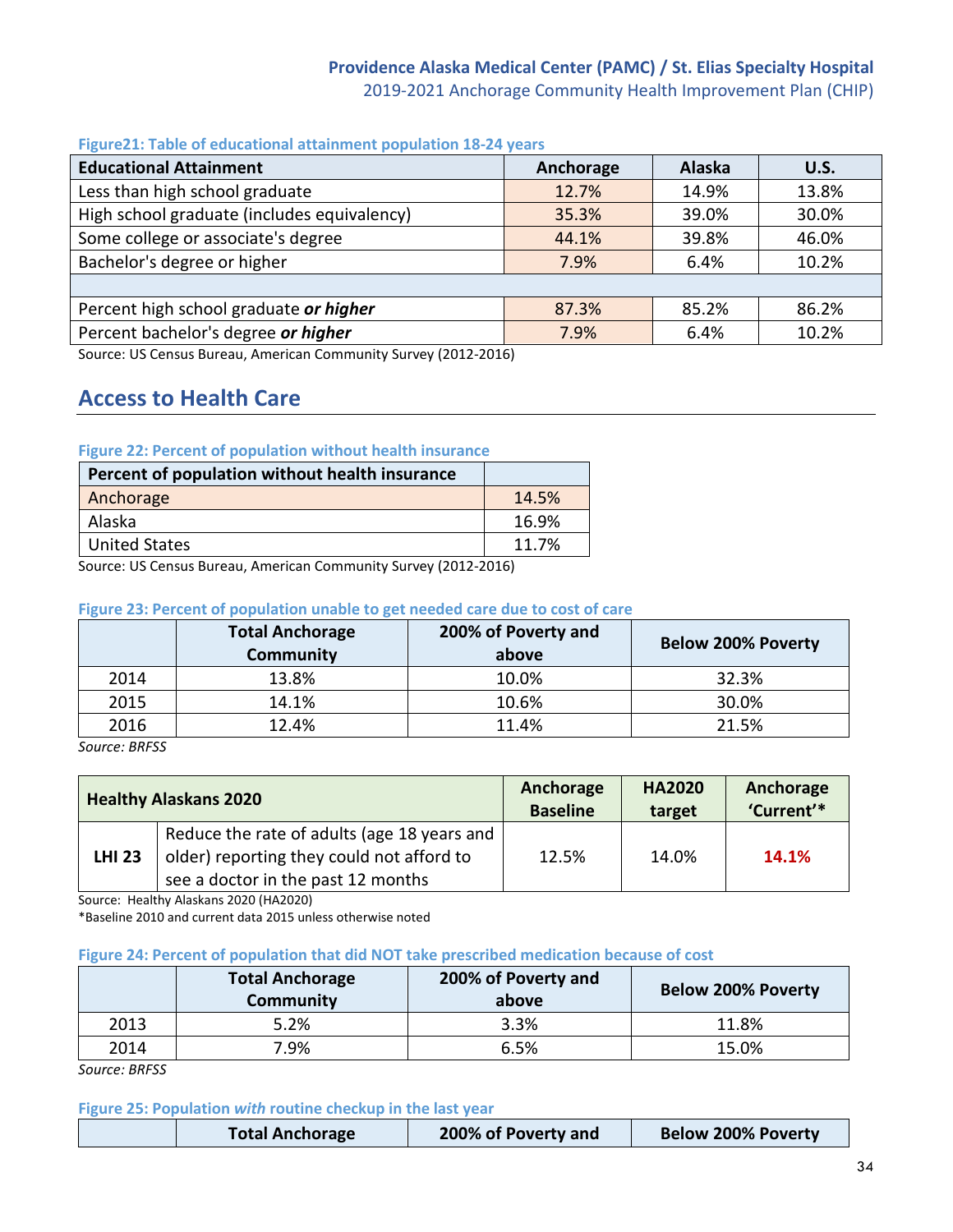# **Providence Alaska Medical Center (PAMC) / St. Elias Specialty Hospital**

2019-2021 Anchorage Community Health Improvement Plan (CHIP)

|      | Community | above |       |
|------|-----------|-------|-------|
| 2014 | 59.5%     | 61.8% | 47.1% |
| 2015 | 55.9%     | 55.5% | 56.1% |
| 2016 | 61.3%     | 61.7% | 59.6% |

*Source: BRFSS*

#### **Figure 26: Percent of seniors receiving annual flu vaccine**

|      | <b>Total Anchorage</b><br><b>Community</b> | 200% of Poverty and<br>above | <b>Below 200% Poverty</b> |
|------|--------------------------------------------|------------------------------|---------------------------|
| 2014 | 51.8%                                      | 53.7%                        | 40.3%                     |
| 2015 | 55.3%                                      | 57.9%                        | 42.9%                     |
| 2016 | 52.5%                                      | 53.1%                        | 50.1%                     |

*Source: BRFSS*

#### **Figure 27: Percent of population ages 18+ receiving annual flu vaccine**

|      | <b>Total Anchorage</b><br><b>Community</b> | 200% of Poverty and<br>above | <b>Below 200% Poverty</b> |
|------|--------------------------------------------|------------------------------|---------------------------|
| 2014 | 37.1%                                      | 38.1%                        | 32.0%                     |
| 2015 | 34.5%                                      | 35.3%                        | 31.3%                     |
| 2016 | 37.7%                                      | 40.1%                        | 26.3%                     |

*Source: BRFSS*

#### **Figure 28: Have seen a doctor, nurse or other health professional in past 12 months**

|      | <b>Total Anchorage</b><br>Community | 200% of Poverty and<br>above | <b>Below 200% Poverty</b> |
|------|-------------------------------------|------------------------------|---------------------------|
| 2014 | 80.7%                               | 80.6%                        | 81.0%                     |
| 2015 | 64.2%                               | 65.9%                        | 55.9%                     |
| 2016 | 72.1%                               | 72.1%                        | ∗                         |

*Source: BRFSS*

\*Insufficient response rate to report

#### **Figure 29: Percent of women delivering live births without prenatal care in first trimester**

| <b>Healthy Alaskans 2020</b> |                                                                                                                                               | Anchorage       | <b>HA2020</b> | Anchorage  |
|------------------------------|-----------------------------------------------------------------------------------------------------------------------------------------------|-----------------|---------------|------------|
|                              |                                                                                                                                               | <b>Baseline</b> | target        | 'Current'* |
| <b>LHI 21</b>                | Reduce the percentage of women delivering live<br>births who have not received prenatal care<br>beginning in the first trimester of pregnancy | 18.5%           | 19.0%         | 18.9%      |

Source: Healthy Alaskans 2020 (HA2020)

\*Baseline 2010 and current data 2015 unless otherwise noted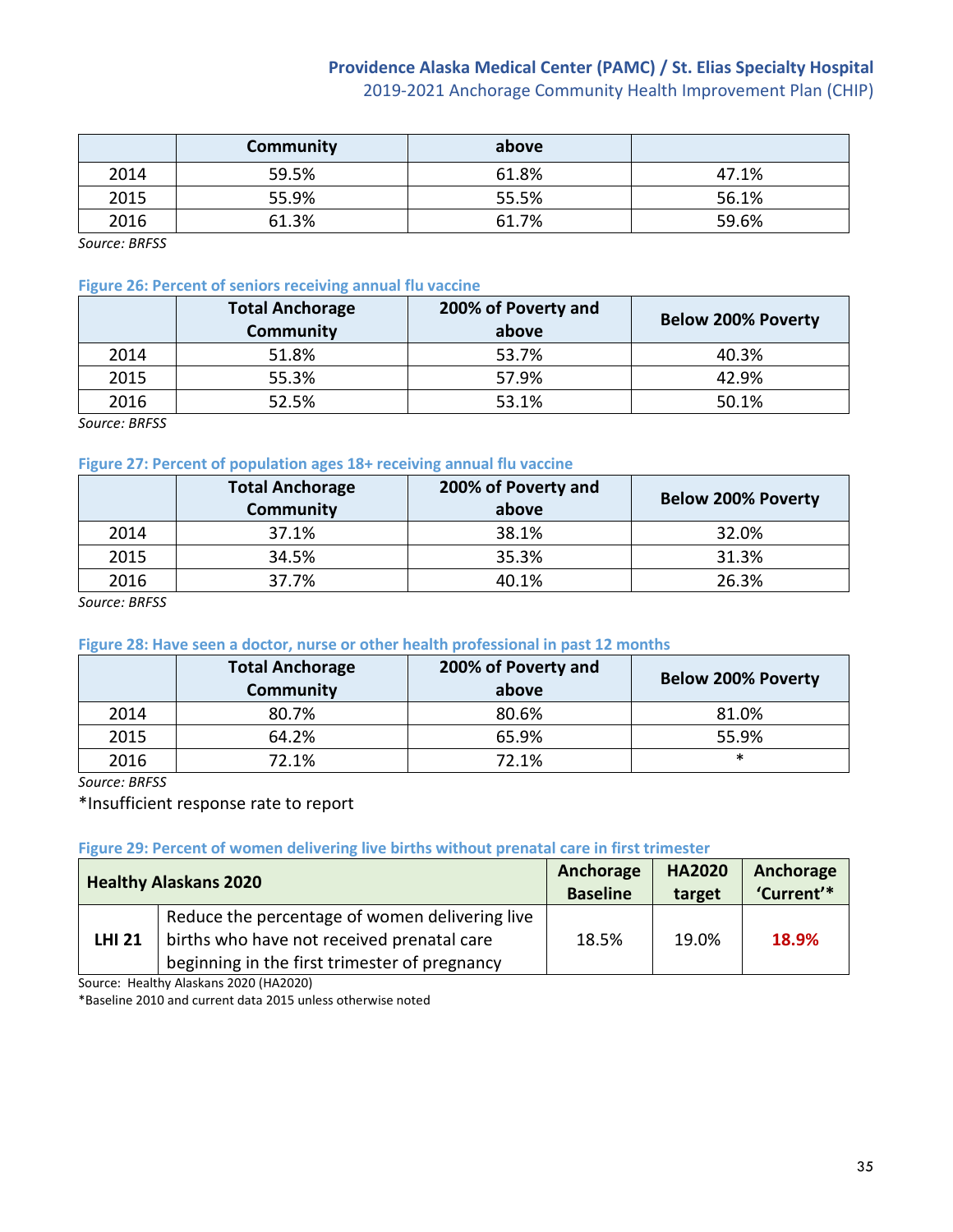# **Healthy Behaviors**

**Figure 30: Percentage of adults (age 18 years and older) who report 150 or more minutes per week of moderate or vigorous exercise**

|      | <b>Total Anchorage</b><br>Community | 200% of Poverty and<br>above | <b>Below 200% Poverty</b> |
|------|-------------------------------------|------------------------------|---------------------------|
| 2013 | 54.2%                               | 57.2%                        | 41.6%                     |
| 2015 | 56.4%                               | 58.5%                        | 47.8%                     |

*Source: BRFSS*

| <b>Healthy Alaskans 2020</b> |                                                                                                                                                                                                                            | Anchorage       | <b>HA2020</b> | Anchorage  |
|------------------------------|----------------------------------------------------------------------------------------------------------------------------------------------------------------------------------------------------------------------------|-----------------|---------------|------------|
|                              |                                                                                                                                                                                                                            | <b>Baseline</b> | target        | 'Current'* |
| LHI <sub>6a</sub>            | Increase the percentage of adults (age 18 years and<br>older) who report 150 or more minutes per week of<br>moderate or vigorous exercise, where each minute<br>of vigorous exercise contributes 2 minutes to the<br>total | 57.4%h          | 61.0%         | 56.4%      |

Source: Healthy Alaskans 2020 (HA2020)

\*Baseline 2010 and current data 2015 unless otherwise noted

b *2011*

#### **Figure 31: Table of students who were physically active for at least 60min per day on fewer than 7 of last 7 days**

| Percent students who were physically active for at least 60min per day for 7<br>of the last 7 days |       |
|----------------------------------------------------------------------------------------------------|-------|
| 2015                                                                                               | 20.4% |
| 2017                                                                                               | 16.4% |

*Data Source: YRBS*

| <b>Healthy Alaskans 2020</b> |                                                                                                                                                                 | Anchorage       | <b>HA2020</b> | Anchorage  |
|------------------------------|-----------------------------------------------------------------------------------------------------------------------------------------------------------------|-----------------|---------------|------------|
|                              |                                                                                                                                                                 | <b>Baseline</b> | target        | 'Current'* |
| LHI <sub>6a</sub>            | Increase the percentage of adolescents (high school<br>students in grades 9-12) who do at least 60 minutes<br>of physical activity a day, every day of the week | 18.4%a          | 23.0%         | 20.4%      |

Source: Healthy Alaskans 2020 (HA2020)

\*Baseline 2010 and current data 2015 unless otherwise noted a 2009

#### **Figure 32: Percentage of adults that eat 5+/daily servings of fruits/vegetables**

|      | <b>Total Anchorage</b><br>Community | 200% of Poverty and<br>above | <b>Below 200% Poverty</b> |
|------|-------------------------------------|------------------------------|---------------------------|
| 2013 | 22.1%                               | 23.9%                        | 14.8%                     |
| 2015 | 19.9%                               | 21.2%                        | 14.6%                     |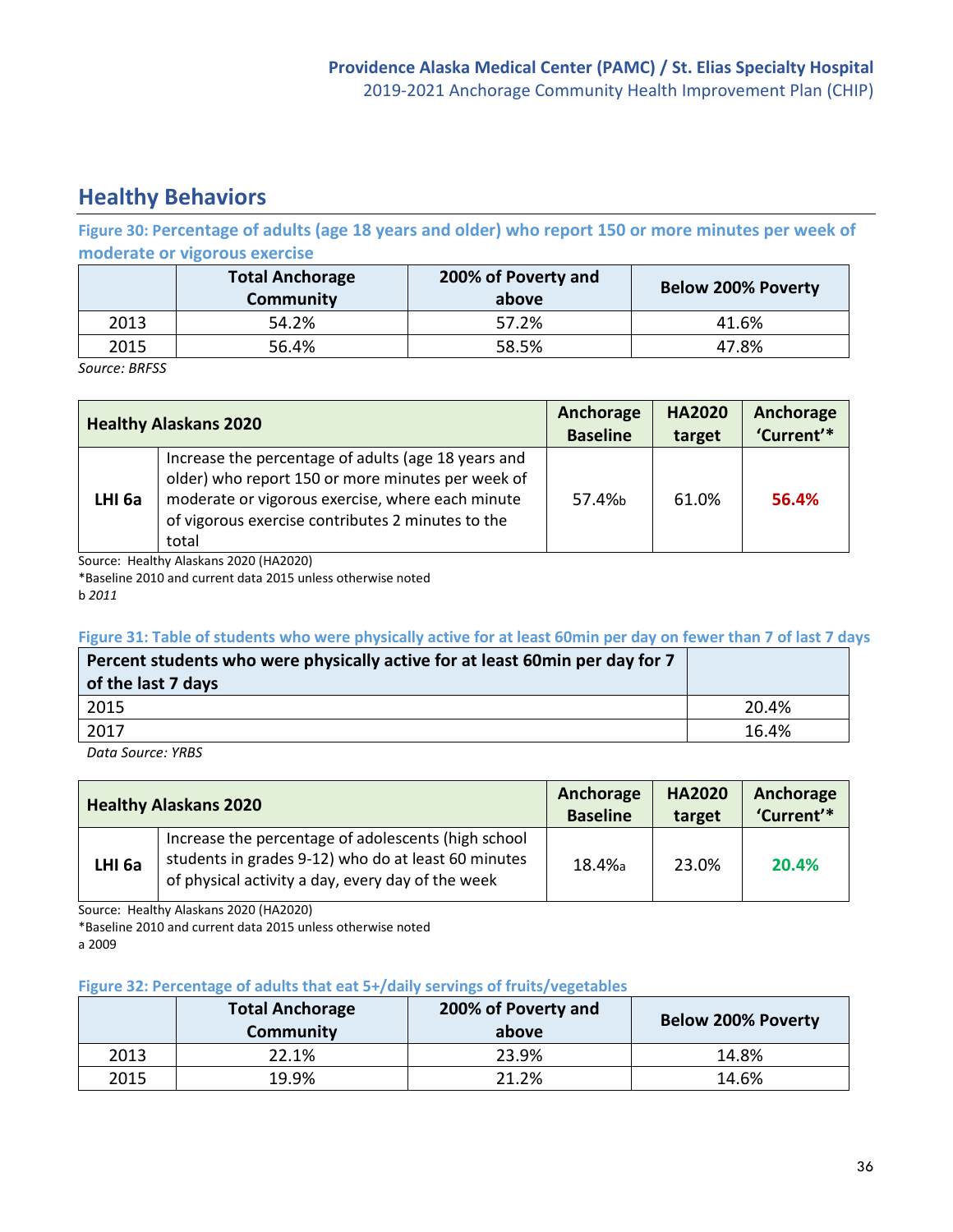| Percentage of adults (age 18 years and<br>older) who meet criteria for overweight<br>(body mass index of $\geq$ 25 and < 30 kg/m2) | <b>Total</b><br>Anchorage<br><b>Community</b> | 200% of<br><b>Poverty and</b><br>above | <b>Below 200%</b><br><b>Poverty</b> |
|------------------------------------------------------------------------------------------------------------------------------------|-----------------------------------------------|----------------------------------------|-------------------------------------|
| 2014                                                                                                                               | 36.0%                                         | 37.3%                                  | 29.8%                               |
| 2015                                                                                                                               | 38.8%                                         | 39.9%                                  | 33.9%                               |
| 2016                                                                                                                               | 36.4%                                         | 36.6%                                  | 34.7%                               |

## **Figure33: Percentage of adults (age 18 years and older) who meet criteria for overweight**

*Data Source: BRFSS*

|        | <b>Healthy Alaskans 2020</b>                                                                                                                  | Anchorage<br><b>Baseline</b> | <b>HA2020</b><br>target | Anchorage<br>'Current'* |
|--------|-----------------------------------------------------------------------------------------------------------------------------------------------|------------------------------|-------------------------|-------------------------|
| LHI 4a | Reduce the percentage of adults (age 18 years and<br>older) who meet criteria for overweight (body mass<br>index of $\geq$ 25 and < 30 kg/m2) | 37.9%                        | 36.0%                   | 38.8%                   |

Source: Healthy Alaskans 2020 (HA2020)

\*Baseline 2010 and current data 2015 unless otherwise noted

## **Figure 34: Percentage of adults (age 18 years and older) who meet criteria for obesity**

| Percentage of adults (age 18 years and<br>older) who meet criteria for obesity (body<br>mass index of $\geq$ 30 kg/m2 ) | 200% of<br><b>Total</b><br><b>Poverty and</b><br>Anchorage<br><b>Community</b><br>above |       | <b>Below 200%</b><br><b>Poverty</b> |
|-------------------------------------------------------------------------------------------------------------------------|-----------------------------------------------------------------------------------------|-------|-------------------------------------|
| 2014                                                                                                                    | 29.2%                                                                                   | 27.5% | 37.2%                               |
| 2015                                                                                                                    | 28.0%                                                                                   | 26.5% | 34.7%                               |
| 2016                                                                                                                    | 30.0%                                                                                   | 28.7% | 41.0%                               |

| <b>Healthy Alaskans 2020</b> |                                                        | Anchorage<br><b>Baseline</b> | <b>HA2020</b><br>target | Anchorage<br>'Current'* |
|------------------------------|--------------------------------------------------------|------------------------------|-------------------------|-------------------------|
|                              | Reduce the percentage of adults (age 18 years and      |                              |                         |                         |
| LHI <sub>4b</sub>            | older) who meet criteria for <b>obesity</b> (body mass | 28.2%                        | 27%                     | 28.0%                   |
|                              | index of $\geq$ 30 kg/m2)                              |                              |                         |                         |

Source: Healthy Alaskans 2020 (HA2020)

\*Baseline 2010 and current data 2015 unless otherwise noted

### **Figure 35: Percentage of adults who meet criteria for overweight or obesity**

| Percentage of adults (age 18 years and<br>older) who meet criteria for overweight or<br>obesity | <b>Total</b><br>Anchorage<br><b>Community</b> | 200% of<br>Poverty and<br>above | <b>Below 200%</b><br><b>Poverty</b> |  |
|-------------------------------------------------------------------------------------------------|-----------------------------------------------|---------------------------------|-------------------------------------|--|
| 2014                                                                                            | 65.2%                                         | 64.8%                           | 67.0%                               |  |
| 2015                                                                                            | 66.8%                                         | 66.4%                           | 68.6%                               |  |
| 2016                                                                                            | 66.4%                                         | 65.3%                           | 75.7%                               |  |

*Data Source: BRFSS*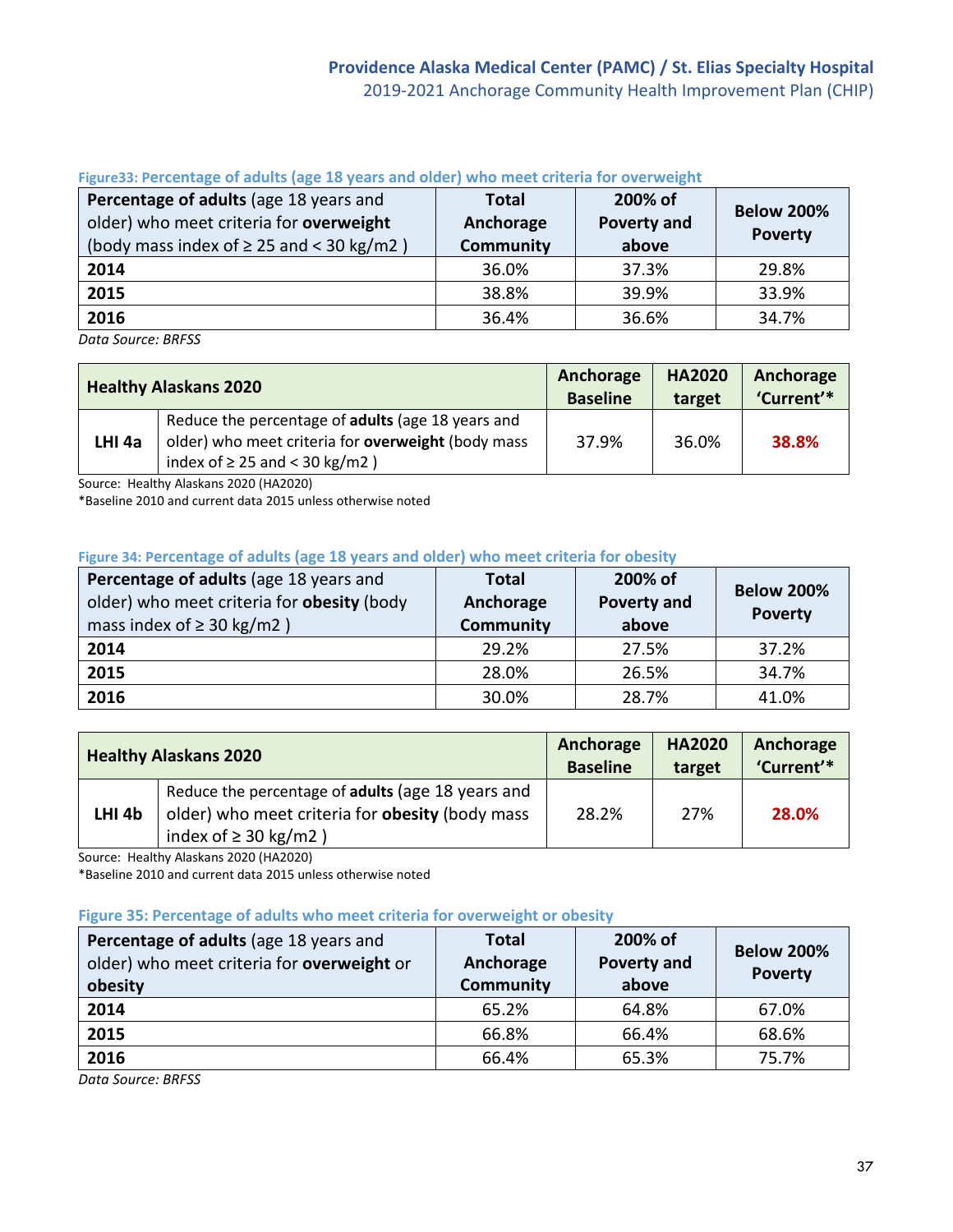**Figure 36: Youth weight status (overweight / Obese) by school year**

| <b>School Year</b> | Overweight &<br><b>Obese</b> | <b>Obese</b> | Overweight |
|--------------------|------------------------------|--------------|------------|
| 2014-15            | 36.3%                        | 19.2%        | 17.2%      |
| 2015-16            | 36.8%                        | 19.6%        | 17.2%      |
| 2016-17            | 36.5%                        | 19.1%        | 17.3%      |

Data Source: AK DHSS Obesity Prevention and Control Program/Anchorage School District

*(NOTE: in this table, RED numbers indicate negative movement relative to prior year, Green indicates positive movement relative to prior year)*



|        | <b>Healthy Alaskans 2020</b>                                                                                                                                                                      | Anchorage<br><b>Baseline</b> | <b>HA2020</b><br>target | Anchorage<br>'Current'* |
|--------|---------------------------------------------------------------------------------------------------------------------------------------------------------------------------------------------------|------------------------------|-------------------------|-------------------------|
| LHI 5i | Reduce the percentage of adolescents (high school<br>students in grades 9-12) who meet criteria for<br>overweight (age- and sex-specific body mass index of<br>$\geq$ 85th and < 95th percentile) | 16.2%a                       | 12%                     | 15.20%                  |

Source: Healthy Alaskans 2020 (HA2020)

\*Baseline 2010 and current data 2015 unless otherwise noted

|         | <b>Healthy Alaskans 2020</b>                                                                                                                                                        | Anchorage<br><b>Baseline</b> | <b>HA2020</b><br>target | Anchorage<br>'Current'* |
|---------|-------------------------------------------------------------------------------------------------------------------------------------------------------------------------------------|------------------------------|-------------------------|-------------------------|
| LHI 5ii | Reduce the percentage of adolescents (high school<br>students in grades 9-12) who meet criteria for<br>obesity (age- and sex-specific body<br>mass index of $\geq$ 95th percentile) | 11.3%a                       | 10%                     | 13.80%                  |

Source: Healthy Alaskans 2020 (HA2020)

\*Baseline 2010 and current data 2015 unless otherwise noted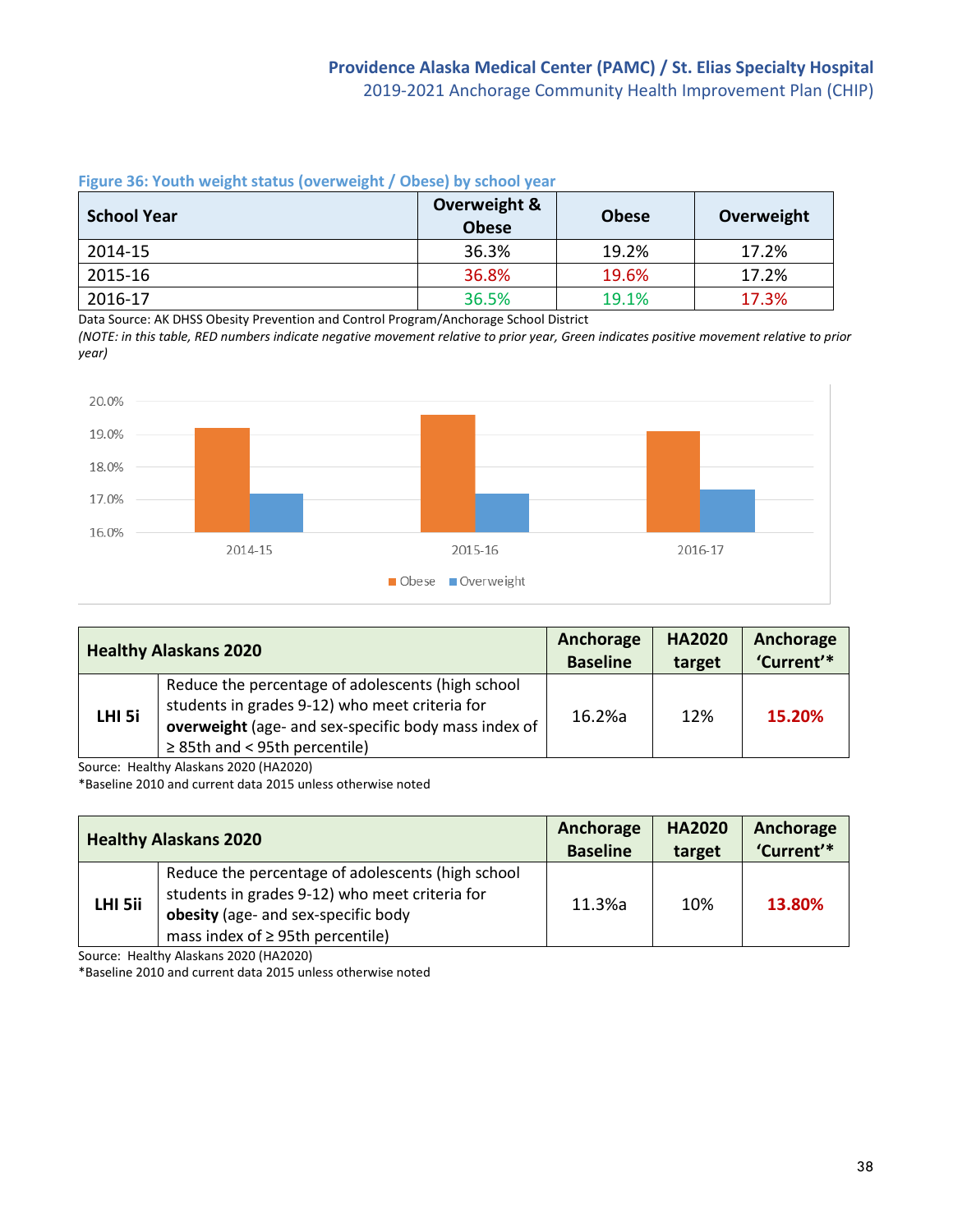| Youth Weight Status by<br>Race/Ethnicity | 2014-2015 ASD<br>2015-2016 ASD<br>students<br><b>students</b> |            |              |                   | 2016-2017 ASD<br>students |            |
|------------------------------------------|---------------------------------------------------------------|------------|--------------|-------------------|---------------------------|------------|
| Race/Ethnicity                           | <b>Obese</b>                                                  | Overweight | <b>Obese</b> | <b>Overweight</b> | <b>Obese</b>              | Overweight |
| White                                    | 12.3%                                                         | 16.0%      | 12.3%        | 15.3%             | 12.6%                     | 15.6%      |
| <b>Black</b>                             | 21.2%                                                         | 17.3%      | 21.0%        | 17.8%             | 21.3%                     | 18.4%      |
| Alaska Native / American Indian          | 25.7%                                                         | 20.0%      | 24.5%        | 24.0%             | 24.8%                     | 19.0%      |
| Hispanic                                 | 22.9%                                                         | 16.7%      | 22.0%        | 19.2%             | 20.1%                     | 19.2%      |
| Asian (non-Pacific Islander)             | 20.8%                                                         | 16.9%)     | 21.2%        | 17.2%             | 20.4%                     | 16.9%      |
| Pacific Islander                         | 50.8%                                                         | 21.0%      | 54.4%        | 19.5%             | 51.8%                     | 21.3%      |
| Multi-ethnic                             | 19.2%                                                         | 18.0%      | 20.2%        | 18.3%             | 18.9%                     | 18.0%      |

# **Figure 37: Youth weight status (overweight / obese) by race/ethnicity and school year**

Data Source: AK DHSS Obesity Prevention and Control Program/Anchorage School District

*(NOTE: in this table, RED numbers indicate negative movement relative to prior year, GREEN indicates positive movement relative to prior year)*

#### **Figure 38: Youth weight status by socioeconomic status**

| Youth Weight Status by                      | 2014-2015 ASD |            | 2015-2016 ASD |            | 2016-2017 ASD |            |
|---------------------------------------------|---------------|------------|---------------|------------|---------------|------------|
| Socioeconomic status                        | students      |            | students      |            | students      |            |
| Race/Ethnicity                              | <b>Obese</b>  | Overweight | <b>Obese</b>  | Overweight | <b>Obese</b>  | Overweight |
| Free/Reduced Lunch Enrolled<br>(Low Income) | 24.9%         | 18.2%      | 25.9%         | 18.6%      | 24.8%         | 19.0%      |
| Non-Enrolled Students                       | 13.4%         | 16.1%      | 13.1%         | 15.9%      | 13.5%         | 15.6%      |

Data Source: AK DHSS Obesity Prevention and Control Program/Anchorage School District

*(NOTE: in this table, RED numbers indicate negative movement relative to prior year, Green indicates positive movement relative to prior year)*

#### **Figure 9: Percent of high school students who HAVE NOT used tobacco products on in the past 30 days**

| Percentage of students who had not smoked cigarettes, cigars, or used<br>smokeless tobacco (excluding Igmik) on one or more days of the past 30 days |       |
|------------------------------------------------------------------------------------------------------------------------------------------------------|-------|
| 2015                                                                                                                                                 | 88.7% |
| 2017                                                                                                                                                 | 88.9% |

*Data Source: YRBS*

| <b>Healthy Alaskans 2020</b> |                                                                                                                                                            | Anchorage       | <b>HA2020</b> | Anchorage  |
|------------------------------|------------------------------------------------------------------------------------------------------------------------------------------------------------|-----------------|---------------|------------|
|                              |                                                                                                                                                            | <b>Baseline</b> | target        | 'Current'* |
| <b>LHI 2</b>                 | Percentage of students who had not smoked<br>cigarettes, cigars, or used smokeless tobacco<br>(excluding Iqmik) on one or more days of the<br>past 30 days | 82.7%a          | 80.0%         | 89.5%      |

Source: Healthy Alaskans 2020 (HA2020)

\*Baseline 2010 and current data 2015 unless otherwise noted

*Note: The discrepancy between the HA2020 89.5% and the above YRBS 88.7% for the year 2015 is due to a statistical adjustment that was done after HA2020 published their regional scorecards.*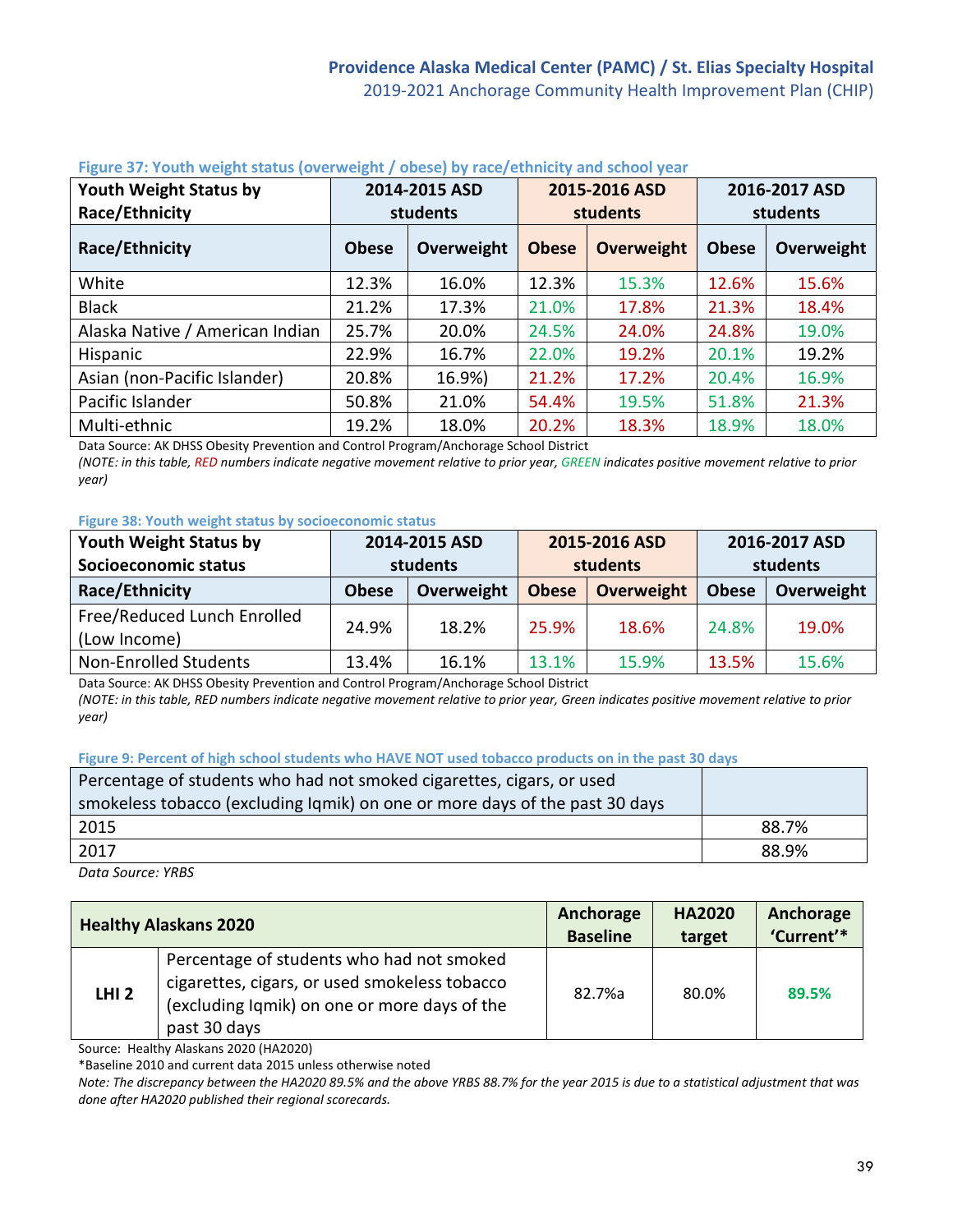# **Providence Alaska Medical Center (PAMC) / St. Elias Specialty Hospital** 2019-2021 Anchorage Community Health Improvement Plan (CHIP)

| Percentage of adults (age 18 years and older)<br>who do not currently smoke cigarettes | <b>Total</b><br>Anchorage<br><b>Community</b> | 200% of Poverty<br>and above | <b>Below 200%</b><br><b>Poverty</b> |
|----------------------------------------------------------------------------------------|-----------------------------------------------|------------------------------|-------------------------------------|
| 2014                                                                                   | 82.3%                                         | 85.9%                        | 65.3%                               |
| 2015                                                                                   | 84.9%                                         | 89.9%                        | 62.2%                               |
| 2016                                                                                   | 84.1%                                         | 85.4%                        | 71.9%                               |

#### **Figure 40: Percentage of adults (age 18 years and older) who do not currently smoke cigarettes**

*Data Source: BRFSS*

|                  | <b>Healthy Alaskans 2020</b>                                                                  | Anchorage<br><b>Baseline</b> | <b>HA2020</b><br>target | Anchorage<br>'Current'* |
|------------------|-----------------------------------------------------------------------------------------------|------------------------------|-------------------------|-------------------------|
| LHI <sub>3</sub> | Increase the percentage of adults (age 18 and older)<br>who do not currently smoke cigarettes | 83.0%                        | 83.0%                   | 84.9%                   |

Source: Healthy Alaskans 2020 (HA2020)

\*Baseline 2010 and current data 2015 unless otherwise noted

#### **Figure 41: Cancer mortality rate per 100,000 population**

|              | <b>Healthy Alaskans 2020</b>                 | Anchorage<br><b>Baseline</b> | <b>HA2020</b><br>target | Anchorage<br>'Current'* |
|--------------|----------------------------------------------|------------------------------|-------------------------|-------------------------|
| <b>LHI 1</b> | Cancer mortality rate per 100,000 population | 164.1                        | 162                     | 149.1                   |

Source: Healthy Alaskans 2020 (HA2020)

\*Baseline 2010 and current data 2015 unless otherwise noted

### **Figure 42: Unintentional Injury mortality rate**

|               | <b>Healthy Alaskans 2020</b>                                             | Anchorage<br><b>Baseline</b> | <b>HA2020</b><br>target | Anchorage<br>'Current'* |
|---------------|--------------------------------------------------------------------------|------------------------------|-------------------------|-------------------------|
| <b>LHI 16</b> | Reduce the unintentional injury mortality rate<br>per 100,000 population | 52.9                         | 54.8                    | 51.5                    |

Source: Healthy Alaskans 2020 (HA2020)

\*Baseline 2010 and current data 2015 unless otherwise noted

### **Figure 43: Incidence rate of Chlamydia trachomatis**

|               | <b>Healthy Alaskans 2020</b>                                                 | Anchorage<br><b>Baseline</b> | <b>HA2020</b><br>target | Anchorage<br>'Current'* |
|---------------|------------------------------------------------------------------------------|------------------------------|-------------------------|-------------------------|
| <b>LHI 18</b> | Reduce the incidence rate of Chlamydia<br>trachomatis per 100,000 population | 978.7                        | 705.2                   | 826.7                   |

Source: Healthy Alaskans 2020 (HA2020)

\*Baseline 2010 and current data 2015 unless otherwise noted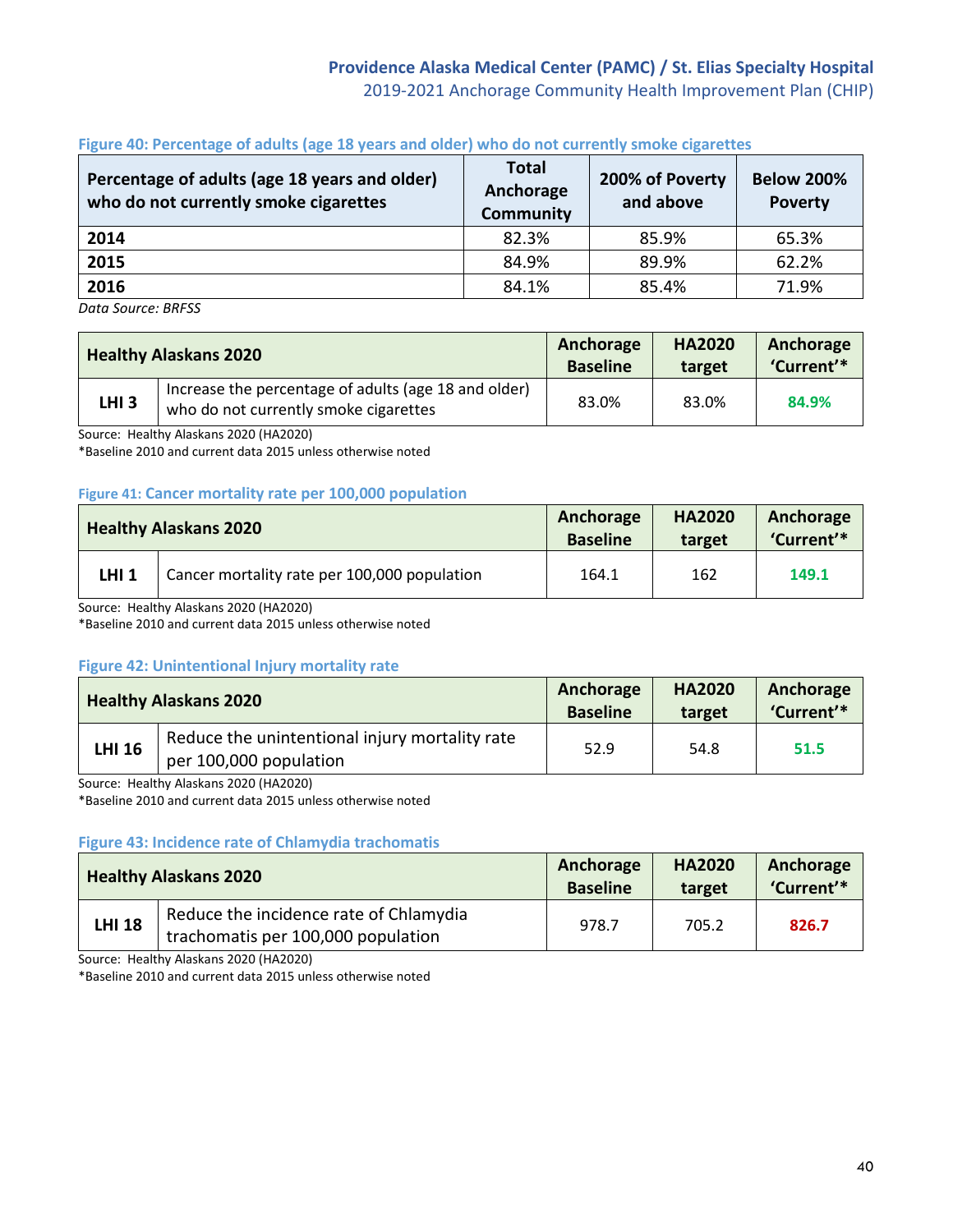# **Mental Health**

# **Figure 44: Mean number of days adults (18 years and older) report being mentally unhealthy**

|       | <b>Healthy Alaskans 2020</b>                       | Anchorage<br><b>Baseline</b> | <b>HA2020</b><br>target | Anchorage<br>'Current'* |
|-------|----------------------------------------------------|------------------------------|-------------------------|-------------------------|
|       | Reduce the mean number of days in the past 30 days |                              |                         |                         |
| LHI 9 | adults (age 18 and older) report being mentally    | 3.3                          | 2.9                     | 3.8 <sub>2</sub>        |
|       | unhealthy                                          |                              |                         |                         |

Source: Healthy Alaskans 2020 (HA2020)

\*Baseline 2010 and current data 2015 unless otherwise noted

#### **Figure 45: Percentage of students who felt so sad or hopeless**

| Percentage of students who felt so sad or hopeless almost every day for two weeks or more in a row that<br>they stopped doing usual activities during past 12 months |       |
|----------------------------------------------------------------------------------------------------------------------------------------------------------------------|-------|
| 2015                                                                                                                                                                 | 28.2% |
| 2017                                                                                                                                                                 | 35.7% |

*Data Source: YRBS*

|                  | <b>Healthy Alaskans 2020</b>                                                                                                                                                           | Anchorage<br><b>Baseline</b> | <b>HA2020</b><br>target | Anchorage<br>'Current'* |
|------------------|----------------------------------------------------------------------------------------------------------------------------------------------------------------------------------------|------------------------------|-------------------------|-------------------------|
| LHI <sub>8</sub> | Reduce percentage of students who felt so sad or<br>hopeless almost every day for two weeks or more in<br>a row that they stopped doing some usual activities<br>during past 12 months | 27.6%a                       | 23%                     | 28.6%                   |

Source: Healthy Alaskans 2020 (HA2020)

\*Baseline 2010 and current data 2015 unless otherwise noted

#### a 2009

## **Figure 46: Students who would feel comfortable seeking help from at least 3 adults besides their parents if they had an important question affecting their life**

| Students who would feel comfortable seeking help from at least 3 adults besides their parents if they had<br>an important question affecting their life |       |
|---------------------------------------------------------------------------------------------------------------------------------------------------------|-------|
| 2015                                                                                                                                                    | 28.2% |
| 2017                                                                                                                                                    | 35.7% |

*Data Source: YRBS*

|               | <b>Healthy Alaskans 2020</b>                                                                                                                               | Anchorage<br><b>Baseline</b> | <b>HA2020</b><br>target | Anchorage<br>'Current'* |
|---------------|------------------------------------------------------------------------------------------------------------------------------------------------------------|------------------------------|-------------------------|-------------------------|
| <b>LHI 10</b> | Students who would feel comfortable seeking help<br>from at least 3 adults besides their parents if they<br>had an important question affecting their life | 42.1%a                       | 47.0%                   | 48.3%                   |
|               |                                                                                                                                                            |                              |                         |                         |

Source: Healthy Alaskans 2020 (HA2020)

\*Baseline 2010 and current data 2015 unless otherwise noted

a 2009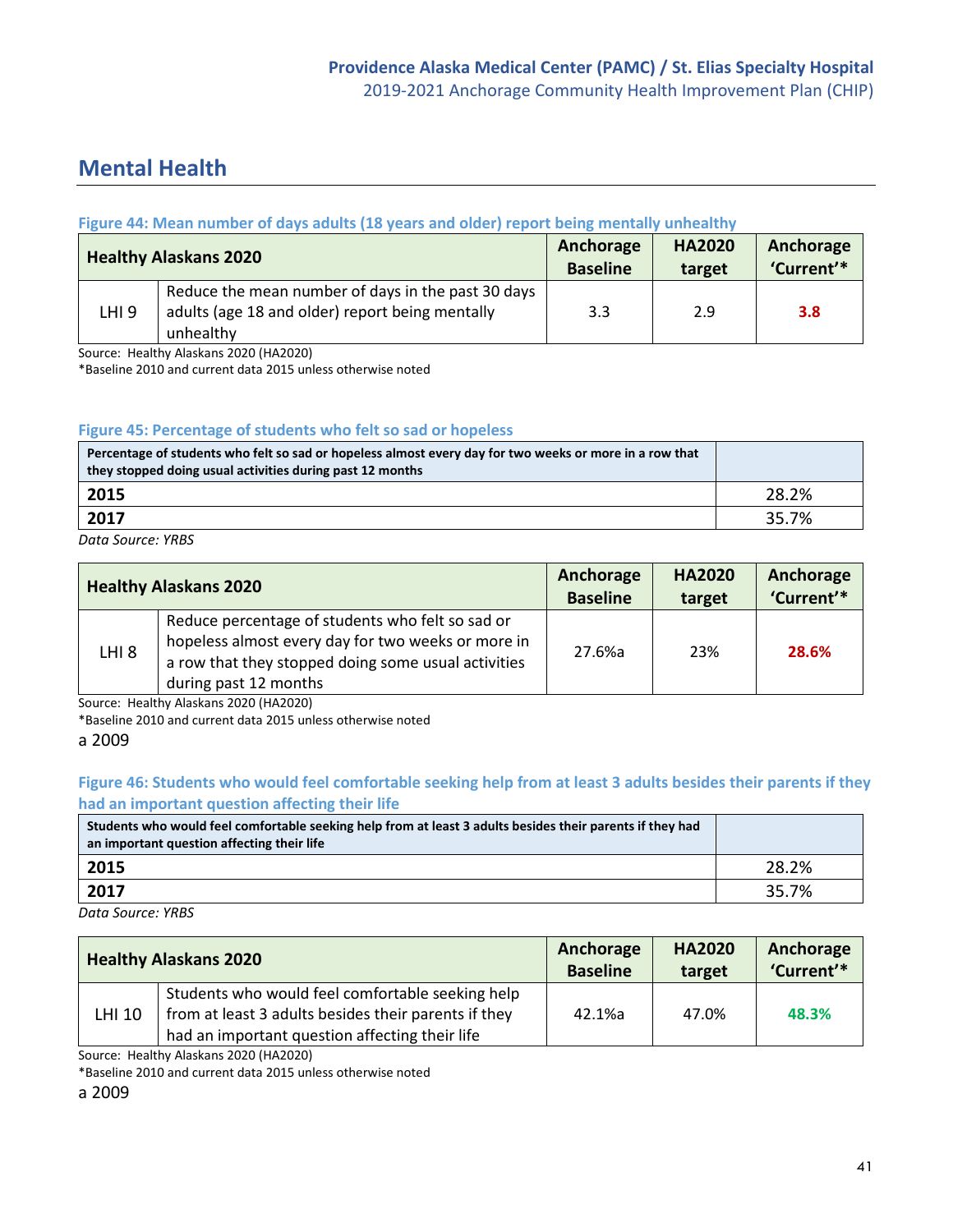**Figure 47: Students who had been physically hurt on purpose by someone they were dating/going out with one or more times during past 12 months** 

| Among students who dated or went out with someone, the percentage who had<br>been physically hurt on purpose by someone they were dating or going out with |           |
|------------------------------------------------------------------------------------------------------------------------------------------------------------|-----------|
| one or more times during the past 12 months                                                                                                                | Anchorage |
| 2015                                                                                                                                                       | 9.3%      |
| 2017                                                                                                                                                       | 8.2%      |
|                                                                                                                                                            |           |

*Data Source: YRBS*

|               | <b>Healthy Alaskans 2020</b>                                                                                                                                                                                    | Anchorage<br><b>Baseline</b> | <b>HA2020</b><br>target | Anchorage<br>'Current'* |
|---------------|-----------------------------------------------------------------------------------------------------------------------------------------------------------------------------------------------------------------|------------------------------|-------------------------|-------------------------|
| <b>LHI 13</b> | Among students who dated or went out with<br>someone, the percentage who had been physically<br>hurt on purpose by someone they were dating or<br>going out with one or more times during the past 12<br>months | $7.2\%c$                     | $8.0%++$                | 9.6%                    |

Source: Healthy Alaskans 2020 (HA2020)

\*Baseline 2010 and current data 2015 unless otherwise noted

c 2013

++Modified due to change in data collection methodology

#### **Figure 48: Suicide rate per 100,000**

|                   | <b>Healthy Alaskans 2020</b>                                                                      | Anchorage<br><b>Baseline</b> | <b>HA2020</b><br>target | Anchorage<br>'Current'* |
|-------------------|---------------------------------------------------------------------------------------------------|------------------------------|-------------------------|-------------------------|
| LHI <sub>7a</sub> | Reduce the suicide mortality rate per 100,000<br>population, among the population age 15-24 years | $28.5+$                      | 43.2                    | 41.8                    |

Source: Healthy Alaskans 2020 (HA2020)

\*Baseline 2010 and current data 2015 unless otherwise noted

+Rate based on fewer than 20 occurrences and statistically unreliable, but not suppressed

|                   | <b>Healthy Alaskans 2020</b>                                                                                | Anchorage<br><b>Baseline</b> | <b>HA2020</b><br>target | Anchorage<br>'Current'* |
|-------------------|-------------------------------------------------------------------------------------------------------------|------------------------------|-------------------------|-------------------------|
| LHI <sub>7b</sub> | Reduce the suicide mortality rate per 100,000<br>population, among the population age 25 years and<br>older | 23.2                         | 23.5                    | 30.7                    |

Source: Healthy Alaskans 2020 (HA2020)

\*Baseline 2010 and current data 2015 unless otherwise noted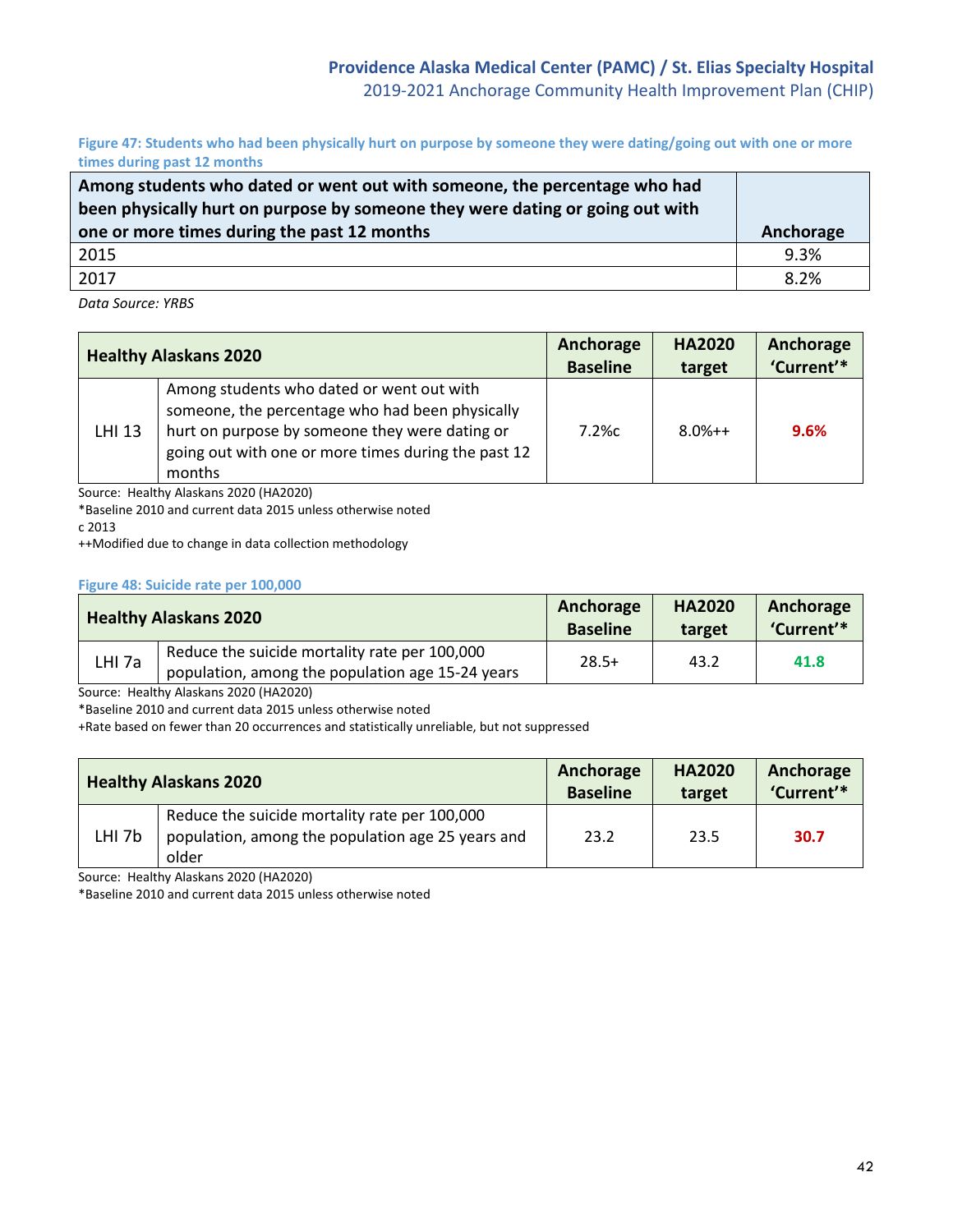# **Substance Misuse**

#### **Figure 49: Students who had engaged in binge drinking in the last 30 days**

| Percentage of students who had five or more drinks of alcohol in a row within a<br>couple of hours, during the past 30 days* | Anchorage  |
|------------------------------------------------------------------------------------------------------------------------------|------------|
| 2015                                                                                                                         | 10.8%      |
| 2017                                                                                                                         | $13.3\%$ * |

#### *Data Source: YRBS*

\**The 2017 YRBS question was modified to differentiate between male and female levels of consumption. As a result the 2017 response*  indicates the 'Percentage of students who had 4 or more drinks of alcohol in a row (if they were female) or 5 or more drinks of alcohol in a *row (if they were male), during the past 30 days'*

| <b>Healthy Alaskans 2020</b> |                                                                                                                                                                                                                                                                    | Anchorage       | <b>HA2020</b> | Anchorage  |
|------------------------------|--------------------------------------------------------------------------------------------------------------------------------------------------------------------------------------------------------------------------------------------------------------------|-----------------|---------------|------------|
|                              |                                                                                                                                                                                                                                                                    | <b>Baseline</b> | target        | 'Current'* |
| LHI 15b                      | Reduce the percentage of adolescents (high school<br>students grades 9-12) who report binge drinking in<br>the past 30 days based on the following criteria: 5 or<br>more alcoholic drinks in a row within a couple of<br>hours, at least once in the past 30 days | 23.3%a          | 17.0%         | 11.3%      |

Source: Healthy Alaskans 2020 (HA2020)

\*Baseline 2010 and current data 2015 unless otherwise noted

a 2009

*Note: The discrepancy between the HA2020 11.3% and the above YRBS 10.8% for the year 2015 is due to a statistical adjustment that was done after HA2020 published their regional scorecards.*

#### **Figure50: Adults who have engaged in binge drinking in the last 30 days**

| Percentage of adults (age 18 years and older) who report binge<br>drinking in the last 30 days based on the following criteria: 5 or<br>more alcoholic drinks for men; 4 or more alcoholic drinks for<br>women, on one occasion. | <b>Total</b><br>Anchorage<br><b>Community</b> | 200% of Poverty<br>and above | <b>Below 200%</b><br><b>Poverty</b> |
|----------------------------------------------------------------------------------------------------------------------------------------------------------------------------------------------------------------------------------|-----------------------------------------------|------------------------------|-------------------------------------|
| 2014                                                                                                                                                                                                                             | 21.8%                                         | 21.7                         | 21.9                                |
| 2015                                                                                                                                                                                                                             | 20.7%                                         | 20.9                         | 20.0                                |
| 2016                                                                                                                                                                                                                             | 16.3%                                         | 17.0                         | 9.4                                 |

*Source: BRFSS*

| <b>Healthy Alaskans 2020</b> |                                                                                                                                                                                                                                                | Anchorage       | <b>HA2020</b> | Anchorage  |
|------------------------------|------------------------------------------------------------------------------------------------------------------------------------------------------------------------------------------------------------------------------------------------|-----------------|---------------|------------|
|                              |                                                                                                                                                                                                                                                | <b>Baseline</b> | target        | 'Current'* |
| LHI 15a                      | Reduce the percentage of adults (age 18 years and<br>older) who report binge drinking in the last 30 days<br>based on the following criteria: 5 or more alcoholic<br>drinks for men; 4 or more alcoholic drinks for<br>women, on one occasion. | 23.60%          | 20%           | 20.70%     |

Source: Healthy Alaskans 2020 (HA2020)

\*Baseline 2010 and current data 2015 unless otherwise noted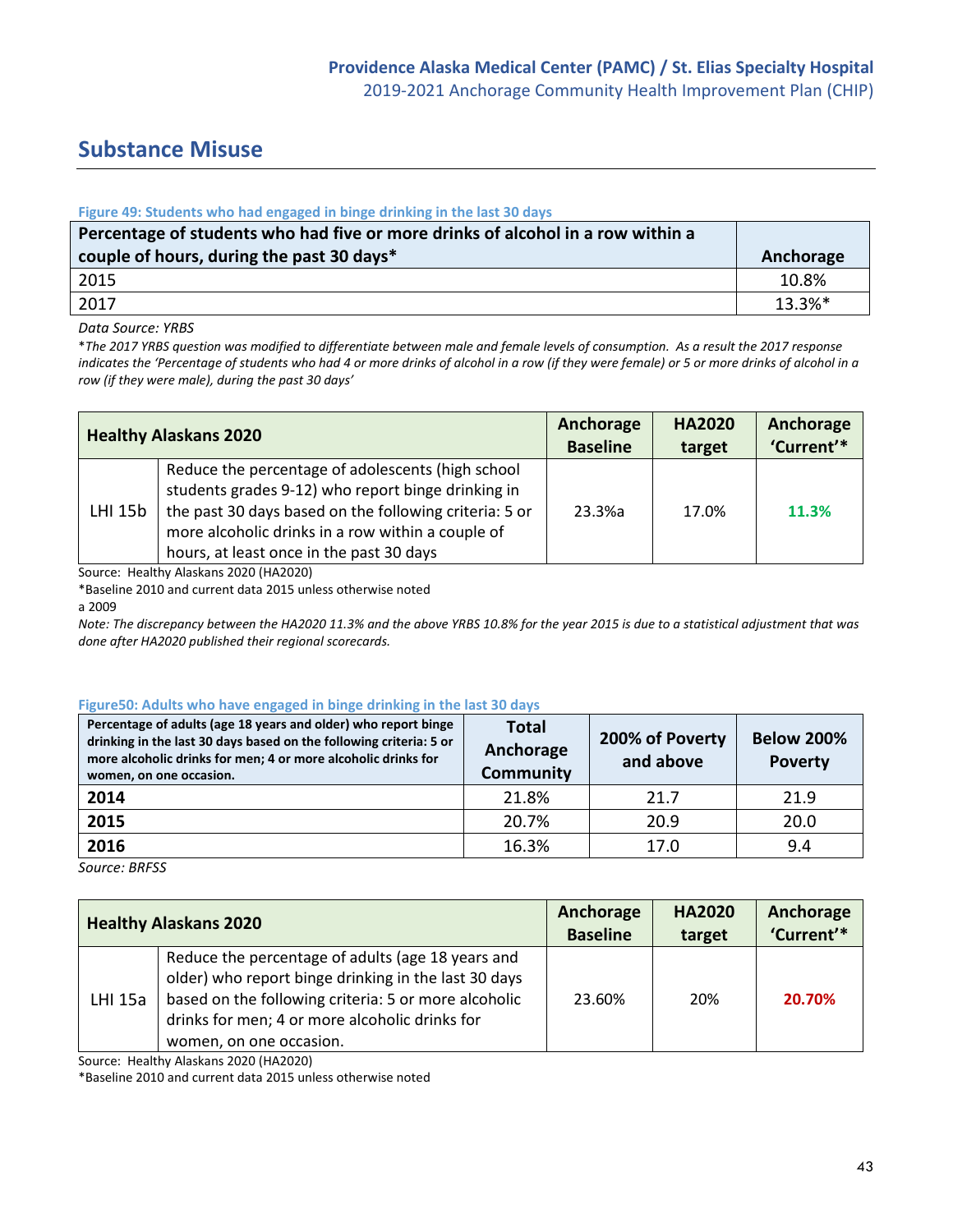### **Figure 51: Alcohol induced mortality rate**

|                                             | <b>Healthy Alaskans 2020</b>                  | Anchorage<br><b>Baseline</b> | <b>HA2020</b><br>target | Anchorage<br>'Current'* |
|---------------------------------------------|-----------------------------------------------|------------------------------|-------------------------|-------------------------|
| <b>LHI 14</b><br>15.4<br>100,000 population | Reduce the alcohol induced mortality rate per |                              | 15.3                    | 23.6                    |

Source: Healthy Alaskans 2020 (HA2020)

\*Baseline 2010 and current data 2015 unless otherwise noted

**Figure 52: Rate of opioid-related overdose deaths**

|                                              | Anchorage | <b>Matsu</b> | <i>Interior</i> | <b>Statewide</b> |
|----------------------------------------------|-----------|--------------|-----------------|------------------|
| Opioid-related deaths per 100,000 population |           |              |                 | 9.0              |

Source: State of Alaska – Alaska Opioid Data Dashboard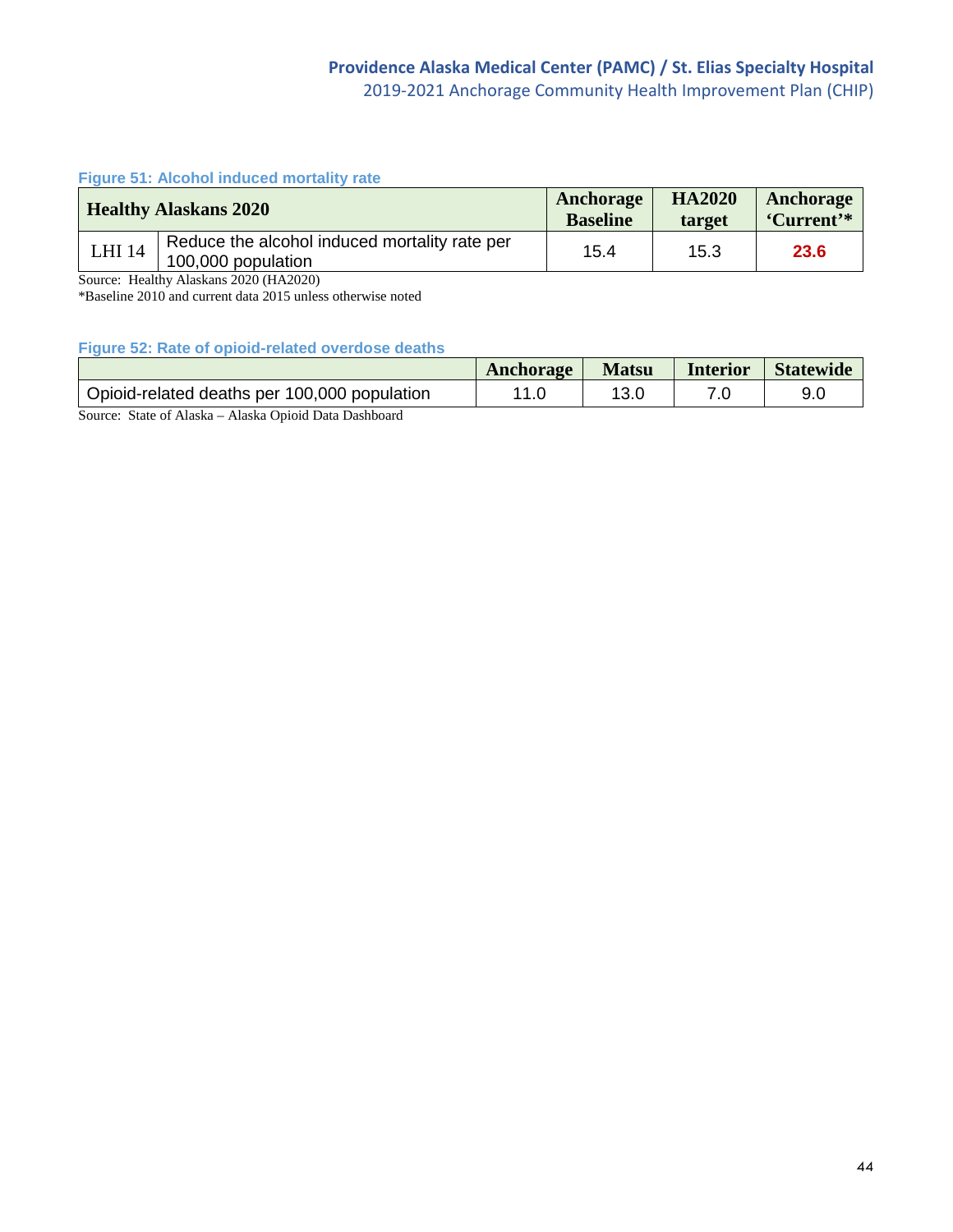# **Community Health Needs Assessment Advisory Committee**

| <b>Name</b>   | <b>Title</b>                   | <b>Organization</b>             | <b>Community Representation</b>             |
|---------------|--------------------------------|---------------------------------|---------------------------------------------|
| Cindy Gough   | <b>Area Operations</b>         | Providence Health and           | Health Systems, rural and medically         |
|               | Administrator                  | Services Alaska                 | underserved, community health, poor and     |
|               |                                |                                 | vulnerable, homeless, post-acute care       |
| Dr. Dick      | Senior Fellow                  | <b>Rasmuson Foundation</b>      | Physician, Public health; medically         |
| Mandsager     | (Homelessness)                 |                                 | underserved; poor and vulnerable; homeless  |
| Ella Goss     | <b>CEO</b>                     | Providence Alaska               | Health Systems, medically underserved,      |
|               |                                | <b>Medical Center</b>           | community health, poor / vulnerable,        |
| Kathleen      | Director of Mission and        | Providence Alaska               | Notable subpopulation, community health,    |
| <b>Hollis</b> | <b>Family Support Services</b> | <b>Medical Center</b>           | poor and vulnerable, homeless               |
| Lily          | <b>Health Program Analyst</b>  | Southcentral Foundation         | Health Systems, rural and medically         |
| Gadamus       |                                |                                 | underserved, Alaska Native, community       |
|               |                                |                                 | health, poor and vulnerable,                |
| Lindsie Mills | <b>Grants Manager</b>          | Providence Health and           | Medically underserved; poor and vulnerable; |
|               |                                | Services Alaska                 | homeless, community health                  |
| Lisa Aquino   | <b>Executive Director</b>      | <b>Catholic Social Services</b> | Notable subpopulations: medically           |
|               |                                |                                 | underserved, homeless, poor and vulnerable  |
| Lisa McGuire  | Program Manager, HA            | State of Alaska, DHSS           | Public Health, community health             |
|               | 2020                           |                                 |                                             |
| Michelle      | VP, Organization               | Southcentral Foundation         | Health Systems, rural and medically         |
| Tierney       | Development and                |                                 | underserved, Alaska Native, community       |
|               | Innovation                     |                                 | health, poor and vulnerable,                |
| Dr. Monica    | Vice President,                | United Way of Anchorage         | Physician, notable subpopulation: community |
| Gross         | Community Impact               |                                 | health, poor and vulnerable, homeless       |
| Natasha       | Director                       | Municipality of Anchorage       | Public health; medically underserved;       |
| Pineda        |                                | - DHHS                          | community health, poor/vulnerable; homeless |
| Nathan        | Regional Director,             | Providence St. Joseph           | Health Systems, rural and medically         |
| Johnson       | <b>Community Health</b>        | Health                          | underserved, Alaska Native, community       |
|               | Investment                     |                                 | health, poor and vulnerable,                |
| Shannon       | Development and                | Anchorage Neighborhood          | Medically underserved, community health,    |
| Savage        | <b>Marketing Director</b>      | <b>Health Center</b>            | poor and vulnerable                         |
| Tammy         | <b>Executive Director</b>      | Anchorage Neighborhood          | Notable subpopulation: community health,    |
| Green         |                                | <b>Health Center</b>            | poor and vulnerable                         |
| Teresa        | Section Chief, Chronic         | State of Alaska, DHSS           | Public health; medically underserved; poor  |
| O'Conner      | Disease Prevention and         |                                 | and vulnerable; homeless                    |
|               | <b>Health Promotion</b>        |                                 |                                             |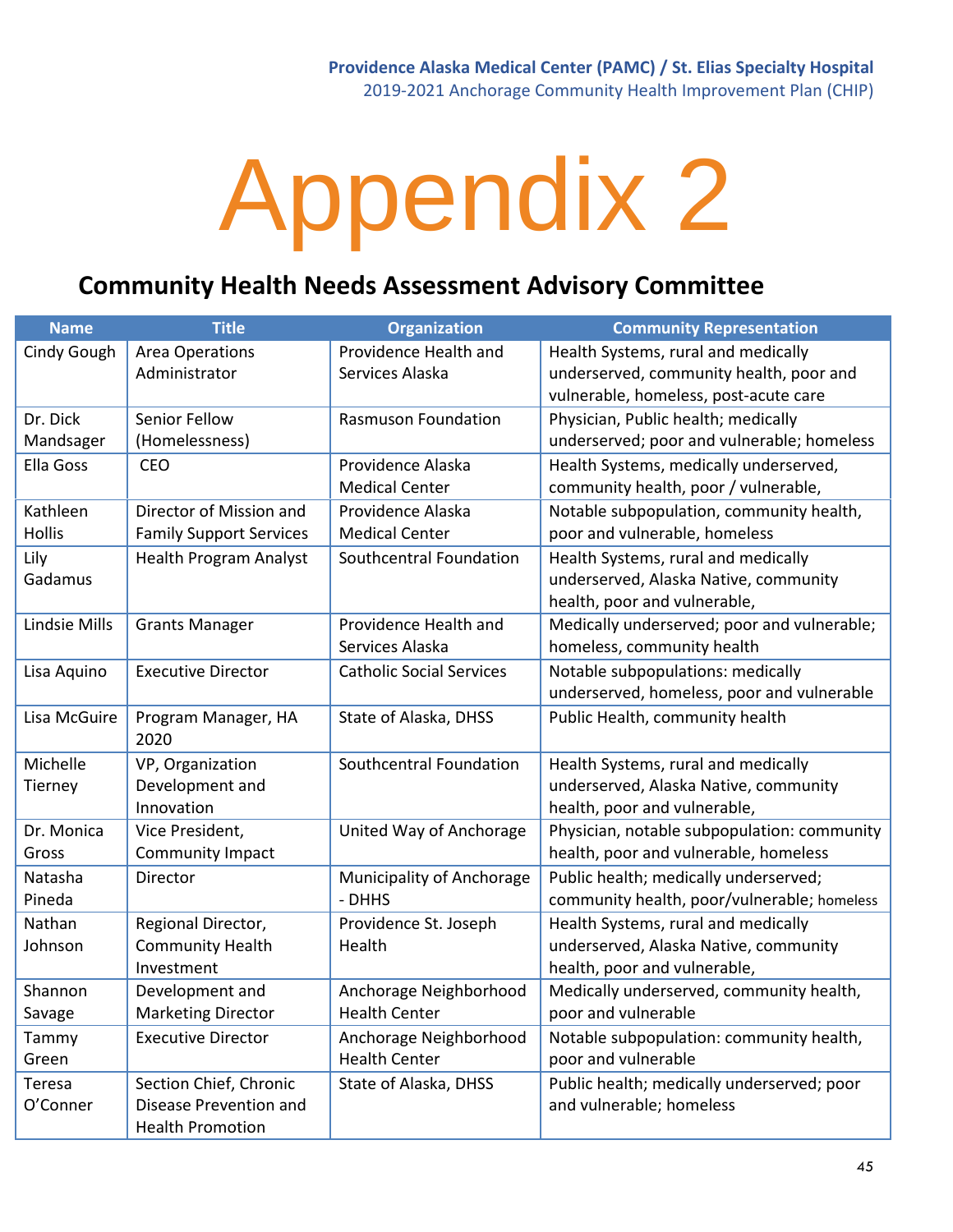# **PHSA Region Community Ministry Board**

| <b>Name</b>             | <b>Organization</b>                                                                |                                                                |
|-------------------------|------------------------------------------------------------------------------------|----------------------------------------------------------------|
| Dr. Alan Wolf           | Providence Kodiak Island Medical Center                                            | Hospital                                                       |
| <b>Bruce Lamoureux</b>  | <b>Providence Health and Services Alaska</b>                                       | <b>Health Care</b>                                             |
| <b>Chris Swalling</b>   | <b>Swalling and Associates CPAs</b>                                                | <b>Business</b>                                                |
| <b>Christine Kramer</b> | Alaska Hospitalist Group                                                           | <b>Health Care</b>                                             |
| Doug Capra              | Providence Seward Medical and Care<br>Center Health Advisory Council               | <b>Health Care</b>                                             |
| Dr. Eli Powell          | <b>Orthopedic Physicians Alaska</b>                                                | <b>Health Care</b>                                             |
| Dr. Estrada Bernard     | Anchorage Neurosurgical Associates                                                 | <b>Health Care</b>                                             |
| Dr. Kathy Hurleburt     | Private Practice -Family/Internal Medicine                                         | <b>Health Care</b>                                             |
| Lisa Aquino             | <b>Catholic Social Services</b>                                                    | Community based organization,<br>education, affordable housing |
| Dr. Noah Laufer         | <b>Medical Park Family Clinic</b>                                                  | <b>Health Care</b>                                             |
| Pam Shirrell            | Retired Public Health, Providence Valdez<br>Medical Center Health Advisory Council | Public Health, health care                                     |
| Pat Branson             | City of Kodiak                                                                     | Government                                                     |
| Sarah Barton            | ConsultNorth                                                                       | <b>Business</b>                                                |
| Stephanie Kesler        | <b>General Communications Inc. (GCI)</b>                                           | <b>Business</b>                                                |
| Dr. Steve Smith         | Providence Kodiak Island Medical Center                                            | Hospital                                                       |
| Dr. Tim Bateman         | Alaska Hospitalist Group                                                           | <b>Health Care</b>                                             |
| Tim Escher              | <b>Purinton Technology</b>                                                         | Business / Health Care                                         |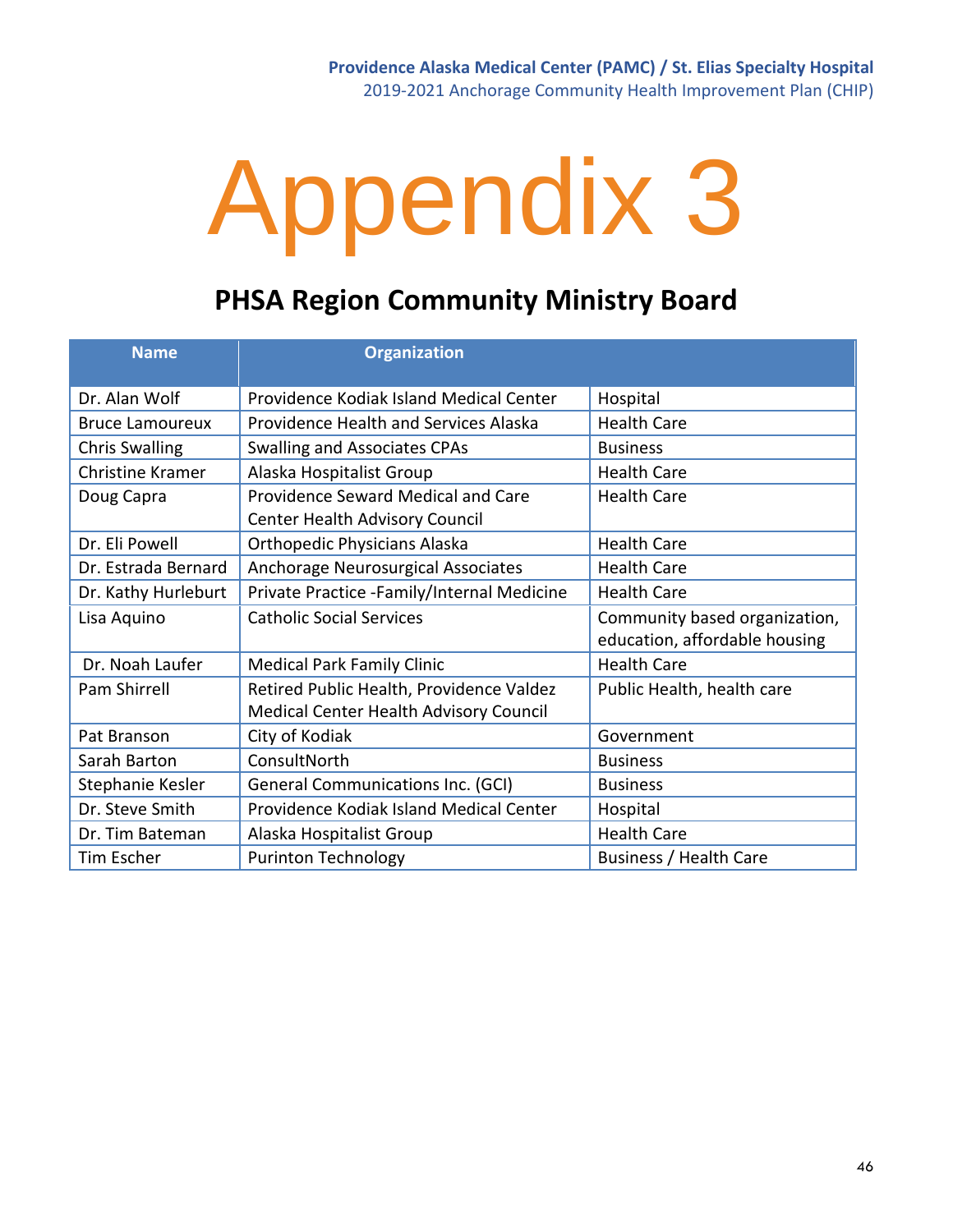# **Existing Health care Facilities and Community Resources available to address significant health needs**

| <b>Organization or</b><br>Program                                               | <b>Description</b>                                                                                                                                                                                                   | <b>Associated Community</b><br>Need(s)                                              |
|---------------------------------------------------------------------------------|----------------------------------------------------------------------------------------------------------------------------------------------------------------------------------------------------------------------|-------------------------------------------------------------------------------------|
| <b>Alaska Dental</b><br><b>Society</b>                                          | Provides free dental care to low income members<br>of the community.                                                                                                                                                 | Access to care                                                                      |
| Alaska School<br><b>Activities</b><br><b>Association</b>                        | Educates school youth about substance abuse<br>and better choices and health through school<br>activities.                                                                                                           | Substance Abuse/Behavioral<br>Health                                                |
| Anchorage<br><b>Department of</b><br><b>Health and Human</b><br><b>Services</b> | Promotes good physical and mental health,<br>preventing illness and injury, protecting the<br>environment, and providing helping services to<br>people in need                                                       | Poverty, Healthy behaviors,<br>Substance Abuse/Behavioral<br>Health, Access to care |
| Anchorage<br>Neighborhood<br><b>Health Center</b>                               | Provides primary care, dental, behavioral health<br>and lab services to the low income population.                                                                                                                   | Poverty, Healthy behaviors,<br>Substance Abuse/Behavioral<br>Health, Access to care |
| <b>Anchorage Project</b><br><b>Access</b>                                       | Coordinates a volunteer network of health care<br>providers to deliver health care to those who<br>would not otherwise be able to access care in our<br>community.                                                   | Access to care                                                                      |
| <b>Anchorage Running</b><br>Club                                                | Provides coordination and support for healthy<br>community running events for all ages                                                                                                                               | <b>Healthy Behaviors</b>                                                            |
| <b>Anchorage School</b><br><b>District</b>                                      | Provides school based clinics in two diverse, low-<br>income neighborhood schools - both focus on<br>health with one specializing in behavioral health.                                                              | Access to care, Behavioral<br>Health                                                |
| <b>Catholic Social</b><br><b>Service</b>                                        | Compassionately serves the poor and those in<br>need, strengthens individuals and families, and<br>advocates for social justice. Services include Clare<br>House, Brother Francis Shelter, and St. Francis<br>House. | Poverty, Substance<br>Abuse/Behavioral Health,<br>Access to care                    |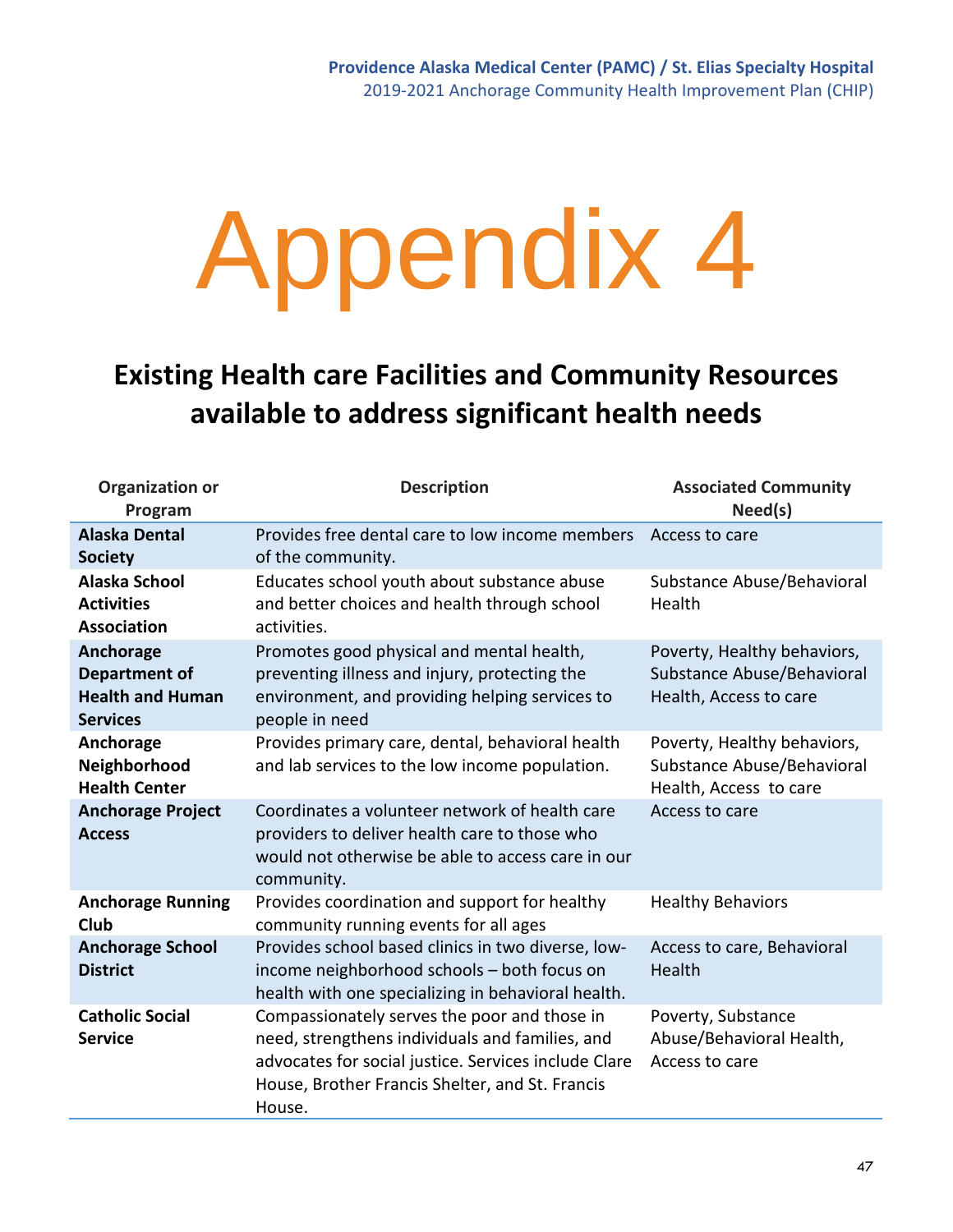# **Providence Alaska Medical Center (PAMC) / St. Elias Specialty Hospital** 2019-2021 Anchorage Community Health Improvement Plan (CHIP)

| <b>Organization or</b><br>Program                              | <b>Description</b>                                                                                                                                                                                                                                                                                                                                                        | <b>Associated Community</b><br>Need(s)                                                            |
|----------------------------------------------------------------|---------------------------------------------------------------------------------------------------------------------------------------------------------------------------------------------------------------------------------------------------------------------------------------------------------------------------------------------------------------------------|---------------------------------------------------------------------------------------------------|
| <b>Covenant House</b>                                          | Provides comprehensive services for homeless<br>teens, including housing and a basic care clinic<br>and mental health services                                                                                                                                                                                                                                            | Poverty, Access to care                                                                           |
| <b>Food Bank of Alaska</b>                                     | Provides food to low income individuals and<br>families.                                                                                                                                                                                                                                                                                                                  | Poverty                                                                                           |
| <b>Healthy Futures</b><br>Program                              | Provides programs to increase healthy behavior<br>and activities of school aged children                                                                                                                                                                                                                                                                                  | <b>Healthy Behaviors</b>                                                                          |
| <b>Lutheran Social</b><br><b>Services</b>                      | Provides aid to low-income individuals and<br>families                                                                                                                                                                                                                                                                                                                    | Poverty                                                                                           |
| <b>Neighborworks</b>                                           | Dedicated to improving the quality of life for<br>families and individuals by preserving homes,<br>creating new housing opportunities and<br>strengthening neighborhoods.                                                                                                                                                                                                 | Poverty                                                                                           |
| <b>Providence Health</b><br>and Services Alaska                | Addresses community need through programs<br>and services across the continuum including:<br>Nurse Family Partnership, Health Ministry<br>Outreach, Healthy promotion activities, 24/7<br>Psych ED, Behavioral Health and Substance Abuse<br>Treatment, Pediatric Specialty services, Senior<br>services, Family medicine residency program, and<br>community investments | Poverty, Healthy behaviors,<br>Substance Abuse/Behavioral<br>Health, Access to affordable<br>care |
| <b>Recover Alaska</b>                                          | Works collaboratively with community partners<br>to reduce harm caused by excessive alcohol<br>consumption in Alaska focusing on systems,<br>policy, statutory and practice changes.                                                                                                                                                                                      | Substance Abuse/Behavioral<br>Health                                                              |
| <b>Ernie Turner Center</b>                                     | Detox and inpatient substance use disorder treatment                                                                                                                                                                                                                                                                                                                      | Substance Abuse / Behavioral<br>Health                                                            |
| <b>Akeela House</b>                                            | Substance use disorder and mental health treatment<br>services                                                                                                                                                                                                                                                                                                            | Substance Abuse / Behavioral<br>Health                                                            |
| Anchorage<br><b>Community Mental</b><br><b>Health Services</b> |                                                                                                                                                                                                                                                                                                                                                                           | Substance Abuse / Behavioral<br>Health                                                            |
| <b>Rational Recovery</b>                                       |                                                                                                                                                                                                                                                                                                                                                                           | Substance Abuse / Behavioral<br>Health                                                            |
| <b>Stone Soup Group</b>                                        | Provides information, support, training and<br>resources to assist families caring for children<br>with special needs.                                                                                                                                                                                                                                                    | Poverty, Access to affordable<br>care                                                             |
| <b>United Way of</b><br>Anchorage                              | Combines efforts with partners to ensure<br>Anchorage has strong families, successful kids,<br>healthy kids and adults, workforce affordable<br>housing, and connecting people through a<br>statewide referral system for health and human<br>services information                                                                                                        | Poverty, Healthy behaviors,<br>Access to affordable care                                          |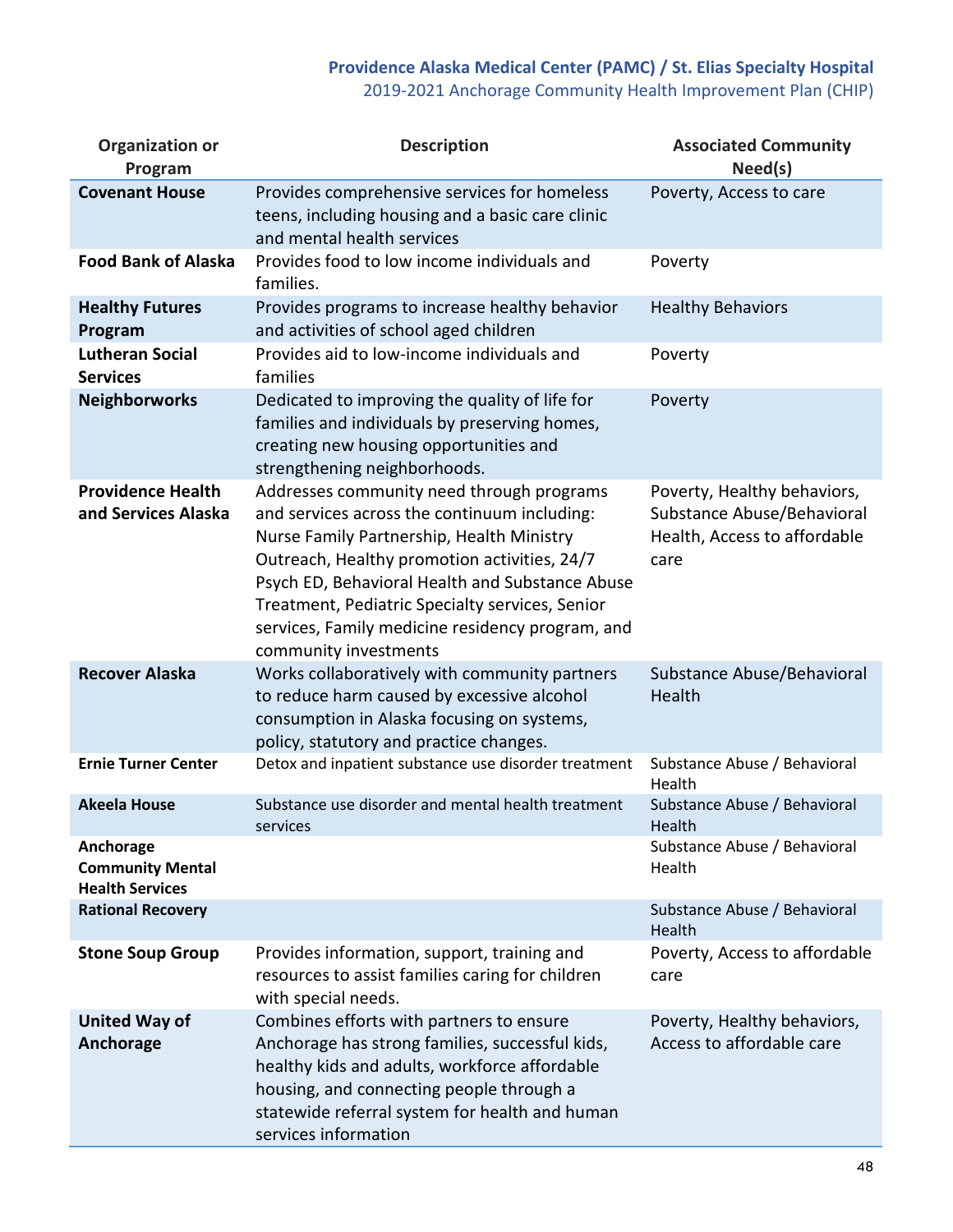# **Providence Alaska Medical Center (PAMC) / St. Elias Specialty Hospital** 2019-2021 Anchorage Community Health Improvement Plan (CHIP)

| <b>Organization or</b><br>Program | <b>Description</b>                                                                                                                                                               | <b>Associated Community</b><br>Need(s) |
|-----------------------------------|----------------------------------------------------------------------------------------------------------------------------------------------------------------------------------|----------------------------------------|
| <b>University of Alaska</b>       | Provides education through their nursing school<br>and the Center for Community Engagement.                                                                                      | Access to affordable care              |
| <b>YWCA</b>                       | Committed to empower women and eliminate<br>racism. Programs include Economic<br>Empowerment, Women's Wellness, Youth<br>Empowerment, Women's Empowerment, and<br>Social Justice | Poverty, Healthy Behaviors             |

# **ANCHORAGE ACUTE CARE HOSPITALS**

| <b>Alaska Native Medical Center</b>     | 167 bed acute care hospital                   |
|-----------------------------------------|-----------------------------------------------|
| Alaska Psychiatric Institute            | 80 bed psychiatric acute care hospital        |
| Alaska Regional Hospital (HCA)          | 250 bed acute care hospital                   |
| <b>North Star Hospital</b>              | 140 psychiatric acute care beds (3 locations) |
| <b>Providence Alaska Medical Center</b> | 401 bed acute care hospital                   |
| St. Elias                               | 59 bed long term acute care hospital          |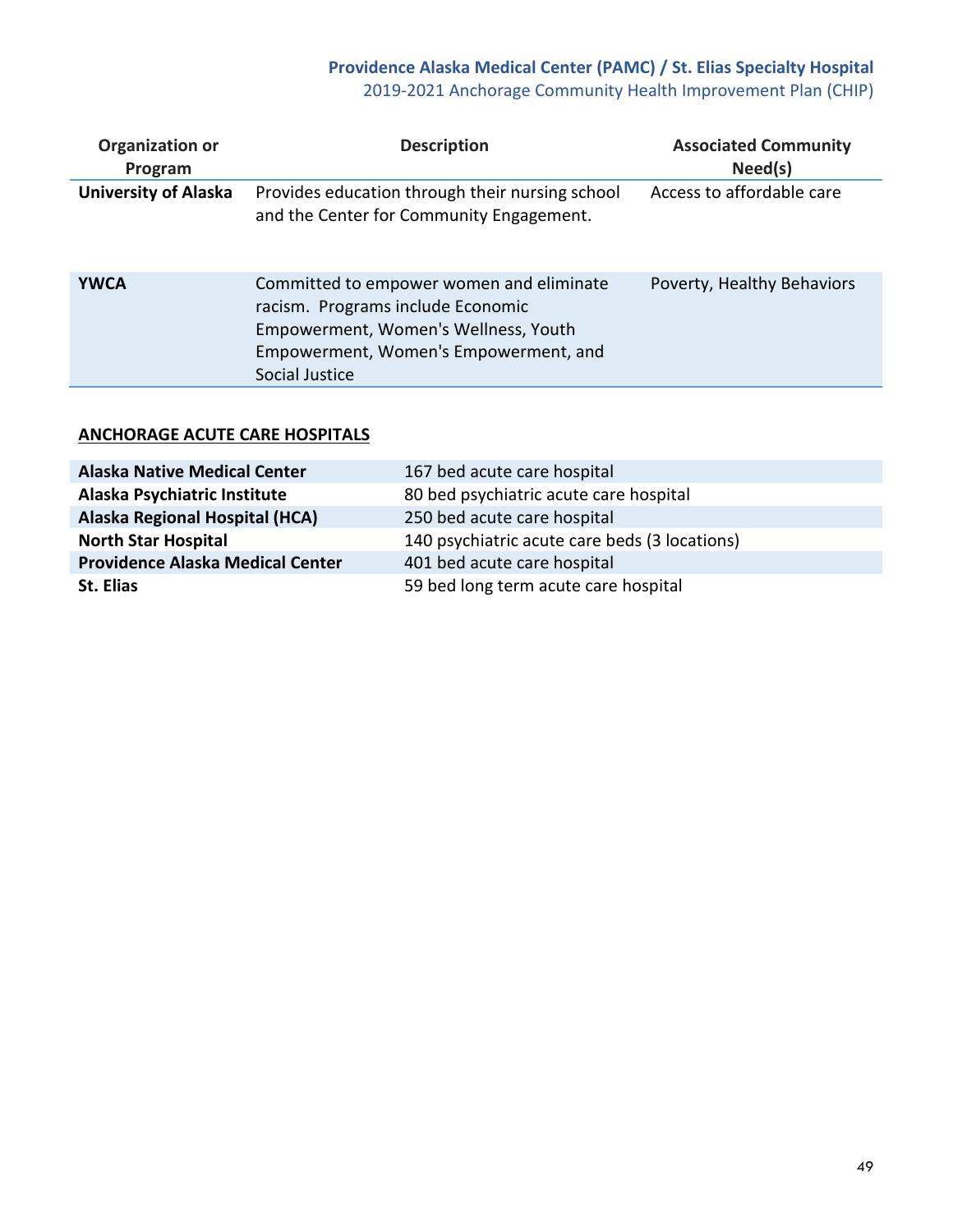# **Addressing Identified Needs 2019-2021 Community Health Improvement Plan**

PAMC, St. Elias Specialty Hospital and PHSA leadership considered the prioritized health needs identified through this community health needs assessment and developed strategies to address needs considering resources, community capacity and core competencies.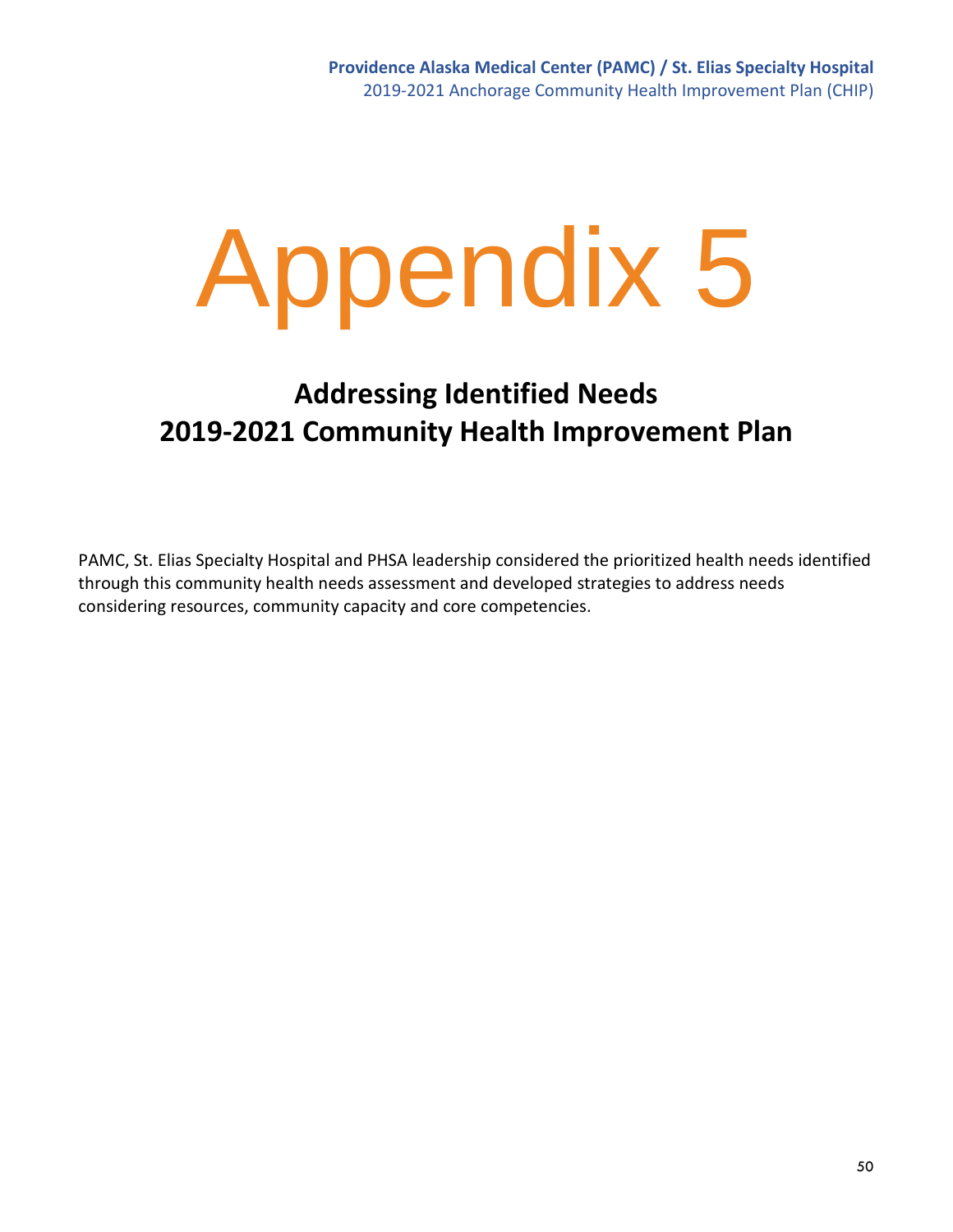# **Providence Alaska Medical Center And St. Elias Specialty Hospital**

Anchorage, Alaska

# **2019-2021 Community Health Improvement Plan**





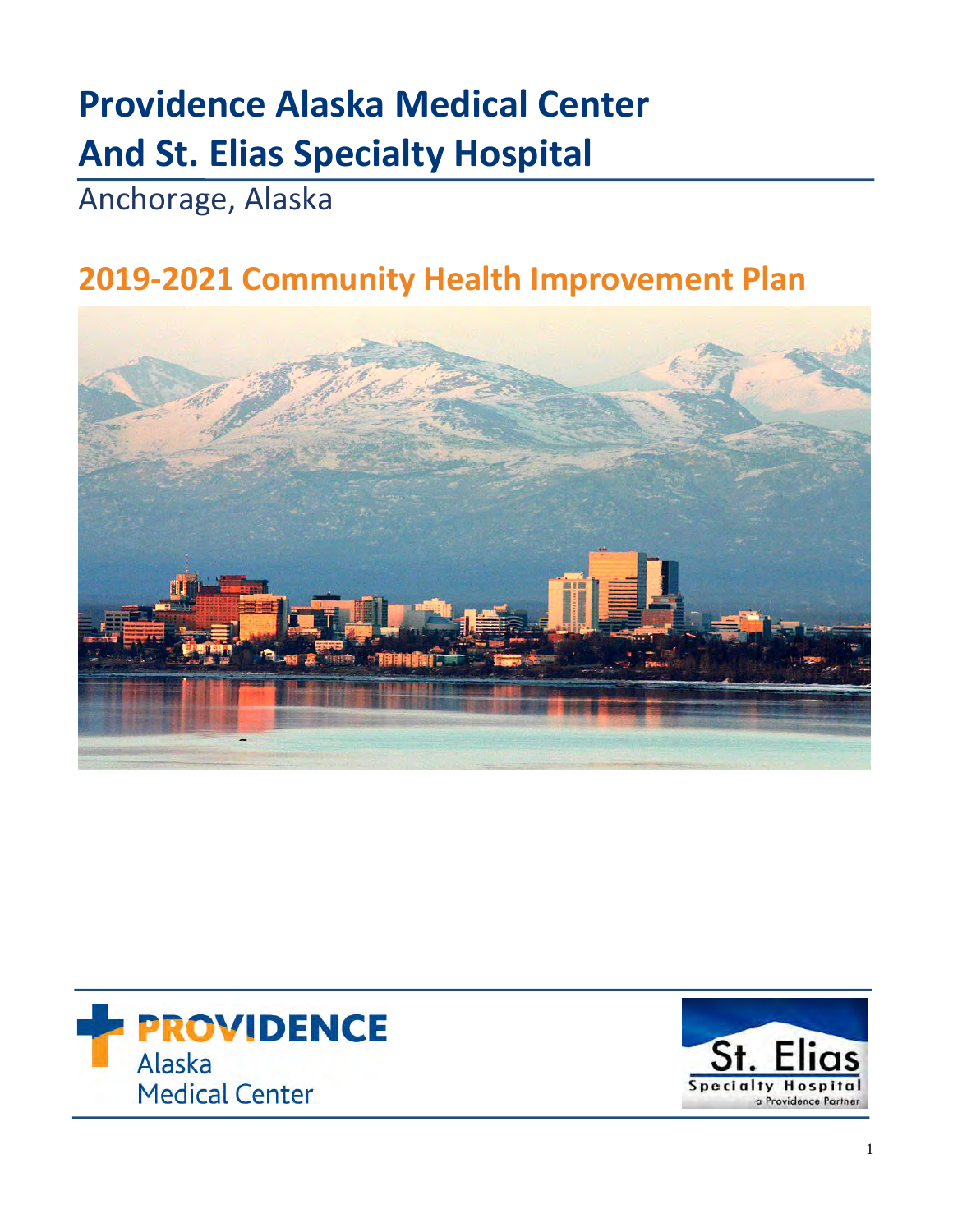# **TABLE OF CONTENTS**

|                                                                  | PAGE(s)  |
|------------------------------------------------------------------|----------|
| <b>EXECUTIVE SUMMARY</b>                                         | 3        |
| <b>MISSION, VISION, AND VALUES</b>                               | 3        |
| <b>INTRODUCTION</b>                                              | 4        |
| <b>WHO WE ARE</b>                                                |          |
| <b>OUR COMMITMENT TO COMMUNITY</b>                               |          |
| PLANNING FOR THE UNINSURED AND UNDERINSURED                      | 5        |
| <b>OUR COMMUNITY</b>                                             | $5 - 7$  |
| <b>Definition of Community Served</b>                            |          |
| <b>COMMUNITY NEEDS AND ASSETS ASSESSMENT PROCESS AND RESULTS</b> | $8 - 9$  |
| <b>Summary of Community Needs Assessment Process and Results</b> |          |
| <b>Identification and Selection of Significant Health Needs</b>  |          |
| <b>Community Health Needs Prioritized</b>                        |          |
| <b>COMMUNITY HEALTH IMPROVEMENT PLAN</b>                         | $9 - 19$ |
| <b>Summary of Community Health Improvement Planning Process</b>  |          |
| A del construit de la Alexa de la fisica Communication           |          |

**Addressing the Needs of the Community**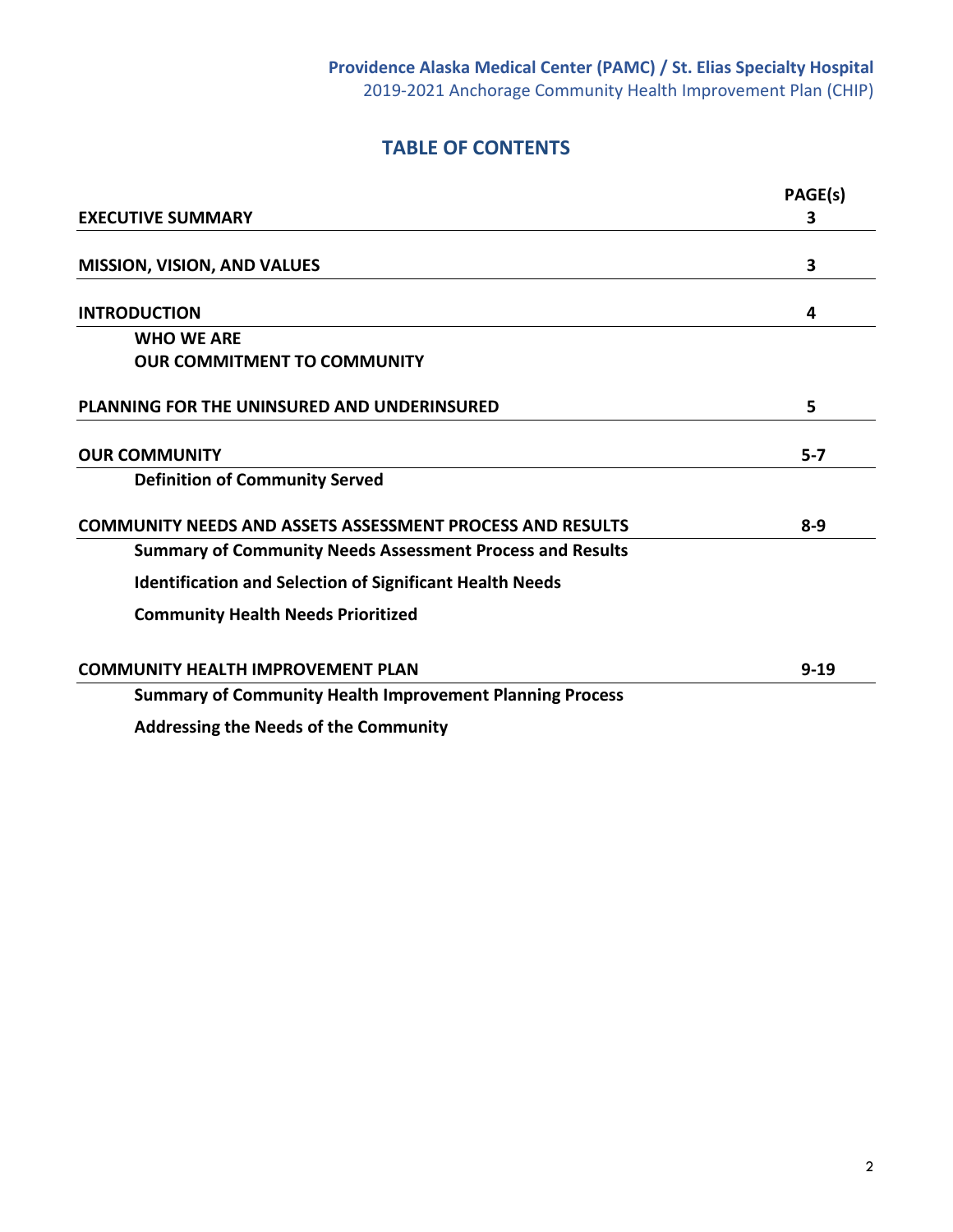# **EXECUTIVE SUMMARY**

Some of the greatest challenges we face in Anchorage are related to the ongoing health of our community. It is important not only for the well-being of our families, our friends, our neighbors and ourselves, but also for the ongoing social and economic health of the Anchorage community itself.

In 2018, Providence Alaska Medical Center and St. Elias Specialty Hospital conducted a Community Health Needs Assessment (CHNA) in partnership with the Anchorage Department of Health & Human Services, United Way of Anchorage, State of Alaska Division of Public Health, Anchorage Neighborhood Health Center, Southcentral Foundation and Catholic Social Services. Providence, in its commitment to its Mission and our steadfast commitment to improve the health of communities we serve, conducts a CHNA for Anchorage at least once every three years. The goal of this collaborative effort is to help us better understand the most significant healthrelated needs in Anchorage and to work together with our community partners to address them.

Our CHNA findings guide Providence's ongoing commitment to community health investment and programs that touch lives in the places where relief, comfort and care are needed. These investments not only support the health and well-being of our patients, but the whole community. Through programs and direct community investment, Providence's community benefit connects families with preventive and acute care services to keep them healthy, fills gaps in community services and provides opportunities that bring hope in difficult times.

We also continue to collaborate with social service and government agencies, charitable foundations, community organizations, universities and many other partners to identify the greatest needs and create solutions together. The top health-related priority needs identified in the 2018 Anchorage CHNA were:

- 6. Poverty / Social Determinants of Health
- 7. Mental Health
- 8. Healthy Behaviors
- 9. Substance Misuse
- 10. Access to Healthcare

As a result of these finding Providence Health and Services Alaska, Providence Alaska Medical Center and St. Elias Specialty Hospital have outlined in the following document our plans to help improve health in the Anchorage community in the five areas of need identified in the Anchorage Community Health Needs Assessment.

# **MISSION, VISION, AND VALUES**

### *Our Mission*

*As expressions of God's healing love, witnessed through the ministry of Jesus, we are steadfast in serving all, especially those who are poor and vulnerable.*

# *Our Vision*

• *Health for a Better World.*

### *Our Values*

- *Compassion*
- *Dignity*
- *Justice*
- *Excellence*
- *Integrity*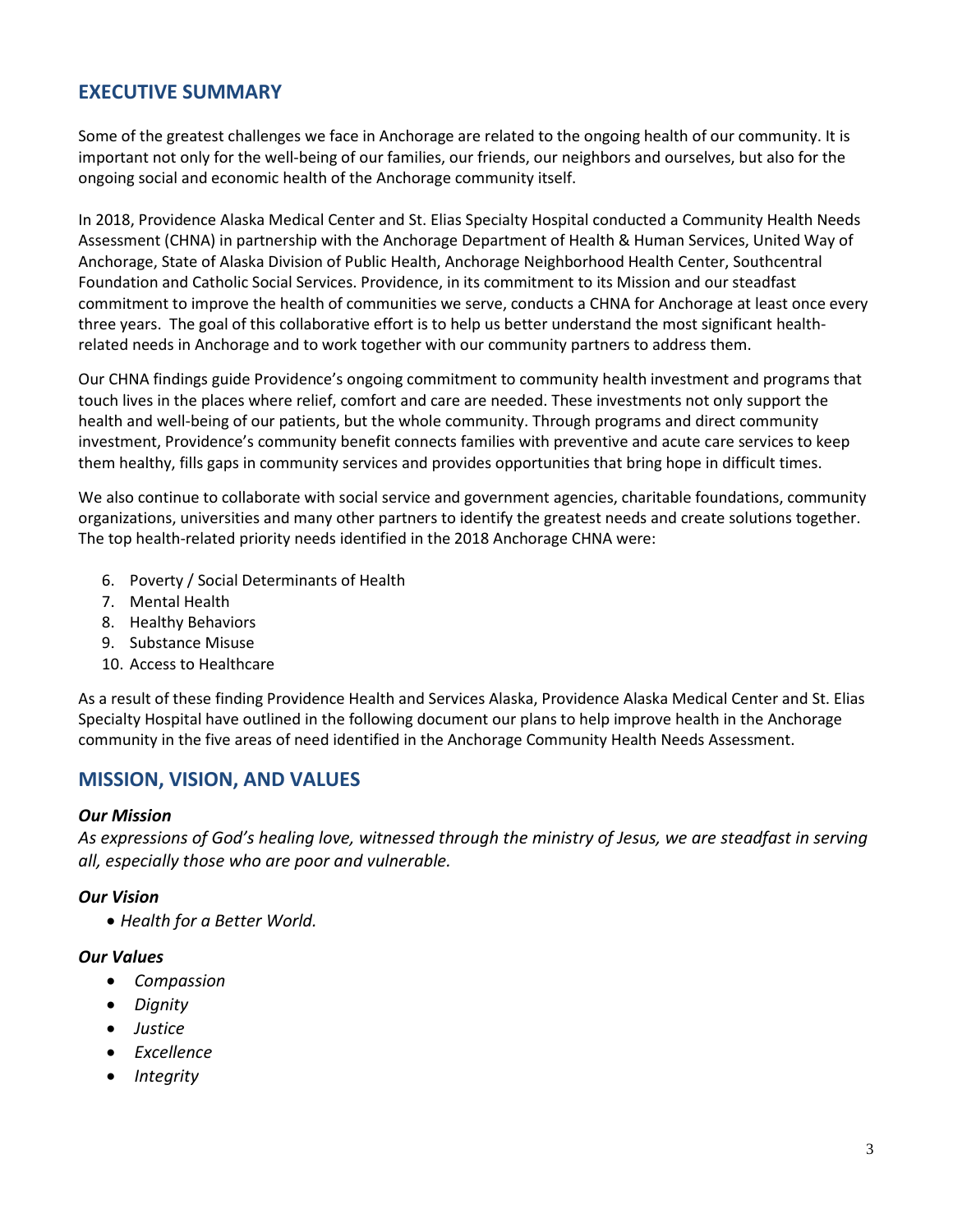# **INTRODUCTION**

# **WHO WE ARE**

Providence Alaska Medical Center (PAMC) is an acute-care hospital and St. Elias Specialty Hospital is a long term acute care hospital. Both are located in Anchorage, Alaska. Providence continues its mission of service in Providence continues its Mission of service by providing Alaskans with health care offered nowhere else in the state. Among its unique services are Alaska's only children's hospital and Level III Newborn Intensive Care Unit. Providence also provides treatments and technologies available only at Providence Alaska Medical Center (PAMC), a 401-bed acute care facility and nationally recognized trauma center. PAMC is the state's largest hospital and only comprehensive tertiary referral center serving all Alaskans. PAMC also features heart and cancer centers, the state's largest emergency department, full diagnostic, rehabilitation and surgical services as well as both inpatient and outpatient mental health and substance abuse services for adults and children. Providence's family practice residency program and primary care and specialty clinics serve the primary care, behavioral health, specialty and subspecialty needs of Anchorage and Alaska residents. Additionally, Providence's service to the community is strengthened by a continuum of senior and community services ranging from primary care at Providence Medical Group Senior Care to long-term skilled nursing care at Providence Extended Care.

# **OUR COMMITMENT TO COMMUNITY**

Providence Health and Services Alaska (PHSA) including PAMC and St. Elias dedicates resources to improve the health and quality of life for the communities it serves, with special emphasis on the needs of the economically poor and vulnerable. During 2018, PHSA provided \$84.3 Million in community benefit - which includes charity and subsidized care, community health services, education and research - in response to unmet needs and to improve the health and well-being of those we serve in the Alaska region.

Providence Health & Services Alaska (PHSA) as a region serves the health needs of all people across the vast state of Alaska (population of 739,795). PHSA has 16 ministries. The majority of facilities are located in the Anchorage area, but PHSA also has a presence in four other Alaska communities. Additionally, services are expanded to communities in Alaska and Oregon via connecting technologies (e.g. telestroke and eICU services). Providence Alaska Medical Center, a 401-bed acute care facility, is the only comprehensive tertiary referral center serving all Alaskans. PAMC features the Children's Hospital at Providence (the only one of its kind in Alaska), the state's only Level III NICU, Heart and Cancer Centers, the state's largest adult and pediatric Emergency Department, full diagnostic, rehab and surgical services as well as both inpatient and outpatient mental health and substance abuse services for adults and children. PHSA also has a 60 bed long-term acute care hospital St. Elias Specialty Hospital. PHSA has a family practice residency program, a continuum of senior and community services, and a developing medical group. PHSA manages three critical access hospitals located in the remote communities of Kodiak, Seward and Valdez, all co-located with skilled nursing facilities. Community mental health centers are operated in Kodiak and Valdez. PHSA also partners to provide additional services through four joint ventures including: Providence Imaging Center, Imaging Associates, LifeMed Alaska (a medical transport / air ambulance service), and Creekside Surgery Center.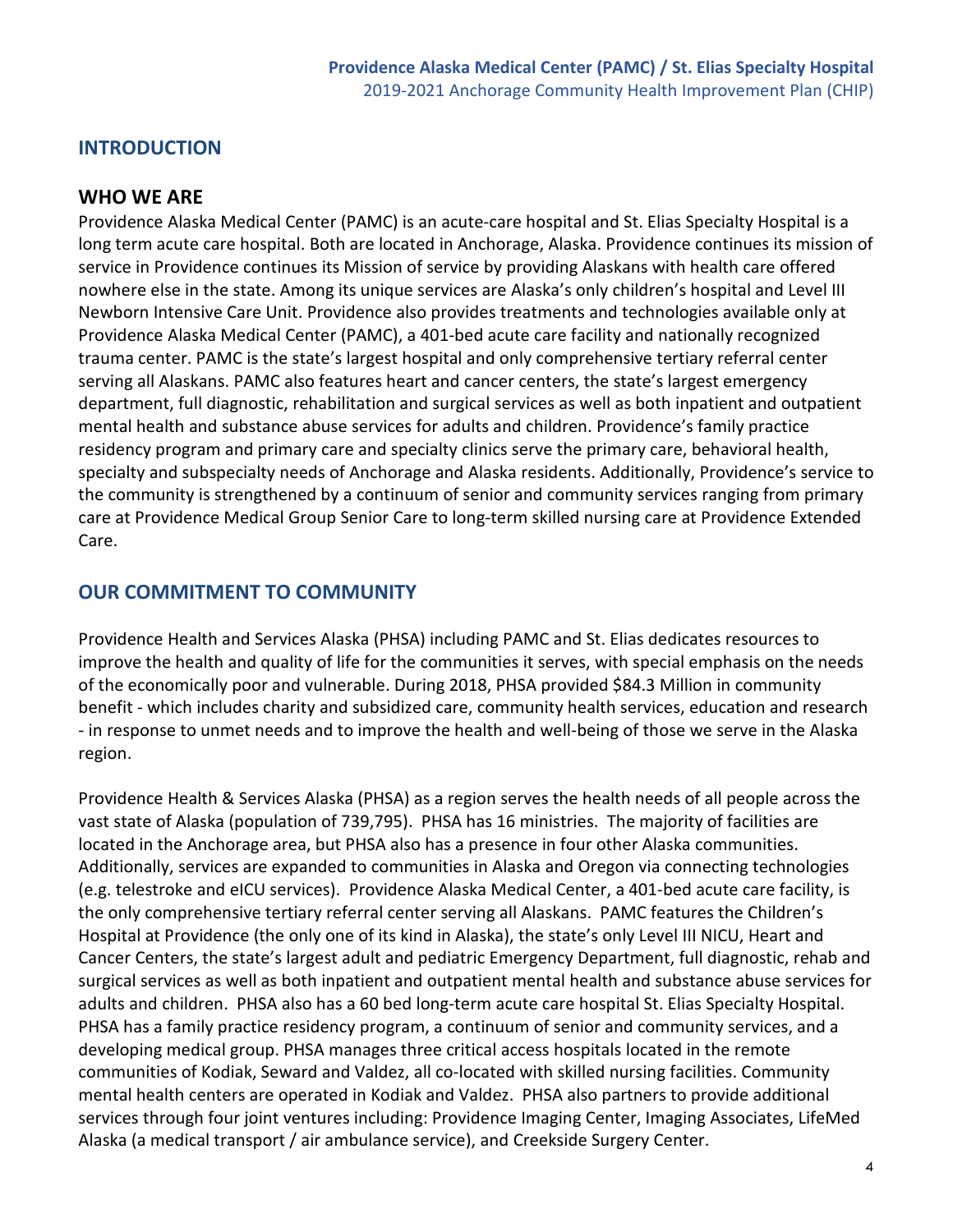PHSA further demonstrates organizational commitment to the community health needs assessment (CHNA) and community health improvement plan (CHIP) process through the allocation of staff time, financial resources, participation and collaboration to address identified community need. The PAMC hospital administrator is responsible for ensuring compliance with Federal 501r requirements as well as providing the opportunity for community leaders, PHSA Region Community Ministry Board, internal hospital Executive Management Team members, physicians and other staff to work together in planning and implementing the CHIP.

# **PLANNING FOR THE UNINSURED AND UNDERINSURED**

Our mission is to provide quality care to all our patients, regardless of ability to pay. We believe that no one should delay seeking needed medical care because they lack health insurance. That is why Providence Health and Services Alaska has a **Patient Financial Assistance Program** that provides free or discounted services to eligible patients.

One way Providence Health and Services Alaska informs the public of FAP is by posting notices. Notices are posted in high volume inpatient and outpatient service areas and at the following link [https://www.providence.org/obp/ak/financial-assistance.](https://www.providence.org/obp/ak/financial-assistance) Notices are also posted at locations where a patient may pay their bill. Notices include contact information on how a patient can obtain more information on financial assistance as well as where to apply for assistance. These notices are posted in English and Spanish and any other languages that are representative of 5% or greater of patients in the hospital's service area. All patients who demonstrate lack of financial coverage by third party insurers are offered an opportunity to complete the Patient Financial Assistance application and are offered information, assistance, and referral as appropriate to government sponsored programs for which they may be eligible.

# **OUR COMMUNITY**

 $\overline{a}$ 

# **Definition of Community Served**

The Municipality of Anchorage is the largest community in the state of Alaska. It is located in Southcentral Alaska along Cook Inlet. Anchorage sits in a bowl with Cook Inlet on one side and Chugach State Park on the other. Home to nearly half the state's residents, Anchorage has a population of 301,010 and includes the communities of Anchorage, Chugiak, Eagle River, Girdwood, and Joint Base Elmendorf-Richardson. It is the hub of Alaska's infrastructure and business community. Ethnically and culturally diverse, three of the top 10 most diverse census tracts in the United States are within Anchorage<sup>7</sup>. Seventeen percent of Anchorage residents speak a language other than English in their homes.

<span id="page-54-0"></span><sup>7</sup> McCoy, Kathleen. *Hometown U: Data show Mountain View is most diverse neighborhood in America*  [http://www.adn.com/2013/04/06/2855271/hometown-u-data-show-mountain.html,](http://www.adn.com/2013/04/06/2855271/hometown-u-data-show-mountain.html) April 6, 2013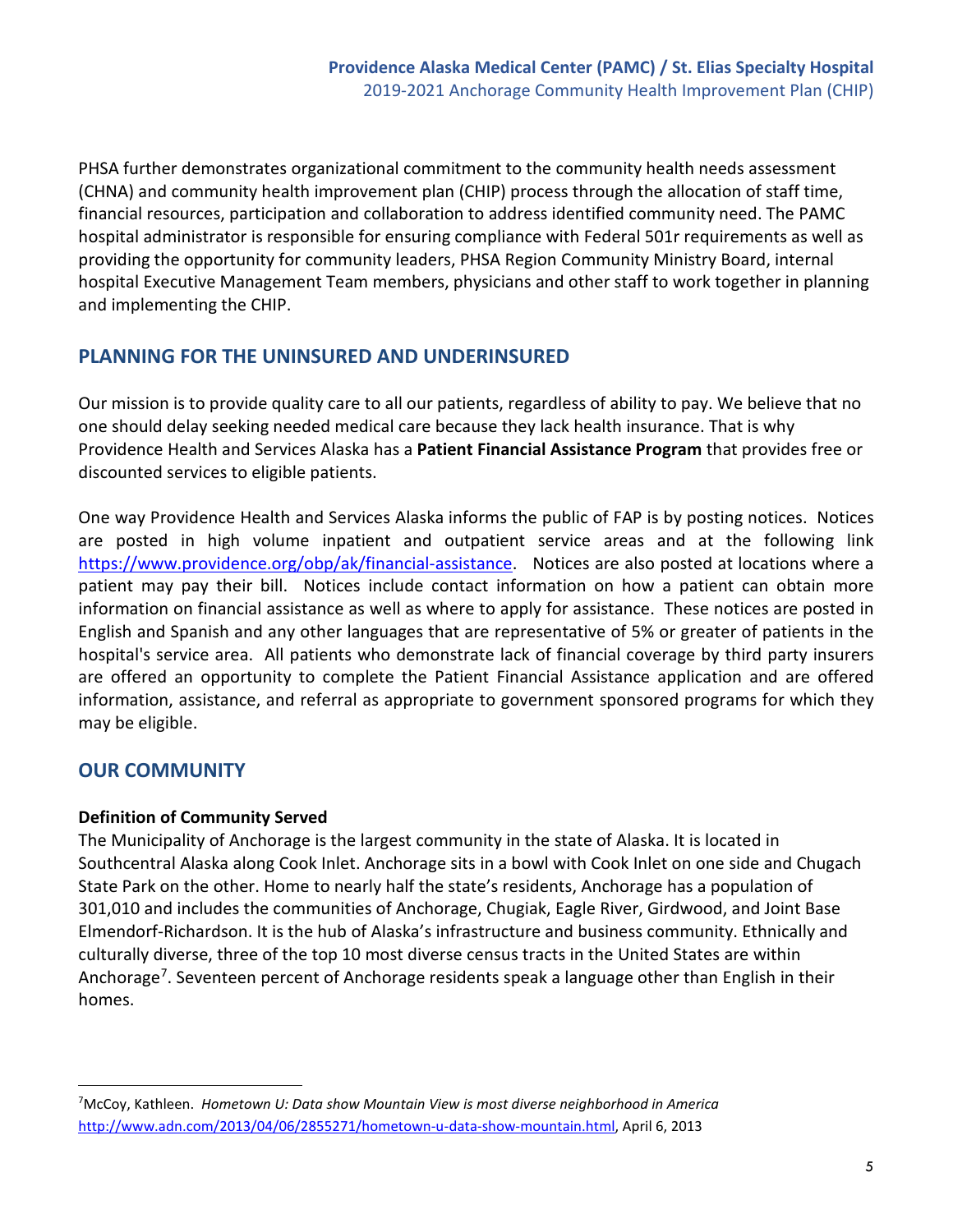The CHNA assessed the broad Anchorage community but did take a special look at a few key subpopulations: youth, and the poor and vulnerable, especially homeless and underserved residents. The purpose of this assessment was to identify the health needs in the Anchorage area, which is Providence Alaska Medical Center's primary service area<sup>8</sup>. The assessment area comprised the communities within the Municipality of Anchorage.



# **Hospital Service Area**

 $\overline{a}$ 

PAMC is the largest acute care hospital in the state of Alaska and serves the entire state with many services not available anywhere else in the Alaska. St. Elias Specialty Hospital is the only long term acute care hospital in Alaska. PAMC's and St. Elias' primary service area is the Municipality of Anchorage, where the majority of patients seeking services reside. PAMC's and St. Elias' secondary service area is the Matanuska Borough, where the second largest population of patients seeking care reside. As the largest and most comprehensive acute care hospital and health system in Alaska, PAMC, St. Elias and Providence Health and Services Alaska are the tertiary provider for the rest of the state of Alaska.

<span id="page-55-0"></span><sup>8</sup> Providence Health & Services Alaska also supports CHNAs in Kodiak, Mat-Su Valley, Seward, and Valdez.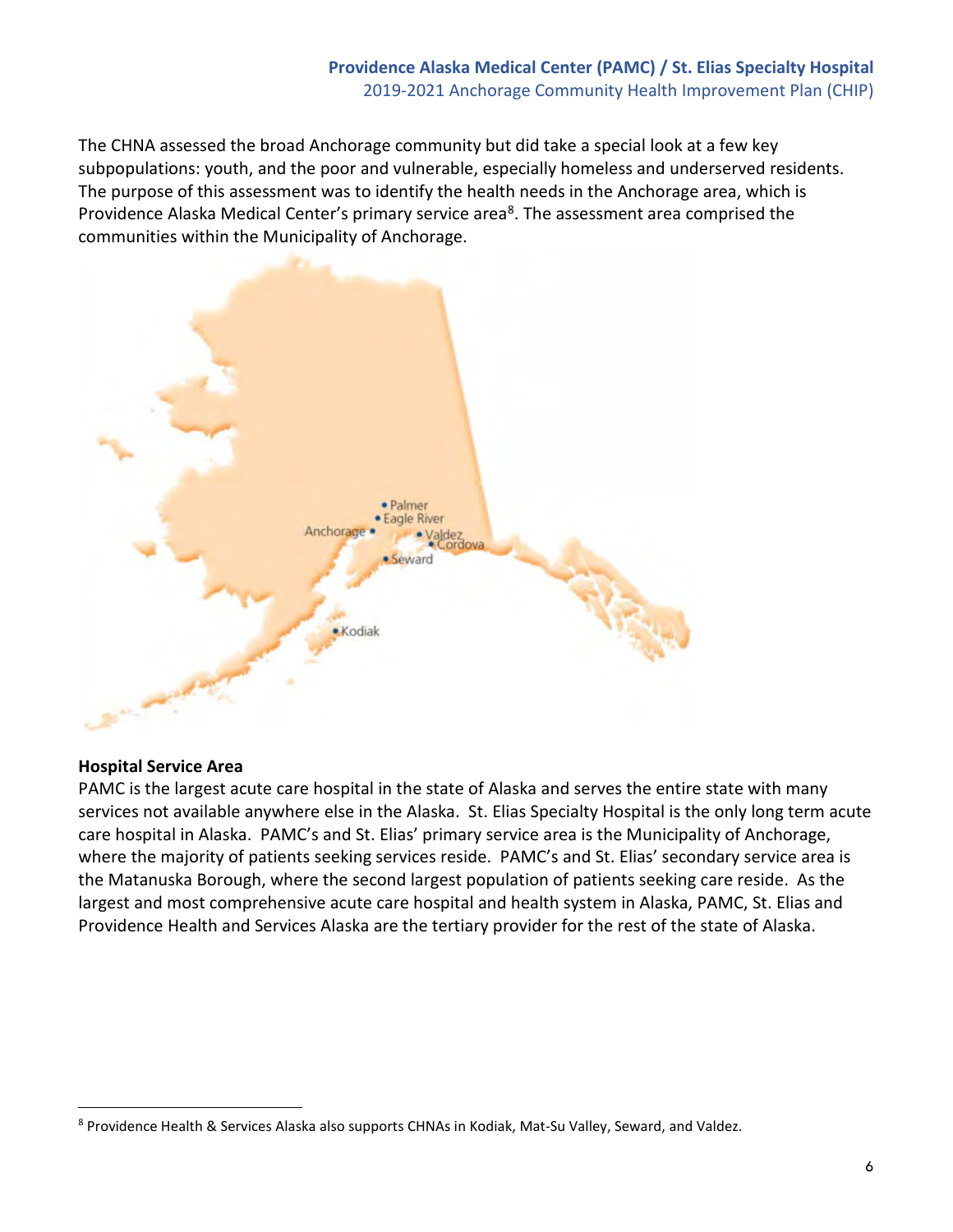# **COMMUNITY PROFILE**

# *Population and age demographics*

Total Anchorage population is 294,356

- $\bullet$  27.4% youth (0-19 years)
- 37.1% adults (20-44 years)
- 25.1% older adults (45-64 years)
- 10.5% seniors (65 years and older)

# *Race and Ethnicity*

- 64.5% White/Caucasian
- 9.8% Asian
- 9.2% were Hispanic or Latino
- 8.8% were Alaska Native or American Indian
- 6.0% were African American or Black
- 2.6% were Native Hawaiian or other Pacific Islander
- 8.2% were of two or more races.

# **Income and Housing**

- \$82,271 median household income
- 4.9% unemployment
- 8.1% total population below poverty
- 12.3% children less than 18 years old below poverty
- 5.5% households with public assistance income
- 4.3% homeless students served by Anchorage School District

# **Health Care and Health Access**

- 14.5% population without health insurance
- 12.4% unable to get needed health care due to cost of care
- 7.9% did not take prescribed medication because of cost
- 61.3% had routine checkup in the last year

# **Health and Wellbeing**

- 66.4% adults are overweight or obese
- 36.4% youth are overweight or obese
- 56.4% adults that report 150 or more minutes per week of moderate-vigorous exercise
- 16.4% youth physically active for 60 minutes per day or more for last 7 days
- 16.3% adults report binge drinking in last 30 days
- 13.3% students report binge drinking in last 30 days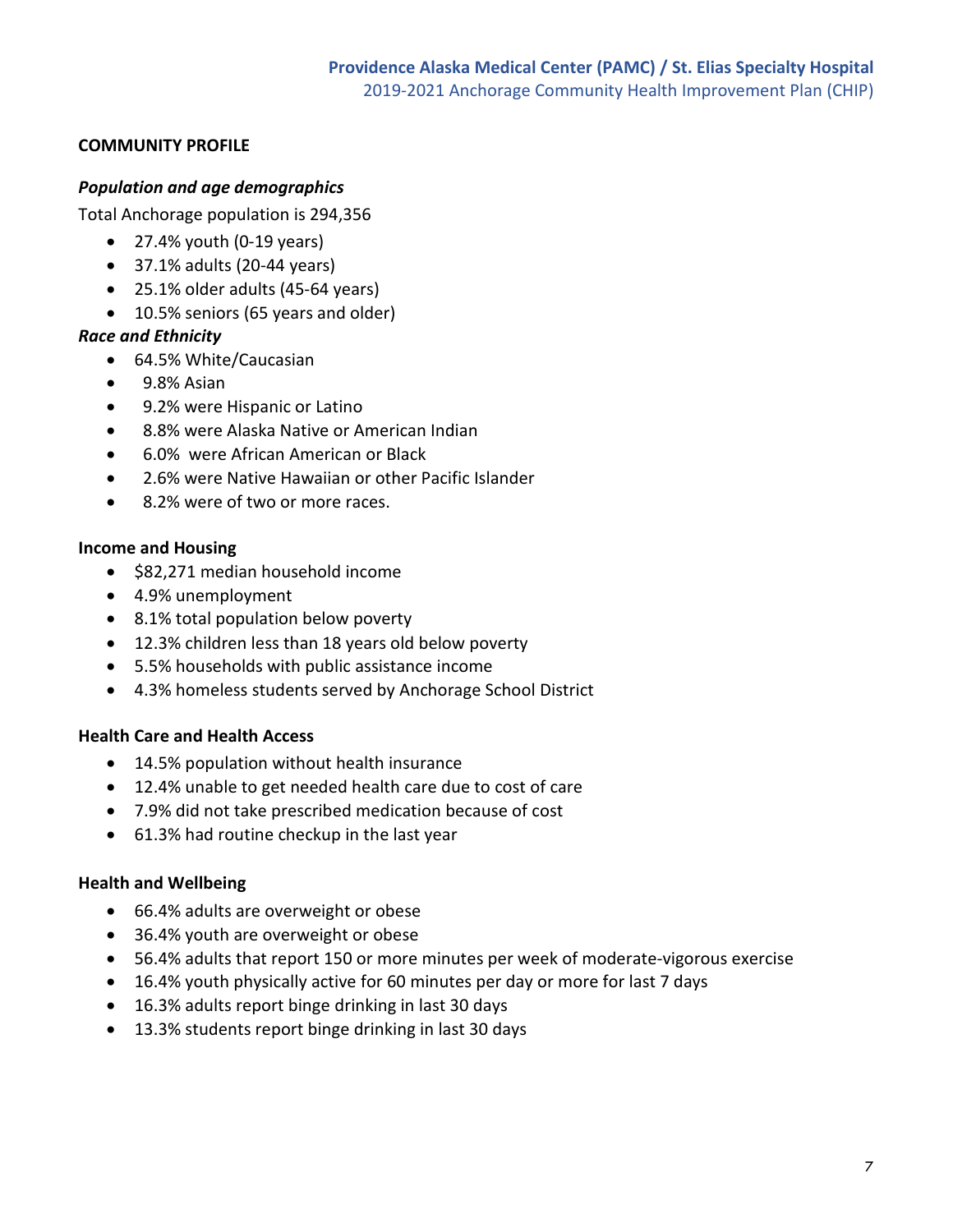# **COMMUNITY NEEDS AND ASSETS ASSESSMENT PROCESS AND RESULTS**

### **Summary of Community Needs, Assets, Assessment Process and Results**

To better understand the community's perspective, opinions, experiences, expertise and knowledge regarding the health-related needs in the Anchorage community, Providence leadership elected to use a multi-pronged approach. In addition to giving the community the opportunity to provide input through our online CHNA website, Providence leadership formed a Community Health Needs Assessment Advisory Committee with great care to ensure that the members represented the broad interests of the community and had direct line of site to the needs of the poor, vulnerable and underserved populations.

The Committee was comprised of a wide variety of Anchorage community leaders from the United Way, Southcentral Foundation, Rasmuson Foundation, Providence Health and Services Alaska, Anchorage Neighborhood Health Center, State of Alaska Department of Health and Social Services – Division of Public Health, the Municipality of Anchorage Department of Health and Human Services and Catholic Social Services.

The CHNA Community Advisory Committee was tasked with completing key objectives outlined by the IRS CHNA requirements, including the identification of health issues and prioritized health needs within the community. These partners were selected to ensure the assessment process was guided by community stakeholders that represent the broad interests of the community. As such, the partners represented the public health perspective and the interests of members of medically underserved, low-income, and minority populations, or individuals. The process was:

- Form and convene CHNA advisory committee comprised of an array of community members and leaders that represent the broad interests of the community
- Collect data for the Anchorage community (available in full community health needs assessment)
- Engage the CHNA advisory Committee in the analysis of the data and engage them in a prioritization process to identify the top community health needs based on that information.

### **PRIORITIZATION PROCESS AND CRITERIA**

The prioritization process was conducted as follows:

- 1. **Aggregate Data and Identifying Key Health Issues** Local community health-survey responses, state and national data and local qualitative stakeholder-interview responses were aggregated and analyzed and high-level issues and themes are identified and result in the identification of key issues or broad areas of need for the community (i.e. behavioral health, prevention, health care access, healthy behaviors, social determinants of health, etc…)
- 2. **CHNA Advisory Committee Provides Preliminary Prioritization Input** The CHNA data was then provided to the local CHNA advisory Committee for review and analysis. An online prioritization survey, based on the key issues (areas of need), was provided to help ensure the voice and input of each of the local CHNA Advisory Committee members is represented in the prioritization results. The survey has two elements:

**Criteria Based Ranking –** The CHNA Advisory Committee members are asked to complete a survey to rank each issue (area of need). The members score each issue on a Likert-type scale based on the following criteria prior to the in-person health needs prioritization meeting:

- $\checkmark$  SIZE = How significant is the scope of the health issue number of people affected?
- $\checkmark$  SERIOUSNESS = How severe are the negative impacts of this issue on individuals, families, and the community?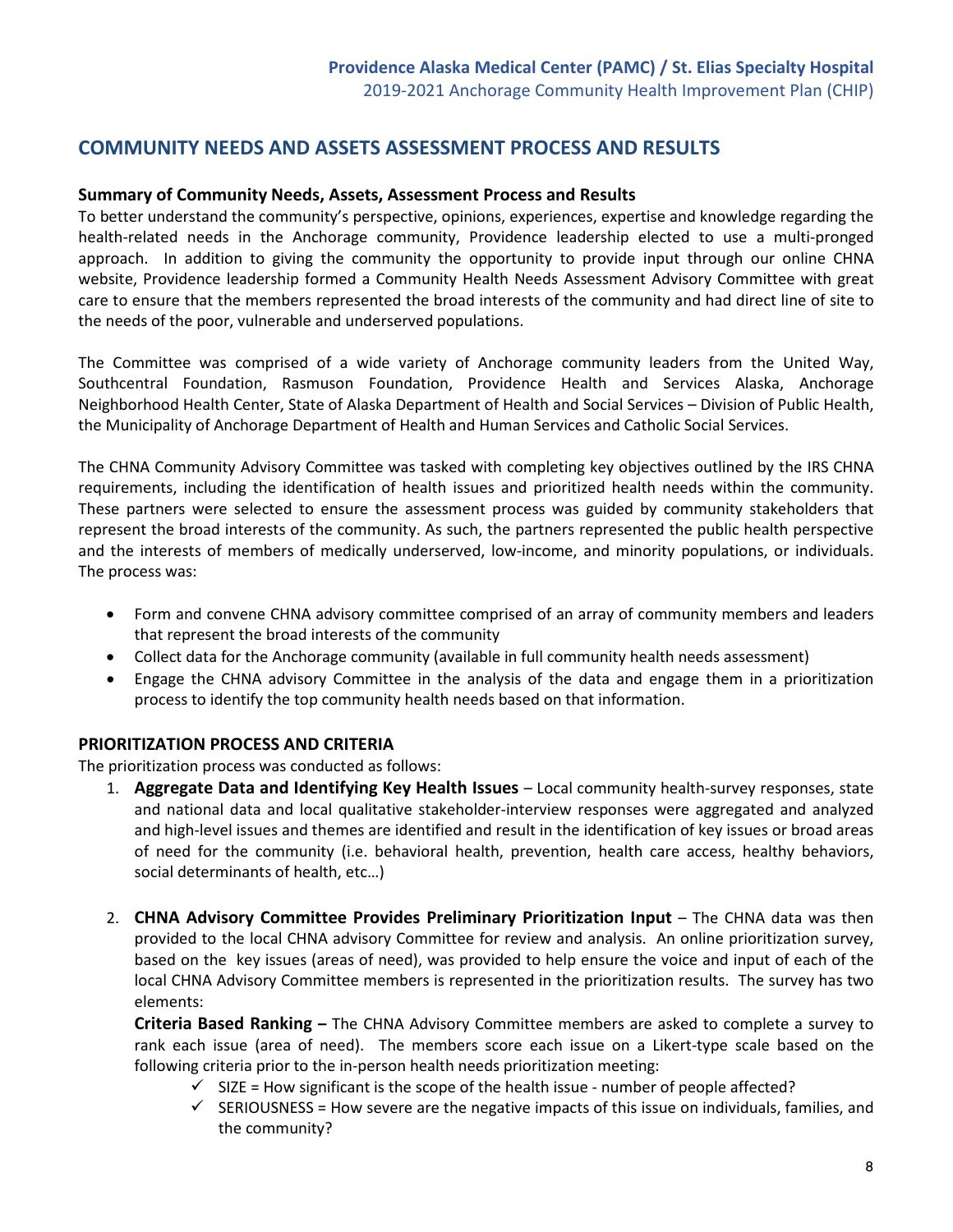$\checkmark$  ABILITY TO IMPACT = What is the probability that the community could succeed in addressing this health issue? (Consider community resources, whether there are known interventions, community commitment, etc…)

**Qualitative - Community Experience Ranking** – As a check step, the CHNA Advisory Committee members are then each asked to identify and prioritize which of the key issues they themselves view as the top health needs for their community

- 3. **CHNA Advisory Committee Identifies Top Health Needs** –The results of the online Likert-type scale, criteria-based ranking and the qualitative-community experience ranking are presented to the CHNA Advisory Committee in a face-to-face meeting as a starting point for identifying the CHNA priorities for their community.
	- The top 5 health-related needs identified in the CHNA Advisory Committee survey were discussed, confirmed and/or modified based on the discussion and local knowledge of the CHNA Advisory Committee
	- The top 5 needs and detailed input of the CHNA Advisory Committee members were then captured and summarized to give greater specificity to the intent of the Committee and their collective understanding of the nature of each priority to help drive the subsequent community health improvement planning effort

**Governance - Board Validation of CHNA Community Priorities** – PHSA Community Ministry Board (CMB) validated the following CHNA Advisory Committee priority findings November 13, 2018.

# **Prioritized Anchorage Community Health Needs**

- 1. Poverty / Social Determinants of Health
- 2. Mental Health
- 3. Healthy Behaviors
- 4. Substance Misuse
- 5. Access to Healthcare

# **COMMUNITY HEALTH IMPROVEMENT PLAN**

# **Summary of Community Health Improvement Planning Process**

Providence Health and Services Alaska leadership, including the Providence Health and Services Alaska Region Executive Council, reviewed and adopted all five of the prioritized health-related needs identified in the Anchorage Community Health Needs Assessment as PHSA priorities which includes Providence Alaska Medical Center and St. Elias Specialty Hospital. Leadership and key experts and knowledge-holders across PHSA were engaged in the development of the Community Health Improvement Plans to address the five identified areas of need for the Anchorage Community.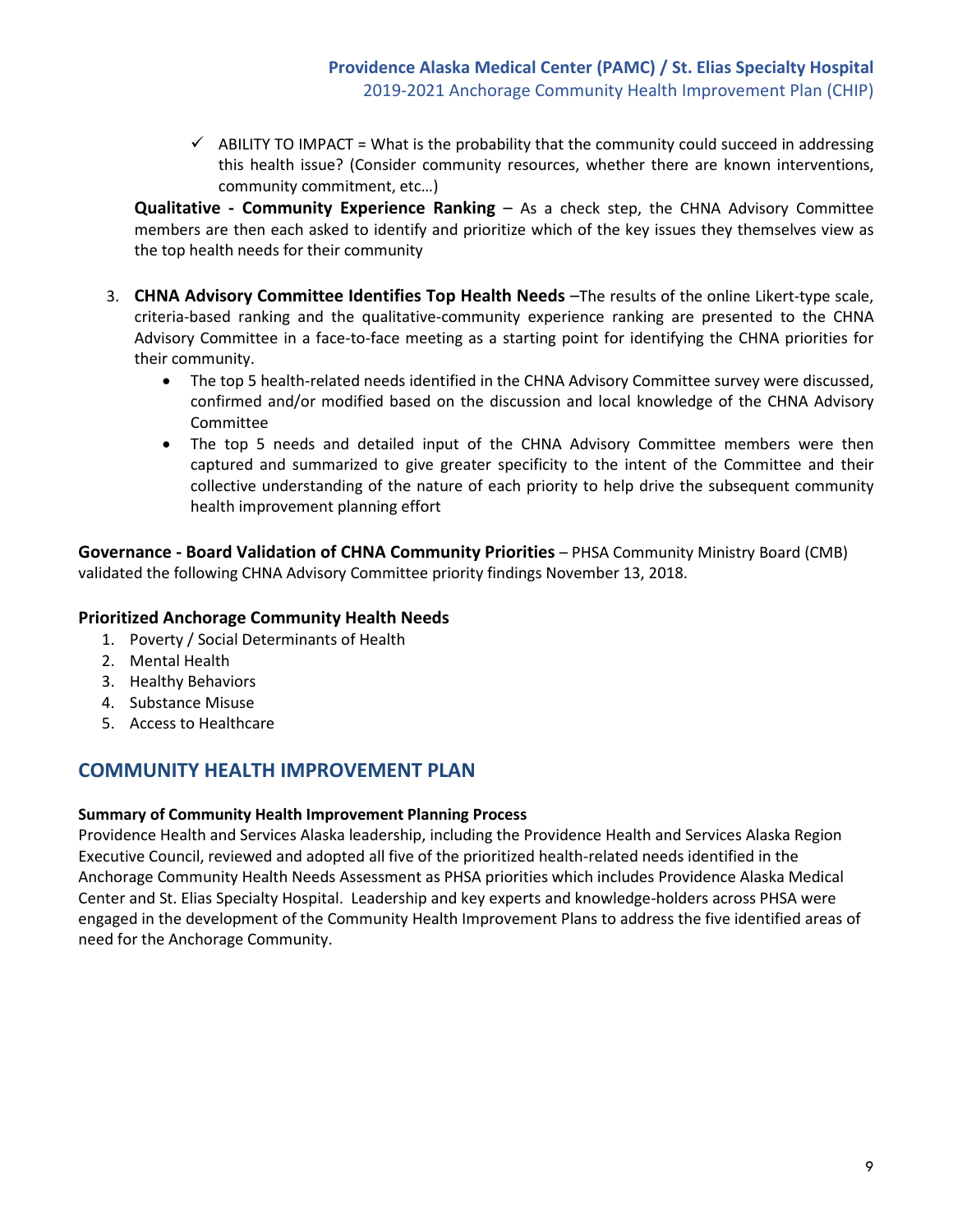# **2019-2021 Community Health Improvement Plan**

# **1. Community need being addressed: #1. Poverty/Social Determinants of Health (Homelessness**)

**Goal (anticipated impact):** Reduction in the number of individuals and families experiencing homelessness in Anchorage

**Scope (Target Population)**: Individuals and families experiencing homelessness in Anchorage

| <b>Outcome Measure</b>                                                           | 2018<br><b>Baseline</b> | 2019<br>Target | 2021<br><b>Target</b> |
|----------------------------------------------------------------------------------|-------------------------|----------------|-----------------------|
| Reduce rate of individuals experiencing Homelessness as measured by the<br>1,094 |                         | 1,039          | 938                   |
| annual HUD Anchorage Point-In-Time Count. (target 5% annual reductions)          |                         |                |                       |

| <b>Strategy(ies)</b>                                                                                                                                                                                                                                                                                                                                                               | <b>Strategy Measure</b>                                                                                                                        | 2018<br><b>Baseline</b>                                                                                                                        | 2019 Target                                                                                                                              | 2021 Target                                                                                                                                                                                                                                       |
|------------------------------------------------------------------------------------------------------------------------------------------------------------------------------------------------------------------------------------------------------------------------------------------------------------------------------------------------------------------------------------|------------------------------------------------------------------------------------------------------------------------------------------------|------------------------------------------------------------------------------------------------------------------------------------------------|------------------------------------------------------------------------------------------------------------------------------------------|---------------------------------------------------------------------------------------------------------------------------------------------------------------------------------------------------------------------------------------------------|
| A. Homeless Respite Program<br>Ten bed respite program<br>partnership between<br>Providence, Alaska Regional<br>Hospital, Alaska Native<br><b>Medical Center and Catholic</b><br>Social Services which runs the<br>program at their Brother<br><b>Francis Homeless Shelter</b>                                                                                                     | Percentage of<br>homeless respite<br>patients who were<br>successfully discharged<br>to permanent, stable<br>housing within that<br>year       | 73%<br>(96/132)                                                                                                                                | 75%                                                                                                                                      | 80%                                                                                                                                                                                                                                               |
| <b>B. Homeless Convener Fund</b><br><b>Initiative</b><br>A community-based<br>collaborative strategy to<br>implement sustainable                                                                                                                                                                                                                                                   | Number of homeless<br>housed through<br>Anchorage<br>Coordinated Entry*<br>program                                                             | 209                                                                                                                                            | Pending Built<br>for Zero<br>system build<br>out                                                                                         | <b>Pending Built</b><br>for Zero<br>system build<br>out                                                                                                                                                                                           |
| systems change to create a<br>more coordinated, client-<br>centric model of care that<br>reduces homelessness and<br>addresses the dignity and<br>needs of those experiencing<br>homelessness. The key<br>partners are Providence<br>Alaska Medical Center,<br>Municipality of Anchorage,<br>United Way of Anchorage,<br>and the Anchorage Coalition<br>to End Homelessness (ACEH) | Build out key<br>operational<br>infrastructure and<br>processes necessary for<br>a functioning 'Built for<br>Zero' homeless<br>response system | Phase 0:<br>Assess 'Built<br>for Zero"<br>model for<br>Anchorage<br>adoption and<br>develop<br>community<br>plan to<br>address<br>homelessness | Phase 1:<br>(2019)<br>Develop and<br>sustain a<br>quality By-<br>Name-List for<br>veterans and<br>chronically<br>homeless<br>individuals | Phase 2 (2020)<br>prioritize needs of<br>those on the list and<br>launch community<br>systems to support<br>Phase 3: (2021)<br>attain functional<br>zero** for veterans<br>and the chronically<br>homeless and<br>expand to families<br>and youth |

\**Coordinated Entry: A centralized assessment and referral process that coordinates various community housing agencies, to quickly match people experiencing homelessness to the resources they need.*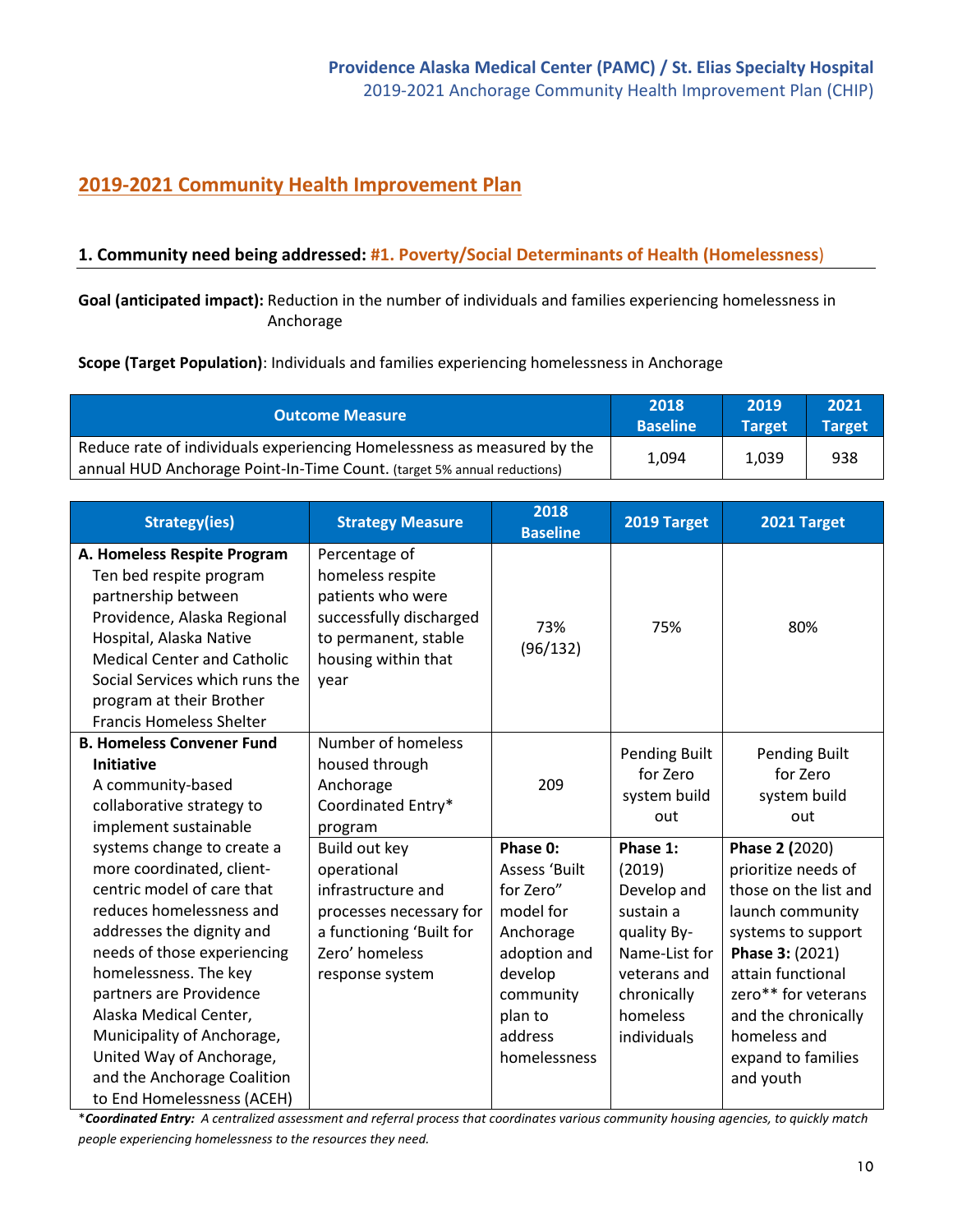# **Providence Alaska Medical Center (PAMC) / St. Elias Specialty Hospital** 2019-2021 Anchorage Community Health Improvement Plan (CHIP)

\*\**Functional zero: At any point in time, the number of people experiencing sheltered or unsheltered homelessness and are seeking housing will be no greater than the current monthly housing placement rate for people experiencing homelessness.*

**Other Community Benefit Activities and Strategies that address Poverty/Social Determinants of Health** Providence provides community benefit funding and numerous subsidized programs and services to the community. These are services Providence chooses to provide, *regardless of financial loss*, because they serve to address a community need not met elsewhere in the community. Community benefit activities and strategies that address Poverty and Homelessness include:

- C. **Homeless Shelter and Support** Providence has a long history of collaborating with and providing funding support to community partners that address the need for shelter and supportive services. Providence will continue to collaborate with community partners and utilize an application process to identify the partners best positioned to address needs identified in the community health needs assessment. Some of our partners in this area include Covenant House, Catholic Social Services - Brother Francis Shelter, Salvation Army – McKinnel House, AWAIC Shelter, and RuRAL CAP.
- D. **Basic Needs and Food Security** Providence continues to provide daily meals in-kind to Brother Francis Shelter and Clare House and has provided 2019 funding support to Food Bank of Alaska, Catholic Social Services, and Bean's Café and Children's Lunchbox to address food insecurity in the Anchorage Community. Providence has a long history of collaborating with and providing funding support to community partners that address food security. Providence will continue to collaborate with community partners and utilize an application process to identify the partners best positioned to address needs identified in the community health needs assessment. Some of our partners in this area include Beans Café, Children's Lunchbox, Catholic Social Services – Brother Francis Shelter, Food Bank of Alaska, Clare House and Food Bank of Alaska.

### **Evidence Based Sources:**

- **Medical Respite Programs for Homeless Patients**  [https://nyuscholars.nyu.edu/en/publications/medical](https://nyuscholars.nyu.edu/en/publications/medical-respite-programs-for-homeless-patients-a-systematic-revie)[respite-programs-for-homeless-patients-a-systematic-revie](https://nyuscholars.nyu.edu/en/publications/medical-respite-programs-for-homeless-patients-a-systematic-revie)
- **Coordinated Entry** - [https://endhomelessness.org/resource/coordinated-entry-community-samples](https://endhomelessness.org/resource/coordinated-entry-community-samples-resource-library/)[resource-library/](https://endhomelessness.org/resource/coordinated-entry-community-samples-resource-library/)
- **Rapid Rehousing:** <http://www.evidenceonhomelessness.com/topic/rapid-re-housing/>
- **Built for Zero** –<https://www.community.solutions/what-we-do/built-for-zero>

#### **Key Community Partners:**

- 1. United Way of Anchorage
- 2. Catholic Social Services
- 3. Alaska Native Medical Center
- 4. Alaska Regional Hospital
- 5. Anchorage Coalition to End Homelessness
- 6. Built for Zero
- 7. Municipality of Anchorage

#### **Resource Commitment:**

Providence will continue to utilize an application process to determine annual community partner funding with special attention paid to Mission-aligned organizations serving the poor and vulnerable and directly addressing the needs identified in the community health needs assessment. Providence leadership will continue its commitment of staff time to further support Anchorage's strategic plan on homelessness ("Anchored Home") through membership on the Anchorage Coalition to End Homelessness Board and ongoing collaboration on related advocacy and planning activities.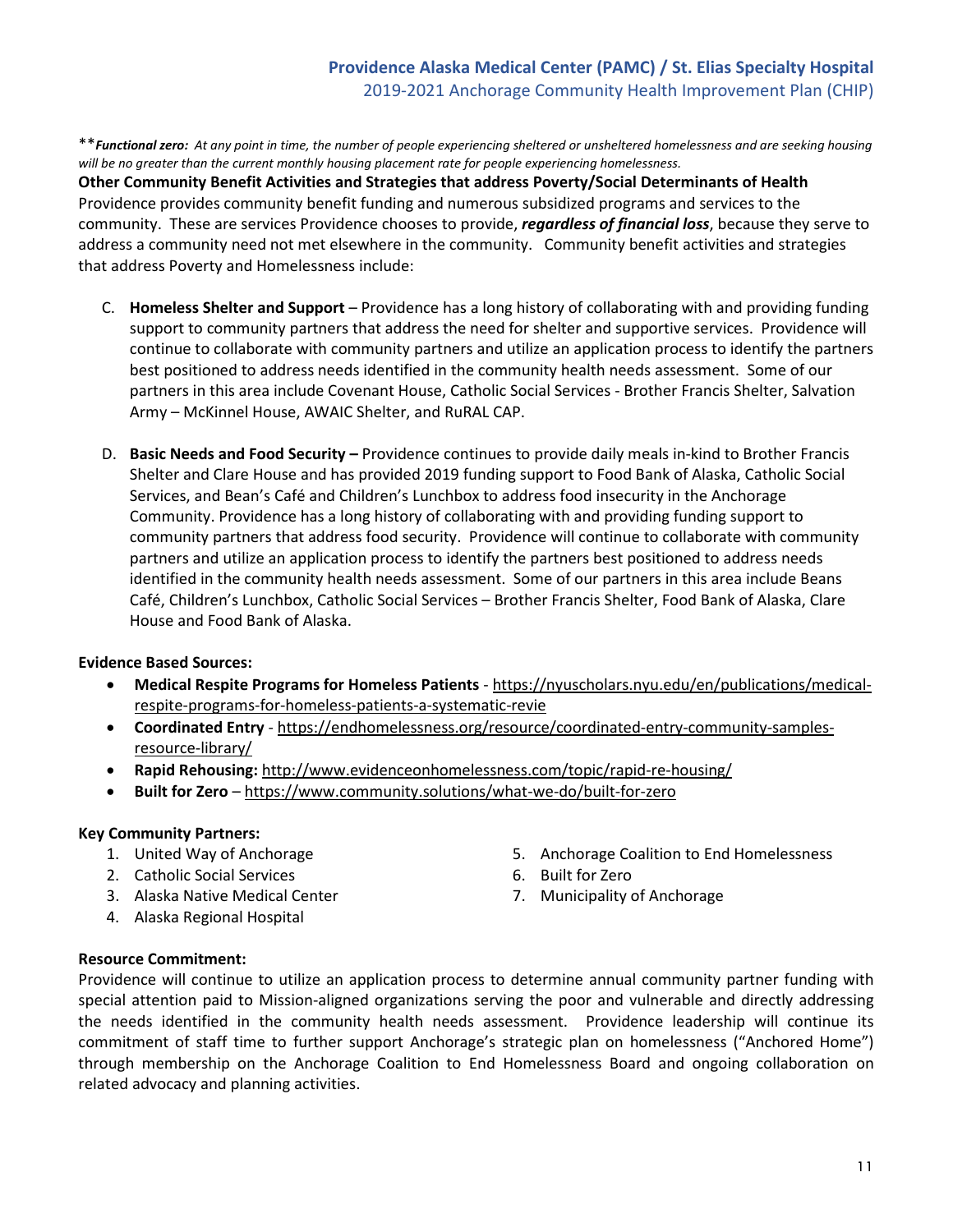# **2. Community need being addressed: #2. Mental Health**

**Goal (anticipated impact):** An Anchorage community that promotes and supports mental, emotional and behavioral well-being – where everyone is able to receive the mental health services they need.

**Scope (Target Population)**: Broader community with an emphasis on the low-income and vulnerable populations

#### **Providence programs, activities and strategies that address Mental Health:**

Providence provides programs and services that address community needs, but are not all categorized as "Community Benefit" by IRS definition. Providence programs, activities and services that benefit the community by addressing Substance Misuse but are not reported as Community Benefit include:

- A. **Psychiatric Emergency Department** Providence is currently the only Anchorage facility with 24/7 emergency psychiatric and substance abuse care. This service provides emergent psychiatric assessments, both in the field (Mobile Clinician) and within the hospital psyche emergency department. Providence will continue providing this necessary community service to address emergent community need for acute psychiatric and substance abuse care, especially as there is no other provider doing so in the Anchorage community.
- B. **Inpatient Adult Psych Unit** Providence has the only inpatient psych unit (12 bed) with medical treatment that provides a comprehensive form of milieu treatment (therapy, discharge planners, case and meds management etc.) as well as individual, family and group therapy.
- C. **Discovery Program (Inpatient Adolescent Psych Unit)** Providence will continue its acute, inpatient program (15 bed) for adolescents (ages 13-18) in need of intensive crisis intervention, stabilization and behavioral health treatment.
- D. **Telehealth/Telepsych** Providence is increasing remote and out-of-clinic access to care by adding Tele psychiatry to Providence Alaska Medical Center Emergency room in Anchorage, Providence Valdez Medical Center, Providence Seward Medical Center, Seward Mountain Haven long term care facility, Providence Transitional Care Center, and Providence Extended Care Center. These services help to improve care in the emergency room and help patients to receive psychiatric medications, treat psychiatric disorders and help with acute intoxication and withdrawal by providing remote delivery of substance abuse and behavioral health counseling as well as remote delivery of emergency de-escalation psychiatric consult.
- **E. Crisis Recovery Center** Providence added a psychiatrist to the Crisis Recovery Center and received a designation to provide ambulatory detox. There are billing structure challenges need to be worked through with the State of Alaska to proceed with full implementation of ambulatory detox. We anticipate this service will be operational in the fall of 2019.
	- **Compass Program**  Providence will continue the Compass Program which is an 8 bed / 24-hour crisis intervention program that serves to stabilize the acute psychiatric symptoms of adult patients in crisis through effective symptom management and improved coping skills. This serves the population that are not sufficiently high risk to warrant psych ED inpatient admission.
	- **Directions Program** Directions is an early intervention program for adolescents (ages 13-18) providing residential individual, group and family therapy. Providence will continue the Directions Program (8 bed / 24 hour), serving adolescent patients in a residential sub-acute setting. The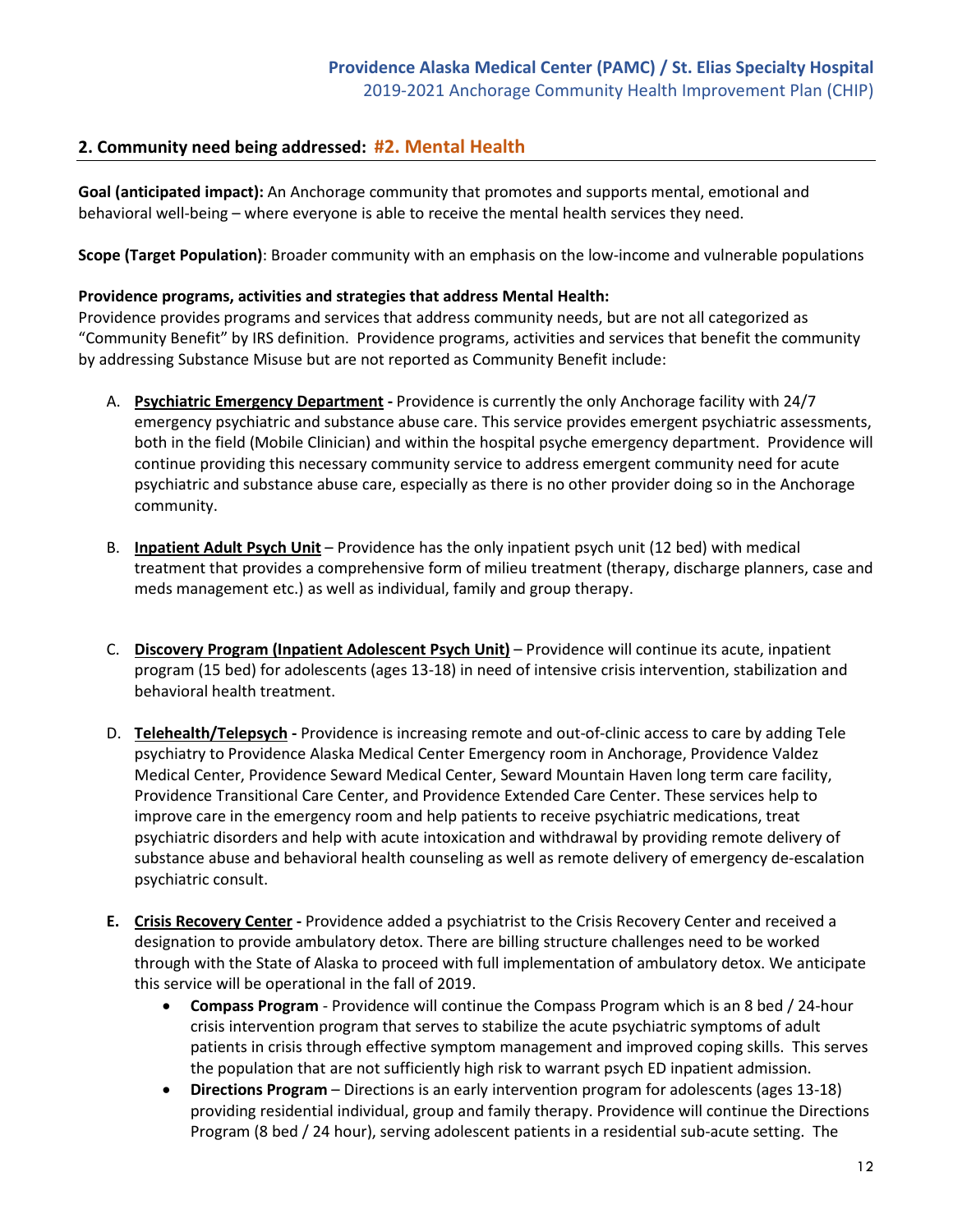program provides an alternative to inpatient hospitalization for behavioral issues that are not sufficiently high risk to warrant psych ED inpatient admission.

- F. **Residential Treatment Program** Providence will continue the Residential Treatment Program (10 bed / 24 hour) that serves girls ages 12-18 with one prior admit who are unable to be stabilized and maintained in an outpatient setting and require long term residential treatment.
- G. **Providence Medical Group Alaska Behavioral Health Clinics** Providence will continue to provide outpatient mental health services for children, adolescents, and adults. Outpatient mental health services include diagnostic interviews, outpatient psychiatric assessment, medication management, neuropsychological and psychological testing, individual, group, marriage and family therapy services.
- H. **Employee Mental Health** Providence is one of the largest employers in Alaska and is committed to caring for our caregivers more effectively. Our new Employee Assistance Program through [Lyra Health](https://www.lyrahealth.com/) is improving access and offering up to 25 sessions of therapy to serve the mental health needs of our caregivers.
- I. **PAMC Social Work** Providence has increased support for patients leaving PAMC into skilled nursing or assisted living who suffer from mental health and substance use disorder by partnering with these organizations and teaching clinical interventions and support in developing care plans for care outside of the hospital. This continued support is expected to better serve our discharged patients in outside care settings and reduce the need for related ED or inpatient readmissions in the future.

**Key Community Partners:** State of Alaska Department of Behavioral Health, Alaska Psychiatric Institute

### **Resource Commitment:**

Providence will continue to fund and operate critical mental health services in the community. Providence will continue to utilize an application process to determine annual community partner funding with special attention paid to those serving the poor and vulnerable and that address needs identified in the community health needs assessment. Providence leadership will continue its commitment of staff time and advocacy within the community to further community collaborations and partnerships that seek to address mental health in the community.

# **Community Need being addressed: #3. Healthy Behaviors**

**Goal (anticipated impact):** An Anchorage community where healthy behaviors improve the lives of its residents and reduce the need for acute medical care.

**Scope (Target Population)**: Broader community with an emphasis on the low-income and vulnerable populations

### **Community Benefit Activities and Strategies to address Access to Healthcare**

Providence provides community benefit funding and numerous subsidized programs and services to the community. These are services Providence chooses to provide, *regardless of financial loss*, because they serve to address a community need not met elsewhere in the community. Community benefit activities and strategies that address the need for greater Access to Healthcare include: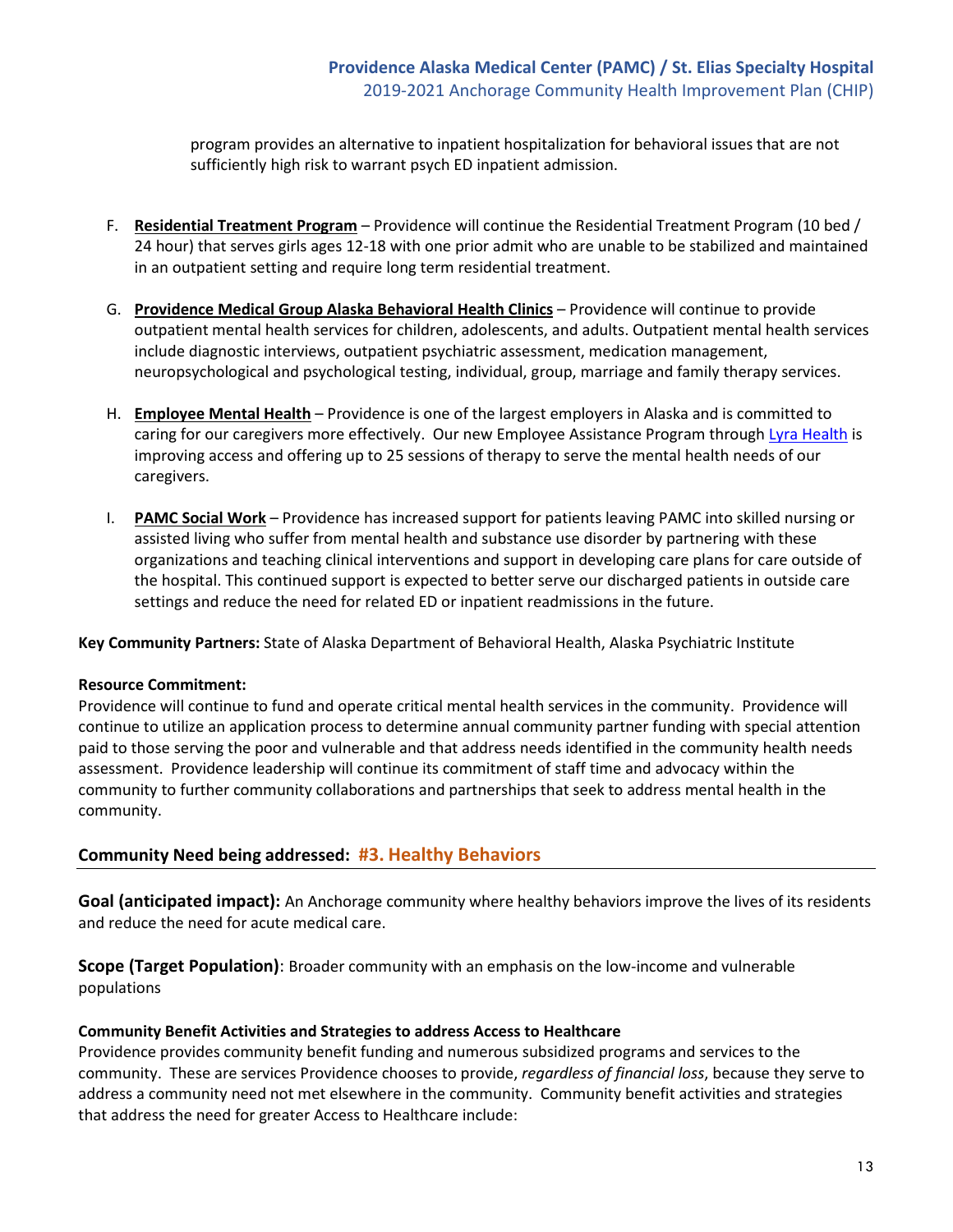- **A. Faith Community Nursing**  Providence provides a nurse coordinator, educator and resource person for parishes and churches of any denomination interested in starting a Faith Community Nurse / Health Ministry team in their local church community. The goal is to increase health literacy and promote healthy behaviors at the community level to improve understanding of health issues, prevention, healthy behaviors and health care.
- **B. Health Ministry Outreach** Providence provides Health Ministry Outreach to Increase health literacy of English learners, specifically immigrants and refugees. Trains in-community leaders in health literacy to improve understanding of health issues, healthy behaviors and access care for English learners.
- **C. Injury Prevention**  Providence will continue its injury prevention and outreach program Safe Kids Alaska – the primary mission of which is childhood injury prevention. The program engages in community outreach and education which includes a wide array of areas including pedestrian safety, bike safety, smoke and carbon monoxide detector education, water safety and car seat fitting and inspection.
- **D.** Healthy Behaviors Community Partner Collaboration and Support Providence has a long history of collaborating with and providing funding support to community partners that address prevention and healthy behaviors in the community. Providence will continue to collaborate with community partners and will continue to utilize an application process to determine annual community partner funding with special attention paid to those serving the poor and vulnerable and that address needs identified in the community health needs assessment. Some of our partners in this area include State of Alaska Healthy Futures, American Cancer Society, American Lung Association, Anchorage Parks Foundation, and Anchorage Dome - Community Health Initiative.

### **Other Providence programs, activities and strategies that address Access to Healthcare**

Providence also provides programs and services that address community needs, but are not categorized as "subsidized" or as "community benefit" by IRS definition. The other Providence programs, activities and services that benefit the community by addressing the need for greater Access to Healthcare include:

- **E. Nurse Family Partnership** Registered nurses will provide in-home intensive family services in accordance with NFP evidence based practice to low-income, first-time mothers in the Municipality of Anchorage to improve Pregnancy Health and Outcomes, Child Health and Development and Maternal Outcomes from pregnancy through the child's second year.
- **F. Medicaid Coordinated Care Demonstration Project**  Providence Family Medicine Center will continue the Medicaid Coordinated Care Demonstration Project. This Patient Centered Medical Home model of care delivery, utilizes an Integrated Direct Care Team (IDCT) comprised of behavioral health, social work, nurse case management, home visits, and pharmacy services all coordinated with the patient's primary care physician to increase access, decrease inappropriate utilization, and improve patient outcomes. The promotion of prevention and healthy behaviors is at the center of this model of care.

**Key Community Partners:** State of Alaska, American Lung Association, American Cancer Association, Anchorage faith community/churches, Recover Alaska

# **Resource Commitment:**

Providence will continue to fund critical mental health services in the community. Providence will continue to utilize an application process to determine annual community partner funding with special attention paid to Mission-aligned organizations serving the poor and vulnerable and directly addressing the needs identified in the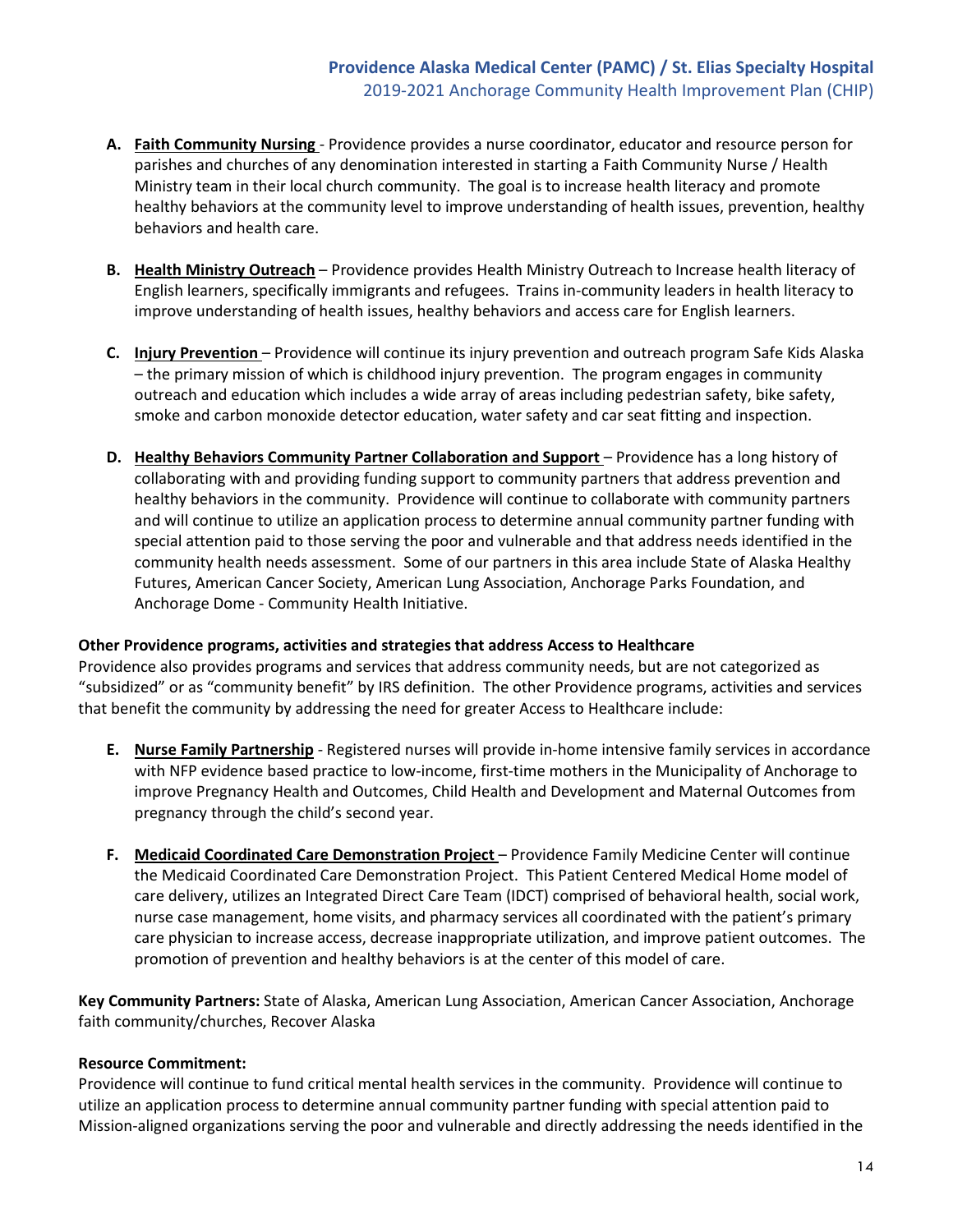community health needs assessment. Providence leadership will continue its commitment of staff time and advocacy within the community to further community collaborations and partnerships that seek to address Healthy Behaviors in the community.

# **4a. Community need being addressed: #4. Substance Misuse (Opioid Use Disorder)**

**Goal (anticipated impact):** Reduction in the rate of opioid overdose deaths in Alaska communities we serve (per 100,000 persons)

### **Scope (Target Population)**: Individuals experiencing opioid use disorder (OUD)

| <b>Outcome Measure</b>                                                   | 2018<br><b>Baseline</b> | <b>FY19</b><br><b>Target</b> | <b>FY21</b><br><b>Target</b> |
|--------------------------------------------------------------------------|-------------------------|------------------------------|------------------------------|
| Reduction in the rate of opioid overdose deaths in Alaska communities we | 14                      |                              |                              |
| serve (per 100,000 persons)                                              |                         |                              |                              |

| <b>Strategy(ies)</b>                                                                                                                                       | <b>Strategy Measure</b>                                                                                    | <b>Baseline</b>                                                                                                  | <b>FY19 Target</b>                                                               | <b>FY21 Target</b>                       |
|------------------------------------------------------------------------------------------------------------------------------------------------------------|------------------------------------------------------------------------------------------------------------|------------------------------------------------------------------------------------------------------------------|----------------------------------------------------------------------------------|------------------------------------------|
| A. Improve access to<br><b>Medication Assisted</b><br><b>Treatment (MAT)</b>                                                                               | Increase rate of PHSA<br>OUD patients that are<br>offered MAT                                              | Gathering data                                                                                                   | Pending<br>Establishment<br>of Baseline                                          | Pending<br>Establishment<br>of Baseline  |
| <b>B. Increase suboxone</b><br>waivered providers<br>providing Medication<br><b>Assisted Treatment (MAT).</b>                                              | Number of suboxone<br>waivered providers in<br>Providence Alaska<br>service areas as<br>measured by SAMSHA | Gathering data                                                                                                   | Increase PAMC<br>provider<br>waivers by 30%                                      | <b>TBD</b>                               |
| <b>C. Establish Substance Misuse</b><br>and Prevention Council<br>(SMPC) and community<br>partnerships addressing<br><b>OUD</b>                            | <b>Operational SMPC and</b><br>number of additional<br>partnerships                                        | N/A                                                                                                              | Establish<br>charter &<br>internal<br>stakeholders<br>& engage 2 new<br>partners | Increase<br>partners by 1<br>per quarter |
| D. Implement clinical<br>pathways (integrated<br>care pathways)<br>process management<br>strategies to the<br>improvement of patient<br>healthcare for OUD | Number of<br>implemented OUD<br>clinical pathways                                                          | No existing OUD<br>clinical pathway                                                                              | <b>OUD Pathways</b><br>fully<br>implemented<br>piloted at PAMC                   | Sustained<br><b>OUD</b><br>Pathways      |
| E. Implement Screening, Brief<br><b>Intervention and Referral</b><br><b>Tool (SBIRT)</b>                                                                   | <b>SBIRT</b> implementation<br>in clinical settings                                                        | Trauma designated<br>patients are<br>receiving SBIRT in<br>inpatient<br>and Providence<br><b>Family Medicine</b> | Identify<br>additional<br>clinical settings<br>for SBIRT<br>expansion            | <b>TBD</b>                               |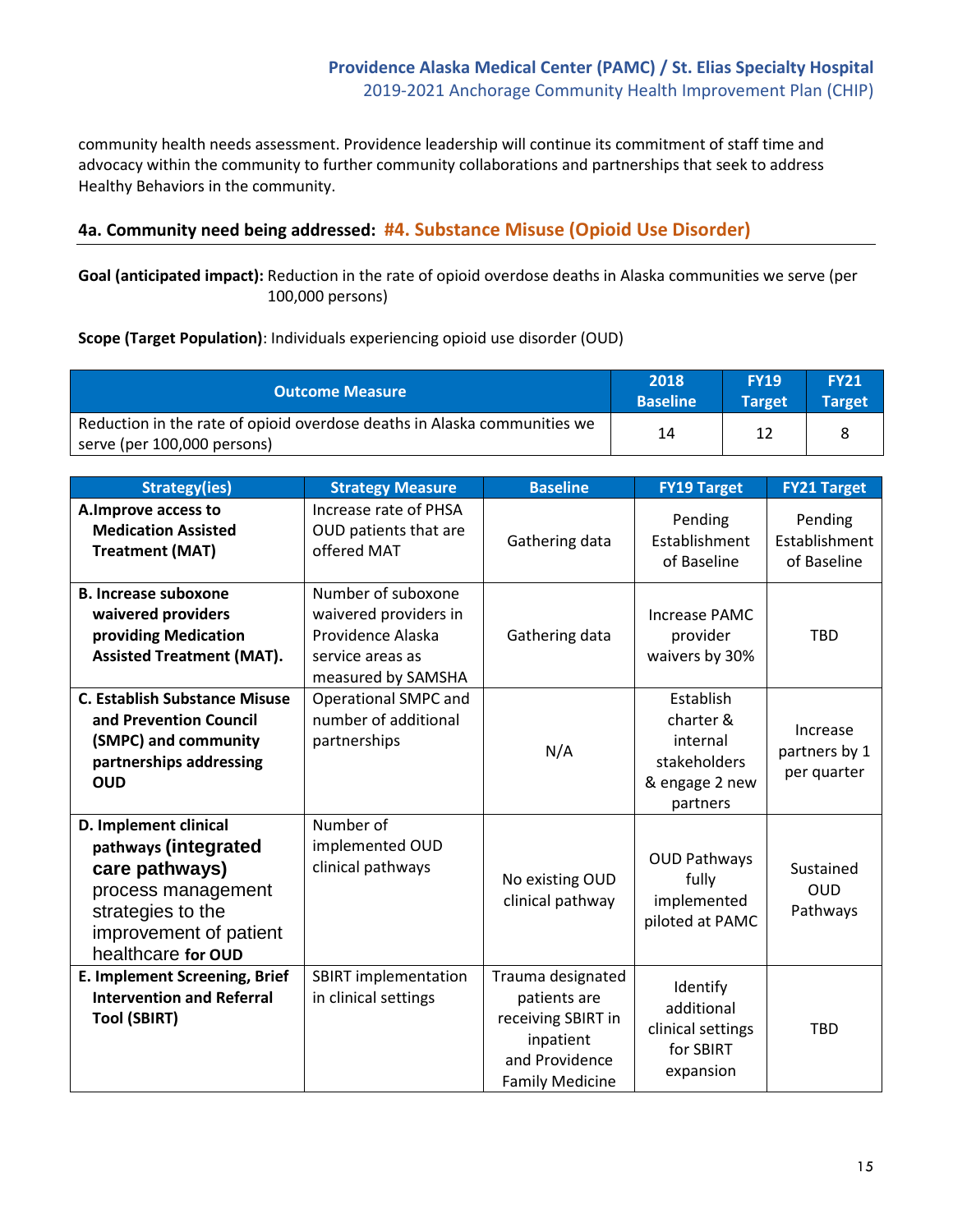## **Evidence Based Sources:**

- SAMSHA-HRSA Center for Integrated Health Solutions MAT <https://www.integration.samhsa.gov/clinical-practice/mat/mat-overview>
- SAMSHA-HRSA Center for Integrated Health Solutions SBIRT <https://integration.samhsa.gov/clinical-practice/sbirt>

**Key Community Partners:** State of Alaska Department of Health and Human Services as well as Primary Care and Substance Use Disorder service providers across Anchorage (community-wide).

## **Resource Commitment:**

Providence will continue to fund and implement critical substance use disorder services in the community. Providence leadership will continue its commitment of staff time and advocacy within the community to further community collaborations and partnerships that seek to address Opioid Use Disorder in the community.

# **4b. Community need being addressed: #4. Substance Misuse (General)**

### **Goal (anticipated impact):** An Anchorage community:

- That is aware of the impacts of substance abuse on individuals and the community;
	- That actively works to prevent and treat substance abuse;
	- Where everyone is able to receive the recovery and treatment services they need.

### **Scope (Target Population)**: Broader community and individuals experiencing substance use disorder

### **Community Benefit Activities and Strategies that address Substance Misuse**

Providence provides community benefit funding and numerous subsidized programs and services to the community. These are services Providence chooses to provide, *regardless of financial loss*, because they serve to address a community need not met elsewhere in the community. Community benefit activities and strategies that address the Substance Misuse include:

A. **Recover Alaska -** Providence will continue to collaborate with and support Recover Alaska to increase awareness and substance abuse prevention efforts in the community, advocate for effective substance use related policy and increase access to substance use disorder services. Providence leadership will continue its engagement with the Recover Alaska Board.

### **Other Providence programs, activities and strategies that address Substance Misuse**

Providence also provides programs and services that address community needs, but are not categorized as "subsidized" or as "community benefit" by IRS definition. The other Providence programs, activities and services that benefit the community by addressing Substance Misuse include:

B. **Telehealth/Telepsych -** Providence is increasing remote and out-of-clinic access to care by adding Tele psychiatry to Providence Alaska Medical Center Emergency room in Anchorage, Providence Valdez Medical Center, Providence Seward Medical Center, Seward Mountain Haven long term care facility, Providence Transitional Care Center, and Providence Extended Care Center. These services help to improve care in the emergency room and help patients to receive psychiatric medications, treat psychiatric disorders and help with acute intoxication and withdrawal by providing remote delivery of substance abuse and behavioral health counseling as well as remote delivery of emergency de-escalation psychiatric consult.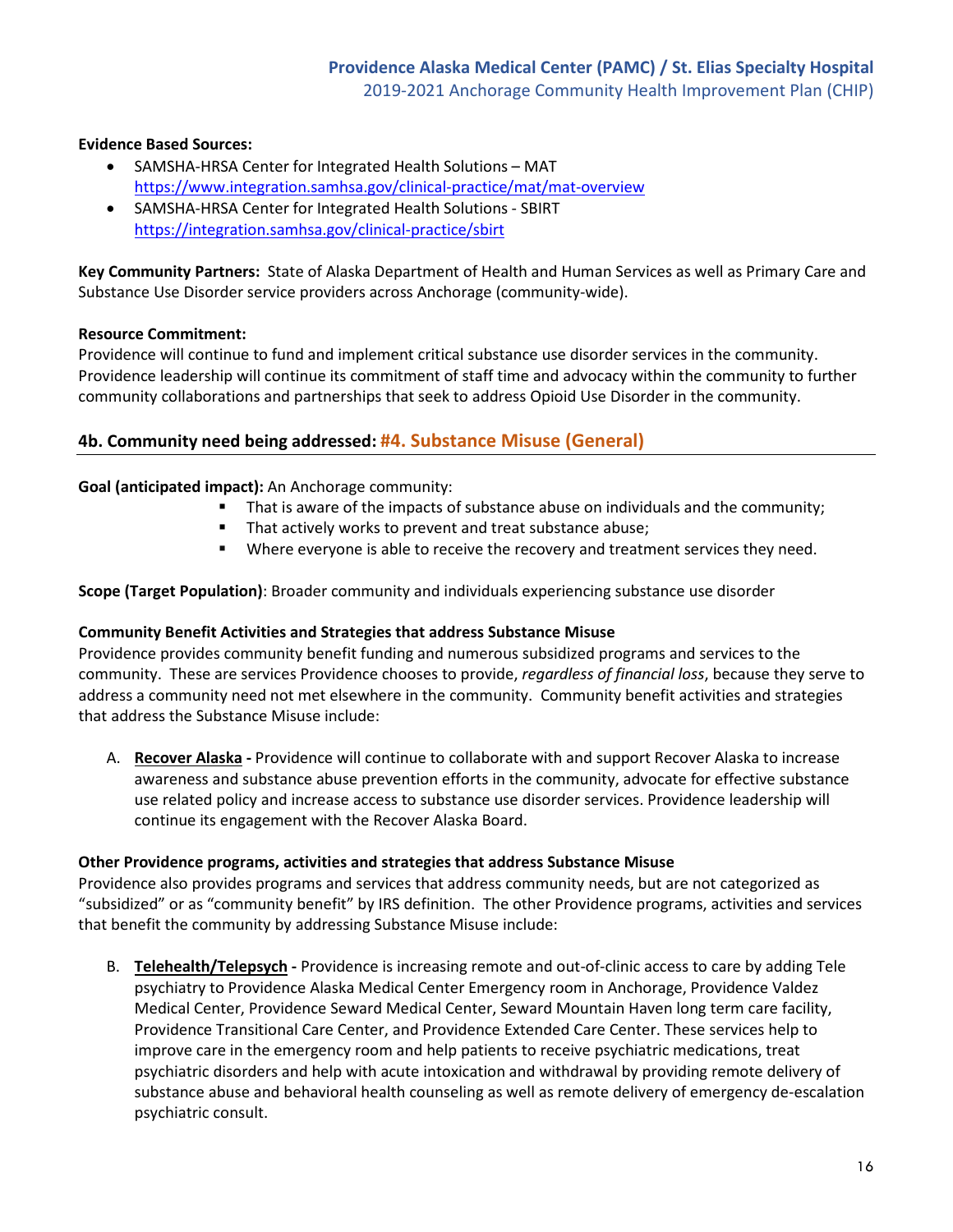- **C. Providence Crisis Recovery Center** Providence added a psychiatrist to the Crisis Recovery Center and received a designation to provide ambulatory detox to expand capacity to meet community need. There are billing structure challenges need to be worked through with the State of Alaska to proceed with full implementation of ambulatory detox which are pending as of the writing of this plan.
- D. **Providence Breakthrough** In 2018, we expanded our services to treat pregnant mothers and offer free pre-treatment for people that have to wait for an assessment. In 2019, we have expanded our services to treat adolescents. We also have applied for a grant that would allow us to increase capacity for Medication Assisted Treatment for Opioid Use Disorder. We intend to continue to provide and expand chemical dependency programs to help address the growing need for substance use disorder treatment programs in Anchorage and Alaska.
- **E. Crisis Recovery Center** Providence added a psychiatrist to the Crisis Recovery Center and received a designation to provide ambulatory detox. There are billing structure challenges need to be worked through with the State of Alaska to proceed with full implementation of ambulatory detox. We anticipate this service will be operational in the fall of 2019.
	- **Compass Program**  Providence will continue the Compass Program which is an 8 bed / 24 hour crisis intervention program that serves to stabilize the acute psychiatric symptoms of adult patients in crisis through effective symptom management and improved coping skills. This serves the population that are not sufficiently high risk to warrant psyche ED inpatient admission.
	- **Directions Program** Providence will continue the Directions program which is an early intervention program for adolescents (ages 13-18) providing residential individual, group and family therapy Providence will continue the Directions Program (8 bed / 24 hour), serving adolescent patients in a residential sub-acute setting. The program provides an alternative to inpatient hospitalization for behavioral issues that are not sufficiently high risk to warrant psyche ED inpatient admission.

**Key Community Partners:** State of Alaska Department of Health and Human Services as well as Primary Care and Substance Use Disorder service providers in Anchorage (community-wide).

# **Resource Commitment:**

Providence will continue to fund and implement critical substance use disorder services in the effort to meet community need. Providence leadership will continue its commitment of staff time and advocacy within the community to further community collaborations and partnerships that seek to address substance misuse in the community.

# **5. Community need being addressed: #5. Access to Healthcare**

**Goal (anticipated impact):** Remove barriers to receiving needed care, especially where it concerns critical community services and low-income and vulnerable populations

**Scope (Target Population)**: Broader community with an emphasis on the low-income and vulnerable populations

# **Community Benefit Activities and Strategies to address Access to Healthcare**

Providence provides community benefit funding and numerous subsidized programs and services to the community. These are services Providence chooses to provide, *regardless of financial loss*, because they serve to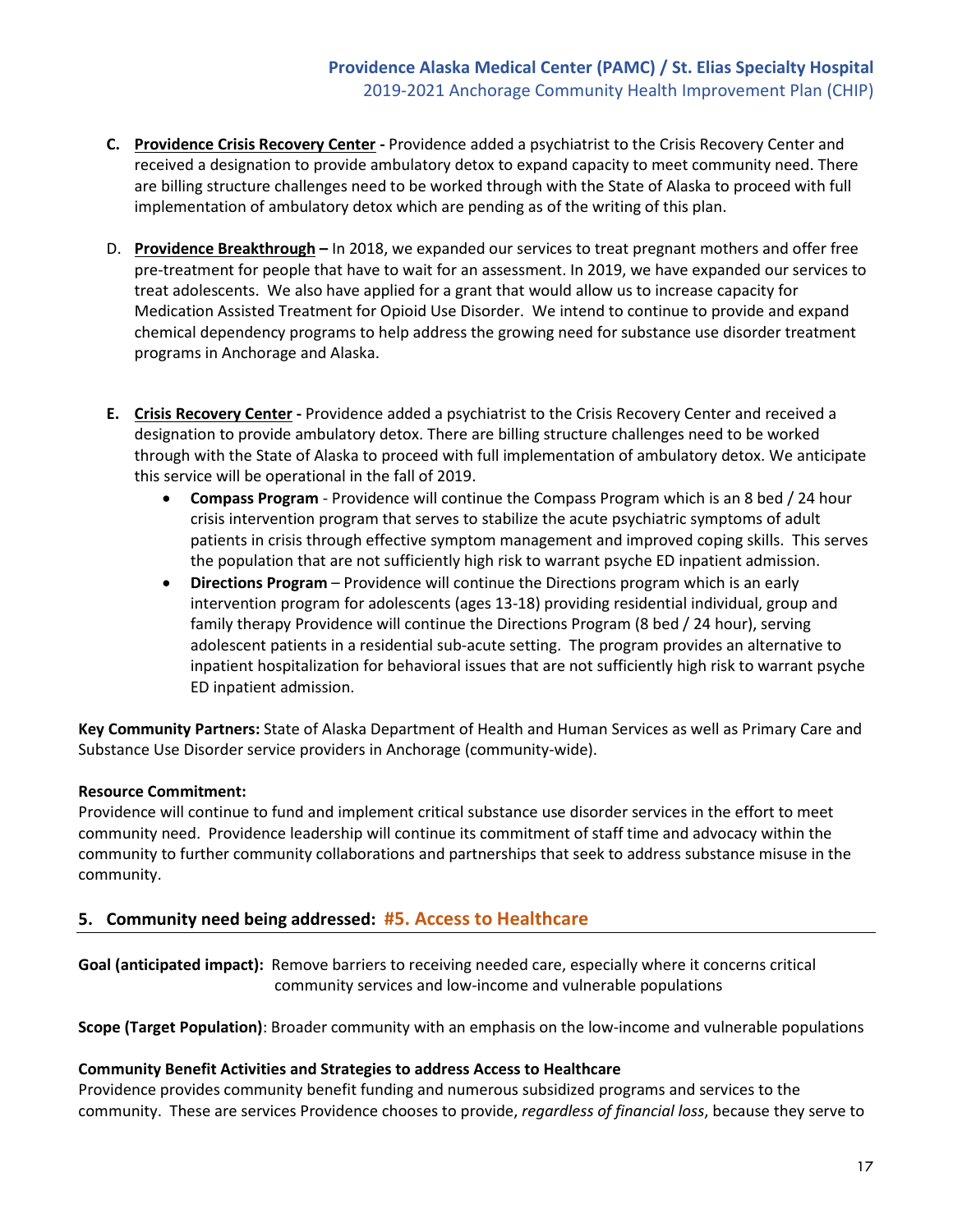address a community need not met elsewhere in the community. Community benefit activities and strategies that address the need for greater Access to Healthcare include:

- **G. Pediatric Subspecialty Clinics** Providence continues its commitment to providing critical pediatric subspecialty clinics to meet the specialized medical service needs of children in the community.
- **H. Alaska Family Medicine Residency (AFMR)** Providence continues to provide primary care services at the Alaska Family Medicine Residency on a sliding fee scale to remove cost as a barrier to needed care. Another key function of the AFMR is to provide student residents (roughly 36 at any given time) with the necessary experience and training to become family physicians. The retention within Alaska of graduating physician residents exceeds 80 percent, which helps fill the need for primary care physicians within Anchorage and across Alaska.
- **I. Homeless Respite Program Partnership** Providence will continue its partnership with Alaska Native Medical Center, Alaska Regional Hospital and Catholic Social Services to maintain the 10-bed respite program at the Brother Francis Shelter to improve the health of homeless patients (post-hospital discharge) and increase their chances of obtaining and maintaining stable housing once they have sufficiently healed.
- **J. Nursing and Non-nursing clinical preceptorships** Providence offers these preceptorships to provide practical and clinical nursing and non-nursing clinical training for students or novices under the supervision of a preceptor to help build the necessary workforce to meet community need.
- **K. Palliative Care** Providence will continue to provide palliative care to help patients and their families live as fully as possible when faced with a life-threatening illness, focusing on providing patients with relief from the symptoms, pain and stress of a serious illness.

The shared goal of the following two programs is to serve the needs of children and adults who have suffered physical and sexual abuse and to help ensure that they are not further victimized by the systems designed to aid and protect them.

- **L. Alaska CARES**  Alaska CARES is the only accredited Children's Advocacy Center (CAC) outpatient clinic in Anchorage. Alaska CARES provides sexual and physical abuse evaluations and follow-up services 24/7, 365 days a year for children, newborn to age 18 years for the State of Alaska.
- **M. Forensic Nursing Services Program**  FNSP will continue to provide physical and sexual assault evaluations and follow-up services 24/7, 365 days a year for victims 16 years of age and older.

### **Other Providence programs, activities and strategies that address Access to Healthcare**

Providence also provides programs and services that address community needs, but are not categorized as "subsidized" or as "community benefit" by IRS definition. The other Providence programs, activities and services that benefit the community by addressing the need for greater Access to Healthcare include: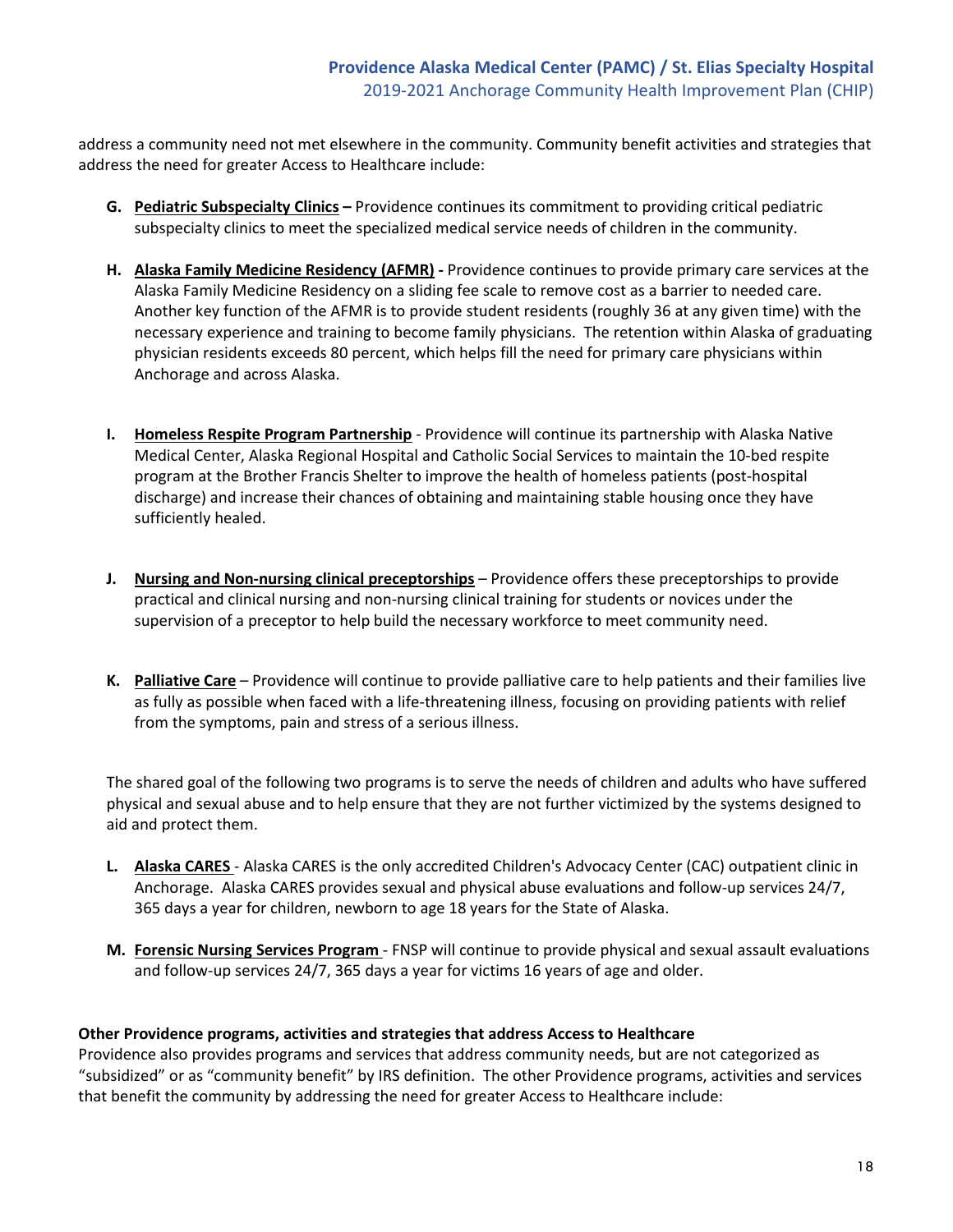- **N. Pediatric and Psych Emergency Departments** PAMC has the only pediatric emergency department as well as the only psychiatric emergency department in the Anchorage community. Both services provide access to specialized emergency care that is not available elsewhere in Anchorage.
- **O. Primary Care/ Senior Clinic** Providence Medical Group Primary Care will continue to offer a Patient-Centered Medical Home model of care and is one of the only primary care practices in the Anchorage area accepting new Medicare patients – serving an underserved and growing senior population that has had significant and increasing difficulty receiving needed primary care services in the Anchorage area.
- **P. Nurse Family Partnership** Registered nurses will provide in-home intensive family services in accordance with NFP evidence based practice to low-income, first-time mothers in the Municipality of Anchorage to improve Pregnancy Health and Outcomes, Child Health and Development and Maternal Outcomes from pregnancy through the child's second year.
- **Q. St. Elias Specialty Hospital** Providence will continue to provide for the long term acute care needs of the community through the continued operation of St. Elias. St. Elias is the only Long Term Acute Care Hospital (60 bed) in the State of Alaska, enabling Alaskans in need of long term acute care to remain in Alaska for their care.

# **Evidence Based Sources:**

- <https://www.ncbi.nlm.nih.gov/pmc/articles/PMC4270052/>
- <https://www.ncbi.nlm.nih.gov/pubmed/29304235>

### **Key Community Partners:**

- 1. State of Alaska
- 2. Alaska Native Medical Center
- 3. Alaska Regional Hospital
- 4. Catholic Social Services
- 5. Forensic Nursing Services Program
- 6. Anchorage Police Department
- 7. Office of Children's Services
- 8. Alaska State Troopers
- 9. Standing Together Against Rape
- 10. Southcentral Foundation
- **Resource Commitment:**
- 11. Office of Public Advocacy
- 12. Division of Juvenile Justice
- 13. District Attorney Office
- 14. Attorney General's Office
- 15. Anchorage Municipal Prosecutor
- 16. Division of Corrections
- 17. Anchorage School District
- 18. CID OSI military law enforcement
- 19. Federal Bureau of Investigation

Providence will continue to fund critical services in the effort to provide access to healthcare. Providence leadership will continue its commitment of staff time and advocacy within the community to further community collaborations and partnerships that seek to ensure access to needed healthcare.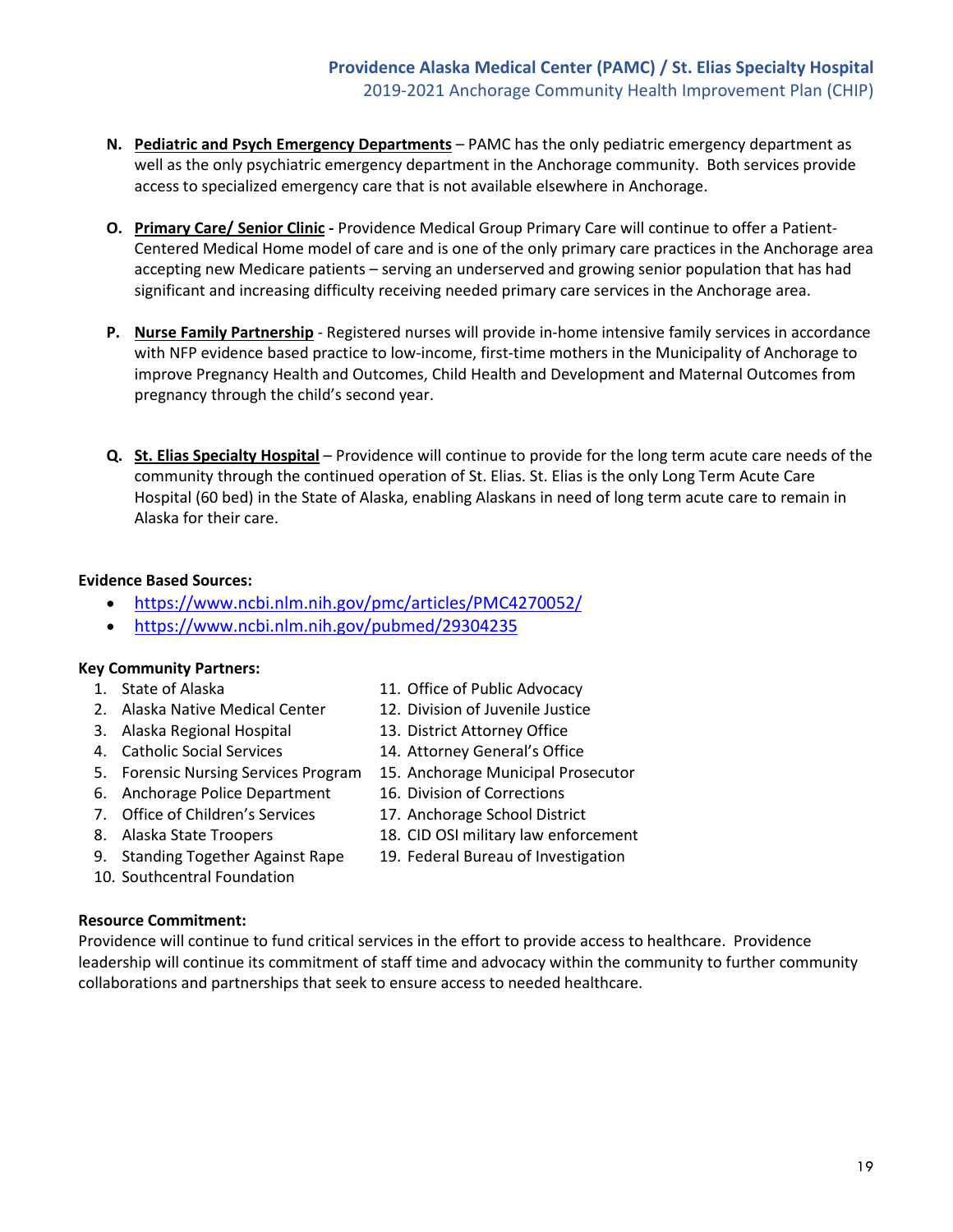# **2019 ANCHORAGE CHIP GOVERNANCE APPROVAL**

This community health improvement plan was adopted on April 16, 2019 by the PHSA Community Ministry Board - the authorized body<sup>1</sup> of the hospital. The final report was made widely available<sup>2</sup> on May 15, 20019

Preston M. Simmons, DSc, MHA, FACHE Chief Executive, Alaska Providence St. Joseph Health

Pam Shirrell Chair, Community Ministry Board Providence Health and Services Alaska

Joel Gilbertson Senior Vice President, Community Partnerships Providence St. Joseph Health

CHNA/CHIP contact:

Nathan D. Johnson Regional Director, Community Health Investment Providence Health and Services Alaska 3760 Piper St. - Anchorage, AK 99508 Nathan.Johnson@Providence.org

Request a copy, provide comments or view electronic copies of current and previous community health needs assessments: https://alaska.providence.org/about-us/community-health-needs-assessments

<sup>1</sup> See Appendix : Community Ministry Board, Providence Health and services Alaska

<sup>2</sup> Per § 1.501(r)-3 IRS Requirements, posted on hospital website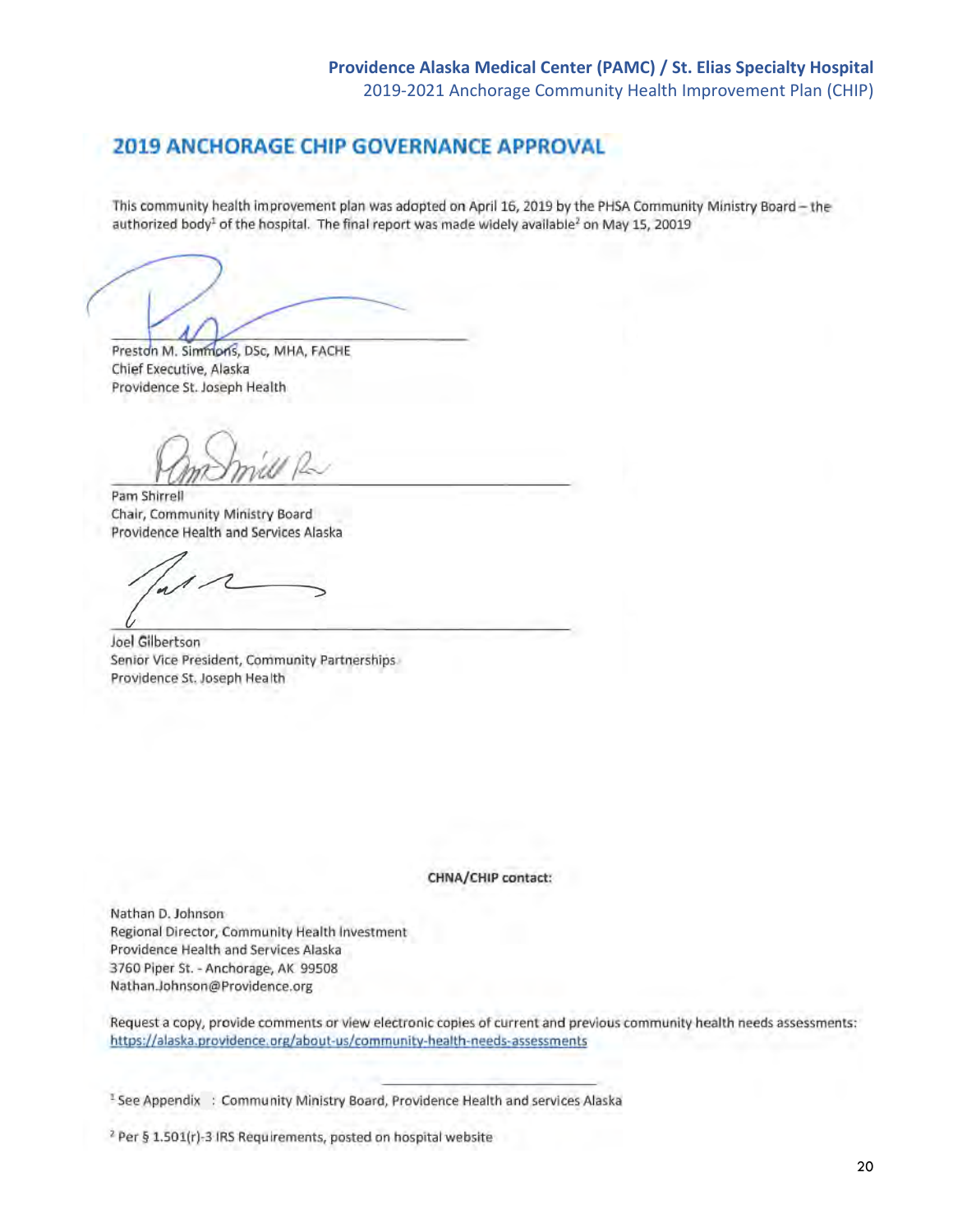# **Definition of Terms**

**Community Benefit:** An initiative, program or activity that provides treatment or promotes health and healing as a response to identified community needs and meets at least one of the following community benefit objectives:

- a. Improves access to health services;
- b. Enhances public health;
- c. Advances increased general knowledge; and/or
- d. Relieves government burden to improve health.

Community benefit includes both services to the poor and broader community.

To be reported as a community benefit initiative or program, community need must be demonstrated. Community need can be demonstrated through the following:

- a. Community health needs assessment developed by the ministry or in partnership with other community organizations;
- b. Documentation that demonstrates community need and/or a request from a public agency or community group was the basis for initiating or continuing the activity or program; or
- c. The involvement of unrelated, collaborative tax-exempt or government organizations as partners in the community benefit initiative or program.

**Health Equity:** Healthy People 2020 defines *health equity* as the "attainment of the highest level of health for all people. Achieving health equity requires valuing everyone equally with focused and ongoing societal efforts to address avoidable inequalities, historical and contemporary injustices, and the elimination of health and health care disparities."

**Social Determinants of Health:** Powerful, complex relationships exist between health and biology, genetics, and individual behavior, and between health and health services, socioeconomic status, the physical environment, discrimination, racism, literacy levels, and legislative policies. These factors, which influence an individual's or population's health, are known as *determinants of health*. *Social determinants of health* are conditions in the environment in which people are born, live, learn, work, play, worship, and age that affect a wide range of health, functioning, and quality-of-life outcomes and risks.

**Initiative**: An initiative is an umbrella category under which a ministry organizes its key priority efforts. Each effort should be entered as a program in CBISA Online (Lyon Software). Please be sure to report on all your Key Community Benefit initiatives. If a ministry reports at the initiative level, the goal (anticipated impact), outcome measure, strategy and strategy measure are reported at the initiative level. Be sure to list all the programs that are under the initiative. Note: All Community Benefit initiatives must submit financial and programmatic data in CBISA Online.